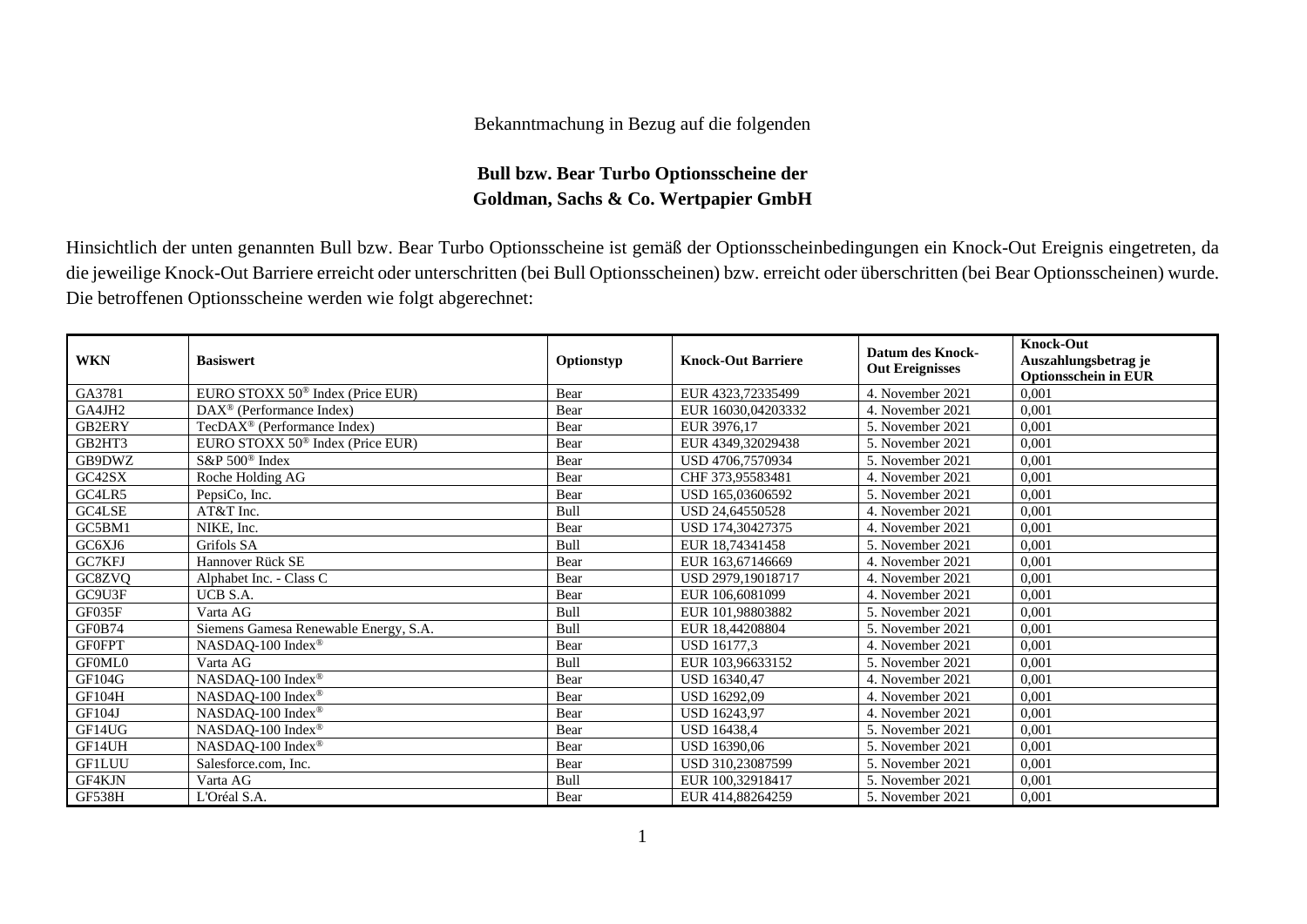|               |                                                          |             |                           | <b>Datum des Knock-</b>        | <b>Knock-Out</b>                                    |
|---------------|----------------------------------------------------------|-------------|---------------------------|--------------------------------|-----------------------------------------------------|
| <b>WKN</b>    | <b>Basiswert</b>                                         | Optionstyp  | <b>Knock-Out Barriere</b> | <b>Out Ereignisses</b>         | Auszahlungsbetrag je<br><b>Optionsschein in EUR</b> |
| GF55KS        | Varta AG                                                 | Bull        | EUR 103,19520017          | 5. November 2021               | 0,001                                               |
| GF55KT        | Varta AG                                                 | Bull        | EUR 102,63605117          | 5. November 2021               | 0,001                                               |
| GF5UW5        | Varta AG                                                 | Bull        | EUR 104,63586866          | 5. November 2021               | 0,001                                               |
| GF6MWP        | Rheinmetall AG                                           | Bear        | EUR 88,8685215            | 5. November 2021               | 0,001                                               |
| GF714T        | Varta AG                                                 | Bull        | EUR 104,19063449          | 5. November 2021               | 0,001                                               |
| GF714V        | Varta AG                                                 | Bull        | EUR 99,81545667           | 5. November 2021               | 0,001                                               |
| GF716L        | Varta AG                                                 | Bull        | EUR 100,76751248          | 5. November 2021               | 0,001                                               |
| GF7GZ0        | Varta AG                                                 | Bull        | EUR 102,15694137          | 5. November 2021               | 0,001                                               |
| GF7GZ2        | Varta AG                                                 | Bull        | EUR 101,23821238          | 5. November 2021               | 0,001                                               |
| GF7GZ3        | Varta AG                                                 | Bull        | EUR 101,02455461          | 5. November 2021               | 0,001                                               |
| GF7GZD        |                                                          | Bull        | EUR 105,28702922          | 5. November 2021               | 0,001                                               |
| GF7GZF        | Varta AG                                                 |             | EUR 104,97722534          |                                | 0,001                                               |
|               | Varta AG                                                 | Bull        |                           | $\overline{5}$ . November 2021 |                                                     |
| GF7GZM        | Varta AG                                                 | Bull        | EUR 103,40684001          | 5. November 2021               | 0,001                                               |
| GF7GZQ        | Varta AG                                                 | Bull        | EUR 106,1737095           | 5. November 2021               | 0,001                                               |
| GF7GZR        | Varta AG                                                 | Bull        | EUR 102,8513294           | 5. November 2021               | 0,001                                               |
| GF7GZS        | Varta AG                                                 | Bull        | EUR 106,05619762          | 5. November 2021               | 0,001                                               |
| GF7GZU        | Varta AG                                                 | Bull        | EUR 106,13097795          | 5. November 2021               | 0,001                                               |
| GF7GZY        | Varta AG                                                 | Bull        | EUR 105,91731997          | 5. November 2021               | 0.001                                               |
| <b>GF7H02</b> | Varta AG                                                 | Bull        | EUR 105,46863855          | 5. November 2021               | 0,001                                               |
| GF7H0B        | Varta AG                                                 | Bull        | EUR 104,41103184          | 5. November 2021               | 0,001                                               |
| GF7H0E        | Varta AG                                                 | Bull        | EUR 106,32326994          | 5. November 2021               | 0,001                                               |
| GF7H0F        | Varta AG                                                 | Bull        | EUR 106,68648839          | 5. November 2021               | 0,001                                               |
| GF7H0K        | Varta AG                                                 | Bull        | EUR 106,65443973          | 5. November 2021               | 0,001                                               |
| GF7H3E        | Varta AG                                                 | Bull        | EUR 102,3065019           | 5. November 2021               | 0,001                                               |
| GF7H7M        | Lanxess AG                                               | <b>Bull</b> | EUR 54,77239836           | 5. November 2021               | 0,001                                               |
| GF7H7N        | Lanxess AG                                               | Bull        | EUR 55,12122098           | 4. November 2021               | 0,001                                               |
| GF7H7P        | Lanxess AG                                               | Bull        | EUR 54,42653397           | 5. November 2021               | 0,001                                               |
| GF7H7S        | <b>Lanxess AG</b>                                        | Bull        | EUR 53,71384395           | 5. November 2021               | 0,001                                               |
| GF7H9H        | Lanxess AG                                               | Bull        | EUR 54,07018894           | 5. November 2021               | 0,001                                               |
| GF8AXQ        | DAX <sup>®</sup> (Performance Index)/ X-DAX <sup>®</sup> | Bear        | EUR 16057,59792244        | 4. November 2021               | 0,001                                               |
| GF8QW9        | S&P 500 <sup>®</sup> Index                               | Bear        | USD 4684,06979969         | 5. November 2021               | 0,001                                               |
| GF9QNU        | DAX <sup>®</sup> (Performance Index)                     | Bear        | EUR 15993,21976141        | 4. November 2021               | 0,001                                               |
| GF9X6D        | AT&T Inc.                                                | <b>Bull</b> | USD 24,87308886           | 4. November 2021               | 0,001                                               |
| GH09HH        | EURO STOXX 50 <sup>®</sup> Index (Price EUR)             | Bear        | EUR 4368,2256472          | 5. November 2021               | 0,001                                               |
| GH0DZ2        | S&P 500 <sup>®</sup> Index                               | Bear        | USD 4667,51538157         | 4. November 2021               | 0,001                                               |
| GH0GGQ        | Infineon Technologies AG                                 | Bear        | EUR 42,38327661           | 4. November 2021               | 0,001                                               |
| GH0KT8        | $AEX-Index^{\circledR}$                                  | Bear        | EUR 817,23207303          | 4. November 2021               | 0,001                                               |
| GH0KT9        | $AEX-Index^{\circledR}$                                  | Bear        | EUR 820,16871985          | 4. November 2021               | 0,001                                               |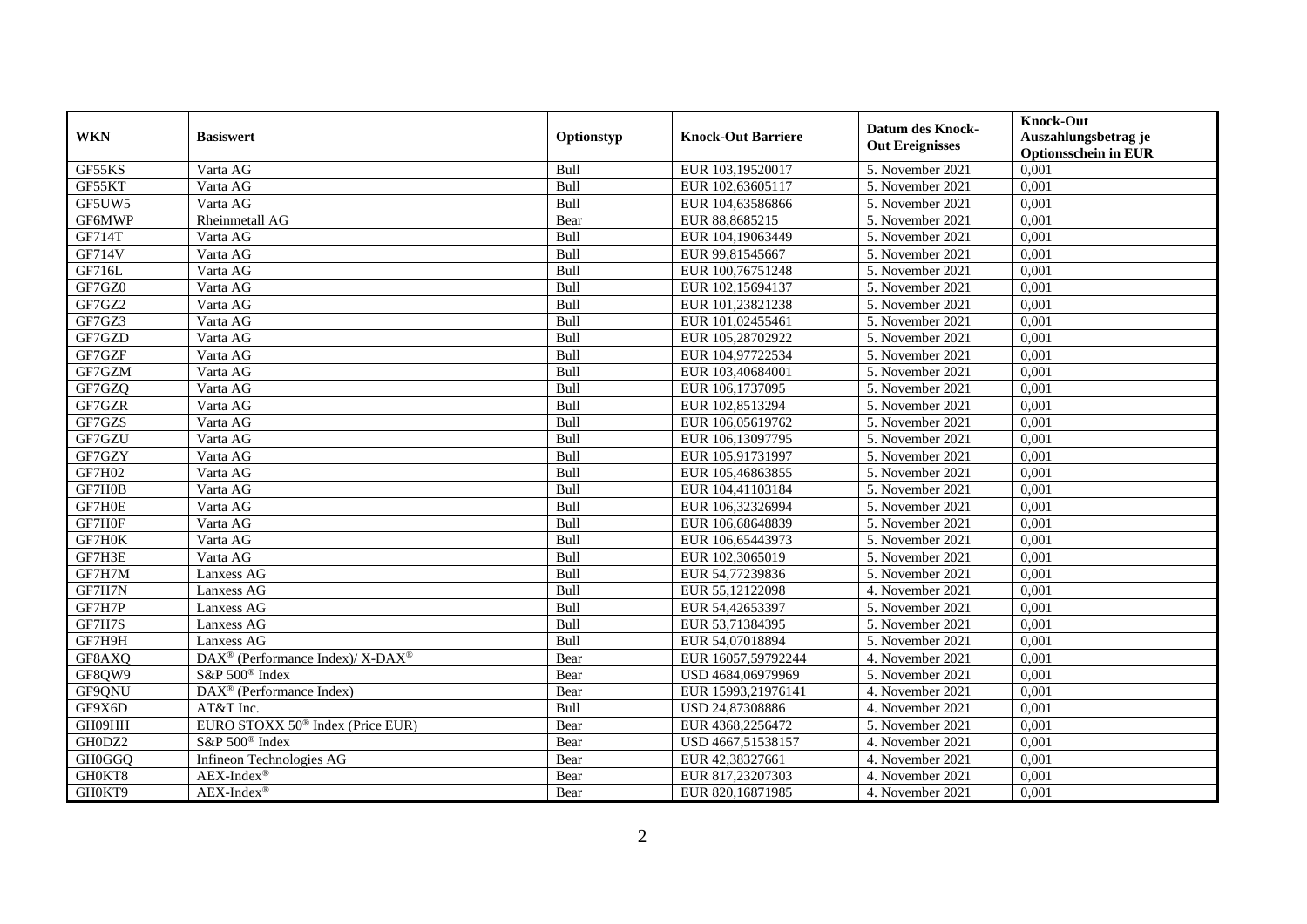|               | <b>Basiswert</b>                                                  |            |                           | <b>Datum des Knock-</b>        | <b>Knock-Out</b>                                    |
|---------------|-------------------------------------------------------------------|------------|---------------------------|--------------------------------|-----------------------------------------------------|
| <b>WKN</b>    |                                                                   | Optionstyp | <b>Knock-Out Barriere</b> | <b>Out Ereignisses</b>         | Auszahlungsbetrag je<br><b>Optionsschein in EUR</b> |
| GH0KV0        | $AEX-Index^{\circledR}$                                           | Bear       | EUR 823,13030342          | 5. November 2021               | 0,001                                               |
| GH165U        | NASDAQ-100 Index®                                                 | Bear       | <b>USD 16214,22</b>       | 4. November 2021               | 0,001                                               |
| GH18GC        | TecDAX <sup>®</sup> (Performance Index)                           | Bear       | EUR 3967,8                | 5. November 2021               | 0,001                                               |
| GH1B8V        | Dow Jones Industrial Average <sup>®</sup> Index                   | Bear       | USD 36170,69406079        | 5. November 2021               | 0,001                                               |
| GH1B8Y        | TecDAX <sup>®</sup> (Performance Index)                           | Bear       | EUR 3981,62               | 5. November 2021               | 0,001                                               |
| <b>GH1DYM</b> | S&P 500 <sup>®</sup> Index                                        | Bear       | USD 4696,29754244         | 5. November 2021               | 0,001                                               |
| GH1G94        | $CAC 40$ <sup>®</sup> Index                                       | Bear       | EUR 6970,74               | 4. November 2021               | 0,001                                               |
| GH1G96        | CAC 40 <sup>®</sup> Index                                         | Bear       | EUR 7017,34               | 5. November 2021               | 0,001                                               |
| GH1G97        | CAC 40 <sup>®</sup> Index                                         | Bear       | EUR 6993,44               | 5. November 2021               | 0,001                                               |
| GH1G99        | $CAC 40$ <sup>®</sup> Index                                       | Bear       | EUR 7041,96               | 5. November 2021               | 0,001                                               |
| <b>GH1H55</b> | Mediobanca S.p.A.                                                 | Bear       | EUR 10,69120265           | 4. November 2021               | 0,001                                               |
| <b>GH1KPD</b> | TecDAX <sup>®</sup> (Performance Index)                           | Bear       | EUR 3973,03               | $\overline{5}$ . November 2021 | 0,001                                               |
| <b>GH1PWJ</b> | EURO STOXX 50 <sup>®</sup> Index (Price EUR)                      | Bear       | EUR 4339,5159043          | 4. November 2021               | 0,001                                               |
| GH1WJ5        | Applied Materials, Inc.                                           | Bear       | USD 146,01056521          | 4. November 2021               | 0,001                                               |
| <b>GH1ZUA</b> | Applied Materials, Inc.                                           | Bear       | USD 152,7751155           | 5. November 2021               | 0,001                                               |
| GH27CD        | Dow Jones Industrial Average <sup>®</sup> Index                   | Bear       | USD 36395,88429443        | 5. November 2021               | 0,001                                               |
| GH27CF        | Dow Jones Industrial Average <sup>®</sup> Index                   | Bear       | USD 36456,70041816        | 5. November 2021               | 0,001                                               |
| <b>GH29M8</b> | $DAX^{\circledast}$ (Performance Index)                           | Bear       | EUR 16055,00853459        | 4. November 2021               | 0,001                                               |
| GH2UVF        | CAC 40 <sup>®</sup> Index                                         | Bear       | EUR 6957,09               | 4. November 2021               | 0,001                                               |
| <b>GH2ZUL</b> | DAX <sup>®</sup> (Performance Index)                              | Bear       | EUR 16007,63843287        | 4. November 2021               | 0,001                                               |
| GH2ZX1        | DAX <sup>®</sup> (Performance Index)                              | Bear       | EUR 15981,17589488        | 4. November 2021               | 0,001                                               |
| <b>GH301A</b> | Commerzbank AG                                                    | Bear       | EUR 6,8353411             | 4. November 2021               | 0,001                                               |
| <b>GH304C</b> | EURO STOXX 50 <sup>®</sup> Index (Price EUR)                      | Bear       | EUR 4357,61603873         | 5. November 2021               | 0,001                                               |
| GH343T        | EURO STOXX 50 <sup>®</sup> Index (Price EUR)                      | Bear       | EUR 4316,41181759         | 4. November 2021               | 0,001                                               |
| GH36ES        | $DAX^{\circledcirc}$ (Performance Index)/ X- $DAX^{\circledcirc}$ | Bear       | EUR 16072,24869155        | 5. November 2021               | 0,001                                               |
| GH36EW        | DAX <sup>®</sup> (Performance Index)/ X-DAX <sup>®</sup>          | Bear       | EUR 16084,81720555        | 5. November 2021               | 0,001                                               |
| GH36FS        | DAX <sup>®</sup> (Performance Index)/ X-DAX <sup>®</sup>          | Bear       | EUR 16037,13723998        | 4. November 2021               | 0,001                                               |
| GH3A4H        | Paychex Inc.                                                      | Bear       | <b>USD 124,212</b>        | 5. November 2021               | 0,001                                               |
| GH3KYP        | DAX <sup>®</sup> (Performance Index)                              | Bear       | EUR 16022,70363846        | 4. November 2021               | 0,001                                               |
| GH45HX        | DAX <sup>®</sup> (Performance Index)/ X-DAX <sup>®</sup>          | Bear       | EUR 16048,71928221        | 4. November 2021               | 0,001                                               |
| GH47V4        | Applied Materials, Inc.                                           | Bear       | USD 148,16997872          | 4. November 2021               | 0,001                                               |
| GH47VC        | Applied Materials, Inc.                                           | Bear       | USD 144,42881259          | 4. November 2021               | 0,001                                               |
| GH4BUE        | $\overline{\text{DAX}^{\otimes}}$ (Performance Index)             | Bear       | EUR 16040,48409613        | 4. November 2021               | 0,001                                               |
| GH4BUT        | Dow Jones Industrial Average® Index                               | Bear       | USD 36374,12548283        | 5. November 2021               | 0,001                                               |
| GH4BVK        | Dow Jones Industrial Average® Index                               | Bear       | USD 36209,53761101        | 5. November 2021               | 0,001                                               |
| GH4BVL        | Dow Jones Industrial Average® Index                               | Bear       | USD 36269,54411779        | 5. November 2021               | 0,001                                               |
| GH4BVM        | Dow Jones Industrial Average® Index                               | Bear       | USD 36289,98859524        | 5. November 2021               | 0,001                                               |
| GH4BVR        | Dow Jones Industrial Average <sup>®</sup> Index                   | Bear       | USD 36310,66897042        | 5. November 2021               | 0,001                                               |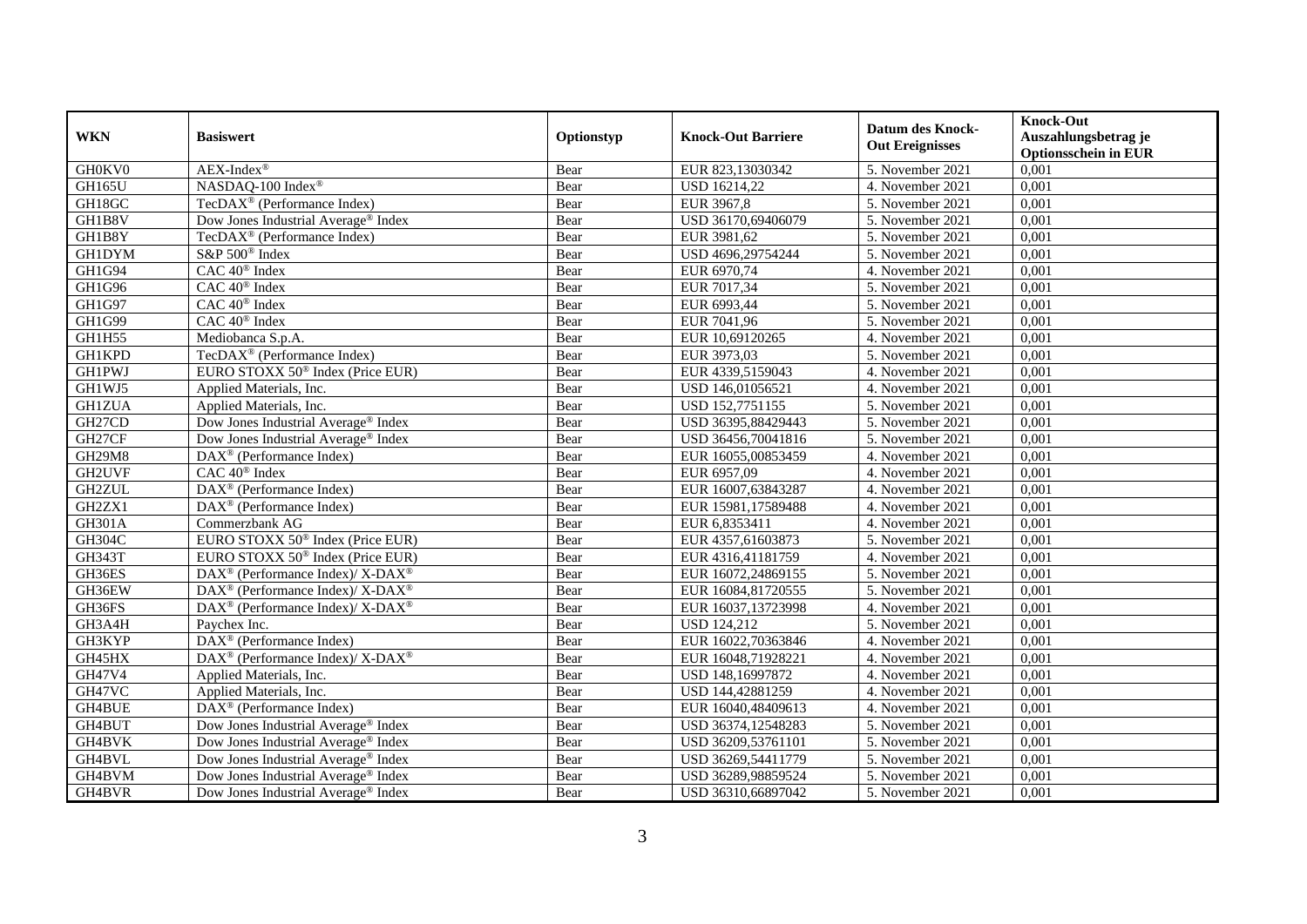| <b>WKN</b>    | <b>Basiswert</b>                                      | Optionstyp | <b>Knock-Out Barriere</b> | <b>Datum des Knock-</b><br><b>Out Ereignisses</b> | <b>Knock-Out</b><br>Auszahlungsbetrag je<br><b>Optionsschein in EUR</b> |
|---------------|-------------------------------------------------------|------------|---------------------------|---------------------------------------------------|-------------------------------------------------------------------------|
| GH4FQE        | Booking Holdings Inc.                                 | Bear       | USD 2583,7675102          | 5. November 2021                                  | 0,001                                                                   |
| GH4FR5        | Booking Holdings Inc.                                 | Bear       | USD 2564,5234749          | 5. November 2021                                  | 0,001                                                                   |
| GH4FX2        | Applied Materials, Inc.                               | Bear       | USD 150,11653284          | 4. November 2021                                  | 0,001                                                                   |
| GH4FX4        | Applied Materials, Inc.                               | Bear       | USD 153,60582947          | 5. November 2021                                  | 0,001                                                                   |
| GH4FXC        | Applied Materials, Inc.                               | Bear       | USD 150,7996107           | 5. November 2021                                  | 0,001                                                                   |
| GH4FXD        | Applied Materials, Inc.                               | Bear       | USD 151,50116538          | 5. November 2021                                  | 0,001                                                                   |
| GH4FY2        | Applied Materials, Inc.                               | Bear       | USD 149,41489175          | 4. November 2021                                  | 0,001                                                                   |
| GH4FY9        | Applied Materials, Inc.                               | Bear       | USD 147,30996855          | 4. November 2021                                  | 0,001                                                                   |
| GH4FZ8        | Applied Materials, Inc.                               | Bear       | USD 145,20504539          | 4. November 2021                                  | 0,001                                                                   |
| GH4JVZ        | <b>LINDE PLC</b>                                      | Bear       | EUR 288,06144922          | 5. November 2021                                  | 0,001                                                                   |
| GH4MRK        | EURO STOXX 50 <sup>®</sup> Index (Price EUR)          | Bear       | EUR 4326,01336831         | 4. November 2021                                  | 0,001                                                                   |
| GH4MRL        | EURO STOXX 50 <sup>®</sup> Index (Price EUR)          | Bear       | EUR 4329,97131528         | 4. November 2021                                  | 0,001                                                                   |
| GH4MRM        | EURO STOXX 50 <sup>®</sup> Index (Price EUR)          | Bear       | EUR 4333,98804351         | 4. November 2021                                  | 0,001                                                                   |
| <b>GH4MRN</b> | EURO STOXX 50 <sup>®</sup> Index (Price EUR)          | Bear       | EUR 4345,28191169         | 5. November 2021                                  | 0,001                                                                   |
| GH4MRP        | EURO STOXX 50 <sup>®</sup> Index (Price EUR)          | Bear       | EUR 4348,82803559         | 5. November 2021                                  | 0,001                                                                   |
| GH4MRR        | EURO STOXX 50 <sup>®</sup> Index (Price EUR)          | Bear       | EUR 4352,43293483         | 5. November 2021                                  | 0,001                                                                   |
| GH4MSB        | <b>SAP SE</b>                                         | Bear       | EUR 128,45700528          | 4. November 2021                                  | 0,001                                                                   |
| GH4TAX        | DAX <sup>®</sup> (Performance Index)                  | Bear       | EUR 15972,13945127        | 4. November 2021                                  | 0,001                                                                   |
| GH4TBU        | Dow Jones Industrial Average® Index                   | Bear       | USD 36425,99348084        | 5. November 2021                                  | 0,001                                                                   |
| GH4TBV        | Dow Jones Industrial Average® Index                   | Bear       | USD 36341,34256264        | 5. November 2021                                  | 0,001                                                                   |
| GH4TCN        | Dow Jones Industrial Average <sup>®</sup> Index       | Bear       | USD 36242,0356059         | 5. November 2021                                  | 0,001                                                                   |
| GH4XX3        | DAX <sup>®</sup> (Performance Index)                  | Bear       | EUR 16063,33051119        | 5. November 2021                                  | 0,001                                                                   |
| GH4XX6        | DAX <sup>®</sup> (Performance Index)                  | Bear       | EUR 16071,20290499        | 5. November 2021                                  | 0,001                                                                   |
| GH51LR        | S&P 500 <sup>®</sup> Index                            | Bear       | USD 4689,67830286         | 5. November 2021                                  | 0,001                                                                   |
| GH51LS        | S&P 500 <sup>®</sup> Index                            | Bear       | USD 4704,03525338         | 5. November 2021                                  | 0,001                                                                   |
| GH51LT        | S&P 500 <sup>®</sup> Index                            | Bear       | USD 4713,99360438         | 5. November 2021                                  | 0,001                                                                   |
| GH51N7        | S&P 500 <sup>®</sup> Index                            | Bear       | USD 4708,97506784         | 5. November 2021                                  | 0,001                                                                   |
| GH5CSU        | $\overline{\text{DAX}^{\otimes}}$ (Performance Index) | Bear       | EUR 16084,04167167        | 5. November 2021                                  | 0,001                                                                   |
| GH5H0B        | DAX <sup>®</sup> (Performance Index)                  | Bear       | EUR 15977,78479539        | 4. November 2021                                  | 0,001                                                                   |
| <b>GH5H18</b> | Varta AG                                              | Bull       | EUR 108,91513478          | 5. November 2021                                  | 0,001                                                                   |
| GH5H1A        | <b>QUALCOMM</b> Incorporated                          | Bear       | USD 150,21010786          | 4. November 2021                                  | 0,001                                                                   |
| GH5H1D        | <b>QUALCOMM</b> Incorporated                          | Bear       | USD 151,5883859           | 4. November 2021                                  | 0,001                                                                   |
| GH5H1L        | Varta AG                                              | Bull       | EUR 108,14822691          | 5. November 2021                                  | 0,001                                                                   |
| GH5NLU        | Parker-Hannifin Corporation                           | Bear       | USD 320,90543231          | 4. November 2021                                  | 0,001                                                                   |
| GH5NRJ        | Peloton Interactive Inc.                              | Bull       | USD 75,14683244           | 5. November 2021                                  | 0,001                                                                   |
| GH5NRL        | Peloton Interactive Inc.                              | Bull       | USD 80,14897903           | 5. November 2021                                  | 0,001                                                                   |
| GH5NRT        | Peloton Interactive Inc.                              | Bull       | USD 66,78907914           | 5. November 2021                                  | 0,001                                                                   |
| GH5RND        | Vinci S.A.                                            | Bear       | EUR 95,39764453           | 5. November 2021                                  | 0,001                                                                   |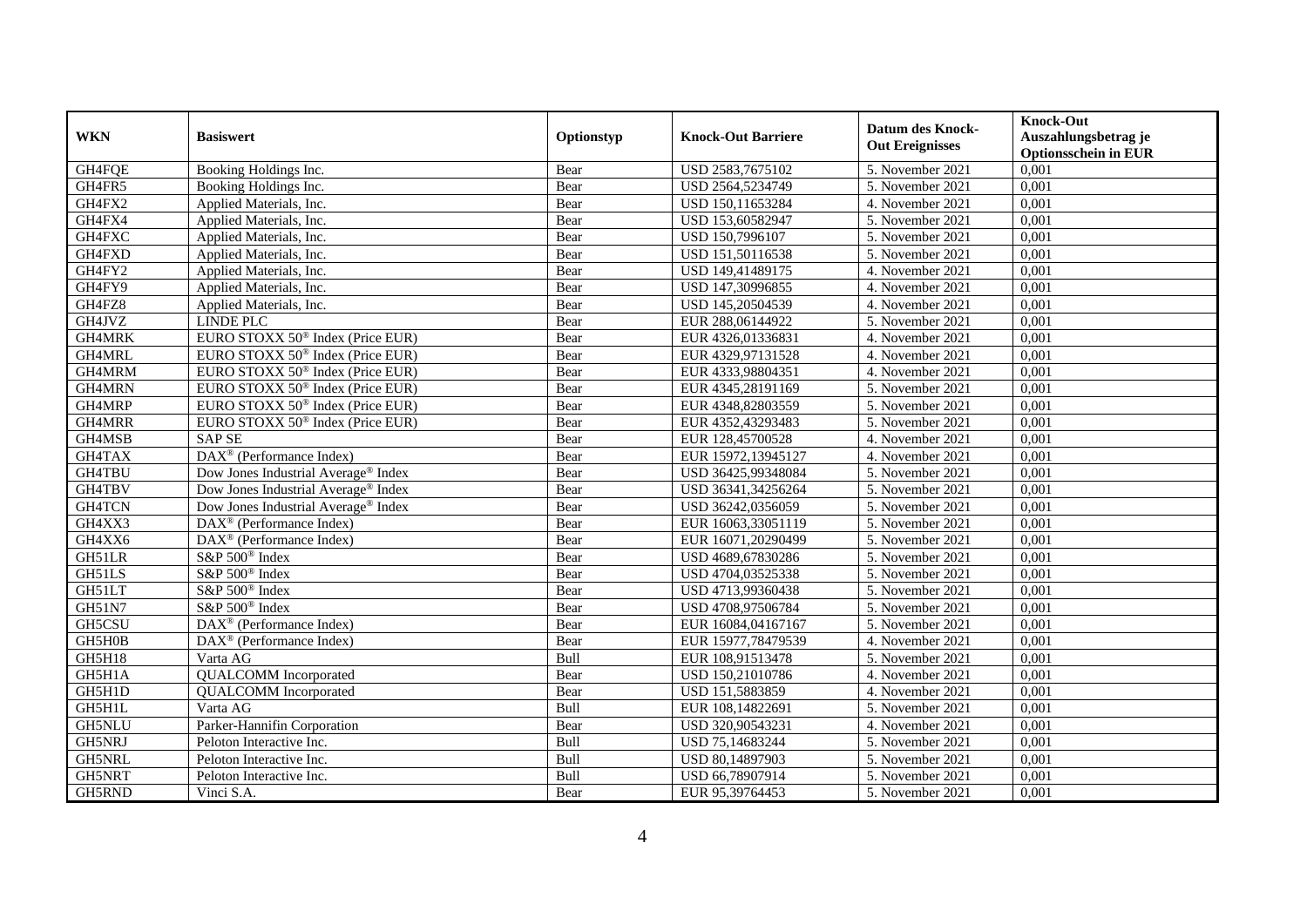|               |                                              |            |                           | <b>Datum des Knock-</b> | <b>Knock-Out</b>            |
|---------------|----------------------------------------------|------------|---------------------------|-------------------------|-----------------------------|
| <b>WKN</b>    | <b>Basiswert</b>                             | Optionstyp | <b>Knock-Out Barriere</b> | <b>Out Ereignisses</b>  | Auszahlungsbetrag je        |
|               |                                              |            |                           |                         | <b>Optionsschein in EUR</b> |
| GH5RZX        | Rheinmetall AG                               | Bear       | EUR 88,36409909           | 5. November 2021        | 0,001                       |
| GH5S0R        | Rheinmetall AG                               | Bear       | EUR 87,94400836           | 5. November 2021        | 0,001                       |
| GH5TR8        | Peloton Interactive Inc.                     | Bull       | USD 73,22617729           | 5. November 2021        | 0,001                       |
| GH5TRB        | Peloton Interactive Inc.                     | Bull       | USD 70,29962982           | 5. November 2021        | 0,001                       |
| GH5TSE        | Peloton Interactive Inc.                     | Bull       | USD 78,51687531           | 5. November 2021        | 0,001                       |
| GH5TSH        | Peloton Interactive Inc.                     | Bull       | USD 80,86019628           | 5. November 2021        | 0,001                       |
| GH5TTW        | Peloton Interactive Inc.                     | Bull       | USD 76,17355436           | 5. November 2021        | 0,001                       |
| GH60Y4        | Peloton Interactive Inc.                     | Bull       | USD 81,54014687           | 5. November 2021        | 0,001                       |
| GH60Y6        | Peloton Interactive Inc.                     | Bull       | USD 79,62596114           | 5. November 2021        | 0,001                       |
| GH60Z7        | Peloton Interactive Inc.                     | Bull       | USD 77,65975969           | 5. November 2021        | 0,001                       |
| GH64CR        | Commerzbank AG                               | Bear       | EUR 6,77488539            | 4. November 2021        | 0,001                       |
| GH64EZ        | Commerzbank AG                               | Bear       | EUR 6,90271348            | 4. November 2021        | 0,001                       |
| GH6BPC        | Dow Jones Industrial Average® Index          | Bear       | USD 36188,08400615        | 5. November 2021        | 0,001                       |
| GH6CS3        | CAC 40 <sup>®</sup> Index                    | Bear       | EUR 7028,99               | 5. November 2021        | 0,001                       |
| GH6CSD        | $CAC 40$ <sup>®</sup> Index                  | Bear       | EUR 7002,76               | 5. November 2021        | 0,001                       |
| GH6CSH        | S&P 500 <sup>®</sup> Index                   | Bear       | USD 4676,00507558         | 4. November 2021        | 0,001                       |
| GH6CSP        | CAC 40 <sup>®</sup> Index                    | Bear       | EUR 6978,78               | 4. November 2021        | 0,001                       |
| GH6CT7        | $CAC 40$ <sup>®</sup> Index                  | Bear       | EUR 7049.59               | 5. November 2021        | 0.001                       |
| <b>GH6CTE</b> | CAC 40 <sup>®</sup> Index                    | Bear       | EUR 7009,16               | 5. November 2021        | 0,001                       |
| GH6CV4        | EURO STOXX 50 <sup>®</sup> Index (Price EUR) | Bear       | EUR 4363,38670582         | 5. November 2021        | 0,001                       |
| GH6CVQ        | CAC 40 <sup>®</sup> Index                    | Bear       | EUR 6984,82               | 4. November 2021        | 0,001                       |
| GH6FQM        | CAC 40 <sup>®</sup> Index                    | Bear       | EUR 7059,31               | 5. November 2021        | 0,001                       |
| GH6FRS        | $AEX-Index^{\circledR}$                      | Bear       | EUR 819,17526452          | 4. November 2021        | 0,001                       |
| GH6FT7        | $AEX-Index^{\circledR}$                      | Bear       | EUR 821,4681516           | 4. November 2021        | 0,001                       |
| GH6JU3        | Parker-Hannifin Corporation                  | Bear       | USD 315,22227018          | 4. November 2021        | 0,001                       |
| GH6JU6        | Parker-Hannifin Corporation                  | Bear       | USD 323,03283552          | 4. November 2021        | 0,001                       |
| GH6JU8        | Parker-Hannifin Corporation                  | Bear       | USD 319,13246522          | 4. November 2021        | 0,001                       |
| GH6JUH        | Parker-Hannifin Corporation                  | Bear       | USD 326,95285508          | 4. November 2021        | 0,001                       |
| GH6R27        | <b>CUREVAC NV</b>                            | Bull       | USD 37,00103119           | 5. November 2021        | 0,001                       |
| GH6R2B        | ING Groep N.V.                               | Bear       | EUR 13,5331363            | 4. November 2021        | 0,001                       |
| GH6X69        | Twitter, Inc.                                | Bull       | USD 52,9732076            | 5. November 2021        | 0,001                       |
| GH71TC        | Engie                                        | Bear       | EUR 12,75887648           | 5. November 2021        | 0,001                       |
| GH753F        | L'Oréal S.A.                                 | Bear       | EUR 412,28694228          | 5. November 2021        | 0,001                       |
| <b>GH754H</b> | L'Oréal S.A.                                 | Bear       | EUR 406,71033122          | 4. November 2021        | 0,001                       |
| <b>GH754V</b> | L'Oréal S.A.                                 | Bear       | EUR 408,58284656          | 4. November 2021        | 0,001                       |
| <b>GH755B</b> | L'Oréal S.A.                                 | Bear       | EUR 410,42446717          | 5. November 2021        | 0,001                       |
| <b>GH775S</b> | Crédit Agricole S.A.                         | Bear       | EUR 13,38789428           | 5. November 2021        | 0,001                       |
| GH79X2        | McDonald's Corporation                       | Bear       | USD 255,80319348          | 5. November 2021        | 0,001                       |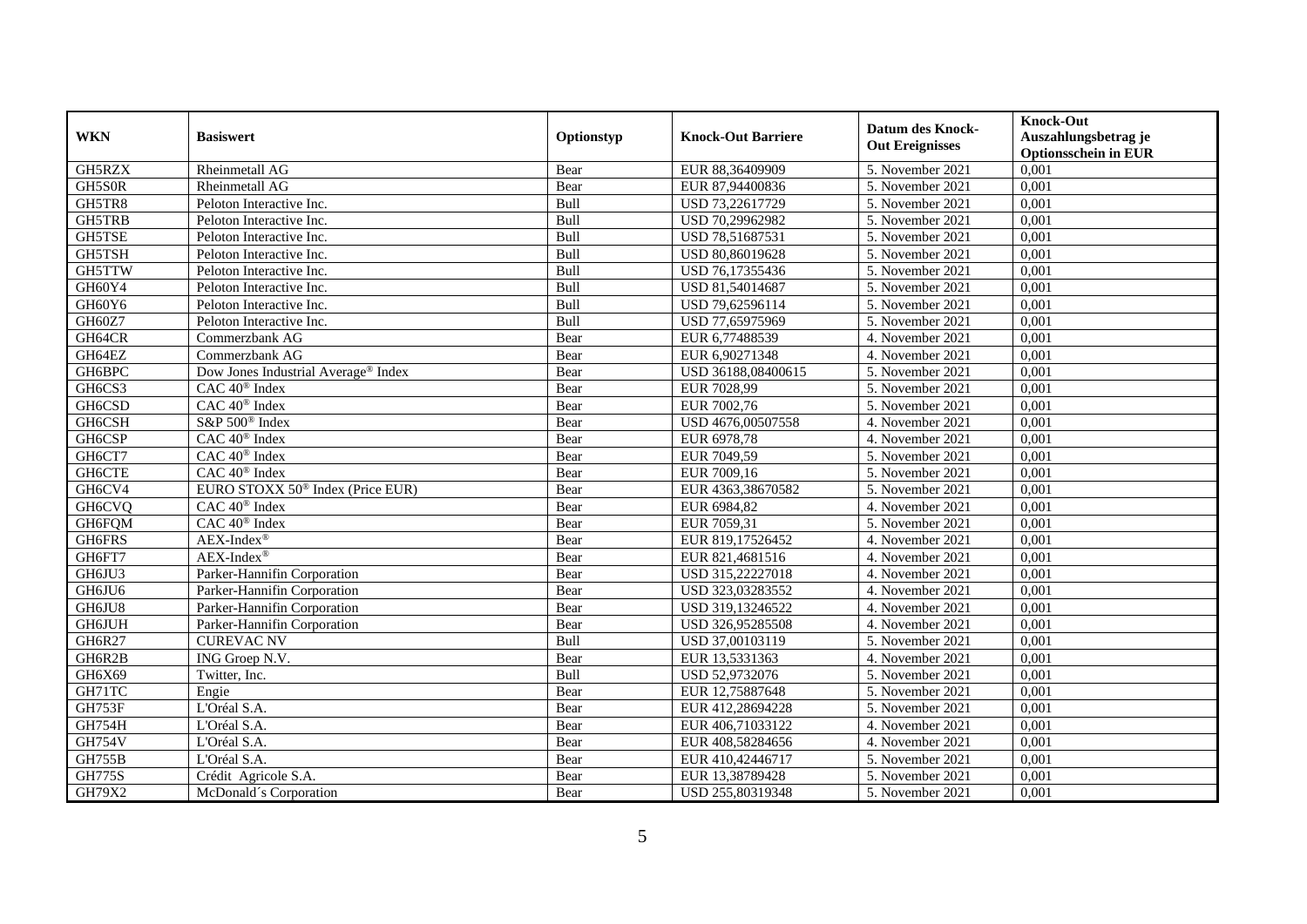|            | <b>Basiswert</b>                    | Optionstyp  |                           | <b>Datum des Knock-</b> | <b>Knock-Out</b>                                    |
|------------|-------------------------------------|-------------|---------------------------|-------------------------|-----------------------------------------------------|
| <b>WKN</b> |                                     |             | <b>Knock-Out Barriere</b> | <b>Out Ereignisses</b>  | Auszahlungsbetrag je<br><b>Optionsschein in EUR</b> |
| GH79X3     | McDonald's Corporation              | Bear        | USD 254,51845409          | 5. November 2021        | 0,001                                               |
| GH7CJL     | Daimler AG                          | Bear        | EUR 87,56712696           | 4. November 2021        | 0,001                                               |
| GH7CRV     | Nestlé S.A.                         | Bear        | CHF 122,51340267          | 4. November 2021        | 0,001                                               |
| GH7GRJ     | NASDAQ-100 Index®                   | Bear        | USD 16263,72              | 4. November 2021        | 0,001                                               |
| GH7KL6     | Commerzbank AG                      | Bear        | EUR 6,69641574            | 4. November 2021        | 0,001                                               |
| GH7KL8     | Commerzbank AG                      | Bear        | EUR 6,72600232            | 4. November 2021        | 0,001                                               |
| GH7KL9     | Commerzbank AG                      | Bear        | EUR 6,66682925            | 4. November 2021        | 0,001                                               |
| GH7KLX     | Commerzbank AG                      | Bear        | EUR 6,56820755            | 4. November 2021        | 0,001                                               |
| GH7KM1     | Commerzbank AG                      | Bear        | EUR 6,60765619            | 4. November 2021        | 0,001                                               |
| GH7KM2     | Commerzbank AG                      | Bear        | EUR 6,6372427             | 4. November 2021        | 0,001                                               |
| GH7REA     | Société Générale S.A.               | Bear        | EUR 30,63642852           | 4. November 2021        | 0,001                                               |
| GH7UJ6     | NASDAQ-100 Index®                   | Bear        | USD 16157,34              | 4. November 2021        | 0,001                                               |
| GH7UJ8     | NASDAQ-100 Index®                   | Bear        | USD 16312,31              | 4. November 2021        | 0,001                                               |
| GH7UJA     | NASDAQ-100 Index®                   | Bear        | USD 16369,11              | 4. November 2021        | 0,001                                               |
| GH7UK9     | Adobe Inc.                          | Bear        | USD 676,41817959          | 5. November 2021        | 0,001                                               |
| GH7WJH     | Nvidia Corporation                  | Bear        | USD 280,80259425          | 4. November 2021        | 0,001                                               |
| GH7WSH     | Moderna Inc                         | Bull        | USD 216,9342423           | 5. November 2021        | 0,001                                               |
| GH7WSM     | Moderna Inc                         | <b>Bull</b> | USD 215,82378148          | 5. November 2021        | 0,001                                               |
| GH7WSQ     | Moderna Inc                         | Bull        | USD 213,61323781          | 5. November 2021        | 0,001                                               |
| GH7WTC     | Moderna Inc                         | Bull        | USD 219,15516408          | 5. November 2021        | 0,001                                               |
| GH7X1D     | Dow Jones Industrial Average® Index | Bear        | <b>USD 36320</b>          | 5. November 2021        | 0,001                                               |
| GH84HS     | NASDAQ-100 Index®                   | Bear        | <b>USD 16197,58</b>       | 4. November 2021        | 0,001                                               |
| GH84HU     | NASDAQ-100 Index®                   | Bear        | USD 16412,35              | 5. November 2021        | 0,001                                               |
| GH85MM     | VeriSign, Inc.                      | Bear        | <b>USD 232,227</b>        | 5. November 2021        | 0,001                                               |
| GH85T2     | Puma SE                             | Bear        | EUR 110,54392794          | 4. November 2021        | 0,001                                               |
| GH85ZC     | Moderna Inc                         | Bull        | USD 221,3786825           | 5. November 2021        | 0,001                                               |
| GH87X4     | Bayerische Motoren Werke AG (BMW)   | Bear        | EUR 90,53218717           | 4. November 2021        | 0,001                                               |
| GH87XB     | Bayerische Motoren Werke AG (BMW)   | Bear        | EUR 92,28228524           | 5. November 2021        | 0,001                                               |
| GH87XD     | Bayerische Motoren Werke AG (BMW)   | Bear        | EUR 90,08927042           | 4. November 2021        | 0,001                                               |
| GH87XF     | Bayerische Motoren Werke AG (BMW)   | Bear        | EUR 91,40817815           | 4. November 2021        | 0,001                                               |
| GH87XJ     | Bayerische Motoren Werke AG (BMW)   | Bear        | EUR 91,83942473           | 5. November 2021        | 0,001                                               |
| GH87XX     | Bayerische Motoren Werke AG (BMW)   | Bear        | EUR 90,96526135           | 4. November 2021        | 0,001                                               |
| GH8B9S     | Fraport AG                          | Bear        | EUR 67,44425691           | 5. November 2021        | 0,001                                               |
| GH8B9U     | Fraport AG                          | Bear        | EUR 69,36731111           | 5. November 2021        | 0,001                                               |
| GH8BBR     | Fraport AG                          | Bear        | EUR 65,26639762           | 4. November 2021        | 0,001                                               |
| GH8BM6     | Nestlé S.A.                         | Bear        | CHF 123,27871822          | 4. November 2021        | 0,001                                               |
| GH8BMH     | Nestlé S.A.                         | Bear        | CHF 123,83416864          | 5. November 2021        | 0,001                                               |
| GH8D46     | Amadeus IT Group S.A.               | Bear        | EUR 61,57899823           | 5. November 2021        | 0,001                                               |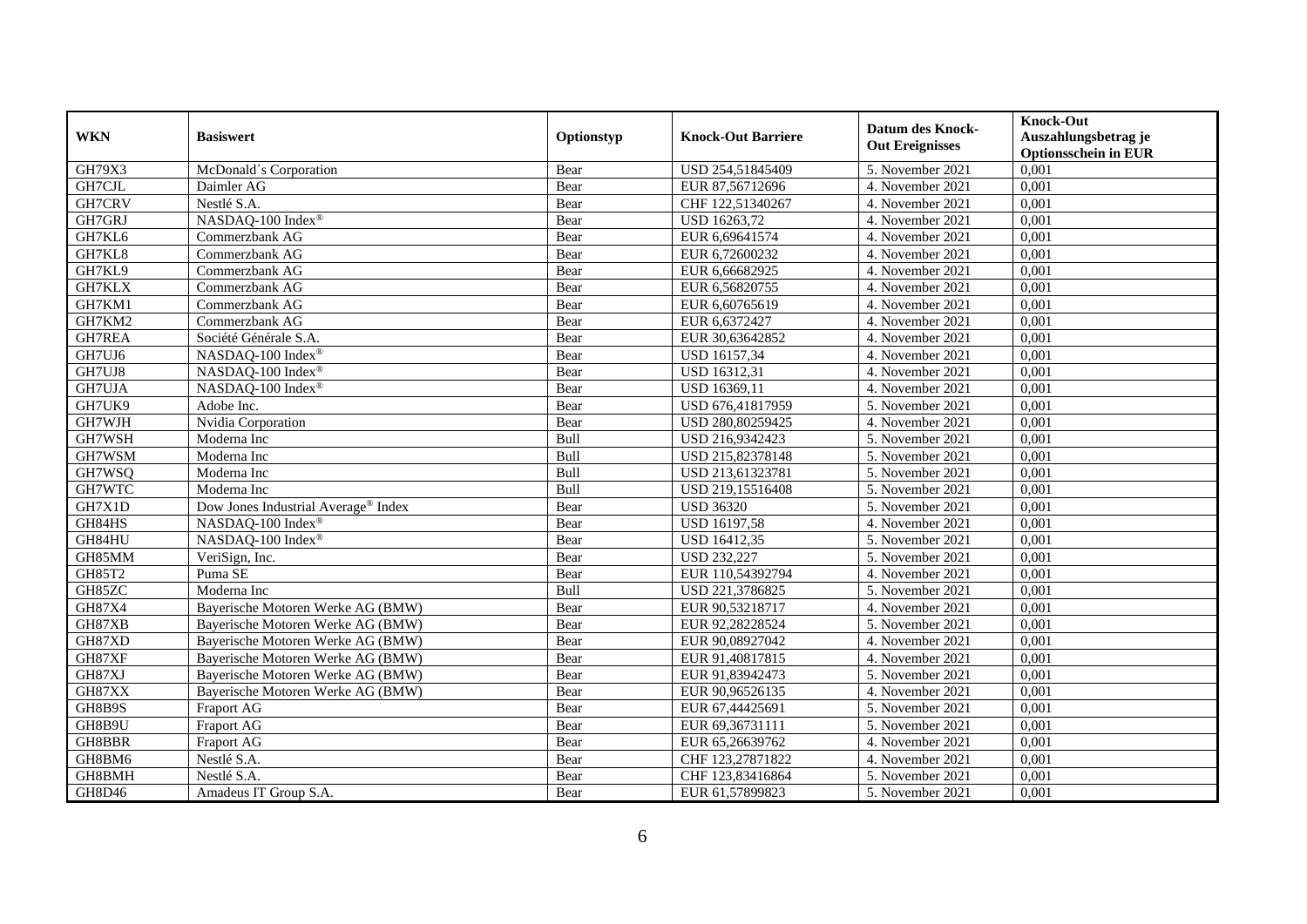|               |                              |             |                           | <b>Datum des Knock-</b> | <b>Knock-Out</b>                                    |
|---------------|------------------------------|-------------|---------------------------|-------------------------|-----------------------------------------------------|
| <b>WKN</b>    | <b>Basiswert</b>             | Optionstyp  | <b>Knock-Out Barriere</b> | <b>Out Ereignisses</b>  | Auszahlungsbetrag je<br><b>Optionsschein in EUR</b> |
| <b>GH8D64</b> | Swiss Re AG                  | Bear        | CHF 91,83097343           | 4. November 2021        | 0,001                                               |
| GH8D6J        | Amadeus IT Group S.A.        | Bear        | EUR 62,03192977           | 5. November 2021        | 0,001                                               |
| GH8D71        | Amadeus IT Group S.A.        | Bear        | EUR 61,13591295           | 5. November 2021        | 0,001                                               |
| GH8DBA        | Fraport AG                   | Bear        | EUR 65,8064733            | 4. November 2021        | 0,001                                               |
| GH8DCY        | NIKE, Inc.                   | Bear        | USD 173,38537283          | 4. November 2021        | 0,001                                               |
| GH8DD0        | NIKE, Inc.                   | Bear        | USD 176,2968439           | 5. November 2021        | 0,001                                               |
| GH8DD3        | NIKE, Inc.                   | Bear        | USD 177,53021729          | 5. November 2021        | 0.001                                               |
| GH8DDA        | Fraport AG                   | Bear        | EUR 66,62057777           | 5. November 2021        | 0,001                                               |
| GH8DF9        | Puma SE                      | Bear        | EUR 112,71232269          | 5. November 2021        | 0,001                                               |
| GH8DGS        | Puma SE                      | Bear        | EUR 111,9370942           | 5. November 2021        | 0,001                                               |
| GH8DGW        | Puma SE                      | Bear        | EUR 111,26741084          | 4. November 2021        | 0,001                                               |
| GH8JPT        | TransDigm Group Incorporated | Bear        | USD 662,84137154          | 5. November 2021        | 0,001                                               |
| GH8K1D        | <b>QUALCOMM</b> Incorporated | Bear        | USD 156,46602396          | 4. November 2021        | 0,001                                               |
| GH8K1F        | <b>QUALCOMM</b> Incorporated | Bear        | USD 153,56896776          | 4. November 2021        | 0,001                                               |
| GH8K1G        | <b>QUALCOMM</b> Incorporated | Bear        | USD 152,80036104          | 4. November 2021        | 0,001                                               |
| GH8K1H        | <b>QUALCOMM</b> Incorporated | Bear        | USD 155,38209139          | 4. November 2021        | 0,001                                               |
| GH8K1J        | <b>QUALCOMM</b> Incorporated | Bear        | USD 158,43681053          | 4. November 2021        | 0,001                                               |
| GH8K1K        | <b>QUALCOMM</b> Incorporated | Bear        | USD 161,72773802          | 5. November 2021        | 0,001                                               |
| GH8K1L        | <b>QUALCOMM</b> Incorporated | Bear        | USD 154,42625991          | 4. November 2021        | 0,001                                               |
| GH8K1P        | <b>QUALCOMM</b> Incorporated | Bear        | USD 166,36836663          | 5. November 2021        | 0,001                                               |
| <b>GH8R55</b> | <b>BioNTech SE - ADR</b>     | Bull        | USD 209,03517518          | 5. November 2021        | 0,001                                               |
| GH8R5B        | <b>BioNTech SE - ADR</b>     | <b>Bull</b> | USD 207,92705172          | 5. November 2021        | 0,001                                               |
| GH8TDG        | Mediobanca S.p.A.            | Bear        | EUR 10,84698135           | 5. November 2021        | 0,001                                               |
| GH8TFB        | <b>SAP SE</b>                | Bear        | EUR 129,33154779          | 4. November 2021        | 0,001                                               |
| GH8TGX        | Moderna Inc                  | Bull        | USD 232,20091536          | 5. November 2021        | 0,001                                               |
| GH8TH0        | Moderna Inc                  | Bull        | USD 229,72333475          | 5. November 2021        | 0,001                                               |
| GH8TH2        | Moderna Inc                  | Bull        | USD 224,7681736           | 5. November 2021        | 0,001                                               |
| GH8TH3        | Moderna Inc                  | Bull        | USD 228,48454443          | 5. November 2021        | 0,001                                               |
| GH8TH6        | Moderna Inc                  | Bull        | USD 223,53970662          | 5. November 2021        | 0,001                                               |
| GH8TH8        | Moderna Inc                  | Bull        | USD 226,00696395          | 5. November 2021        | 0,001                                               |
| <b>GH8THE</b> | Moderna Inc                  | Bull        | USD 230,95180179          | 5. November 2021        | 0,001                                               |
| GH8THG        | Moderna Inc                  | Bull        | USD 227,24575421          | 5. November 2021        | 0,001                                               |
| GH8THQ        | Moderna Inc                  | Bull        | USD 243,35002784          | 5. November 2021        | 0,001                                               |
| GH8THR        | Moderna Inc                  | Bull        | USD 242,11123755          | 5. November 2021        | 0,001                                               |
| GH8THS        | Moderna Inc                  | Bull        | USD 239,63365702          | 5. November 2021        | 0,001                                               |
| GH8THV        | Moderna Inc                  | Bull        | USD 238,39486673          | 5. November 2021        | 0,001                                               |
| GH8THW        | Moderna Inc                  | Bull        | USD 237,15607649          | 5. November 2021        | 0,001                                               |
| GH8THX        | Moderna Inc                  | Bull        | USD 235,91728619          | 5. November 2021        | 0,001                                               |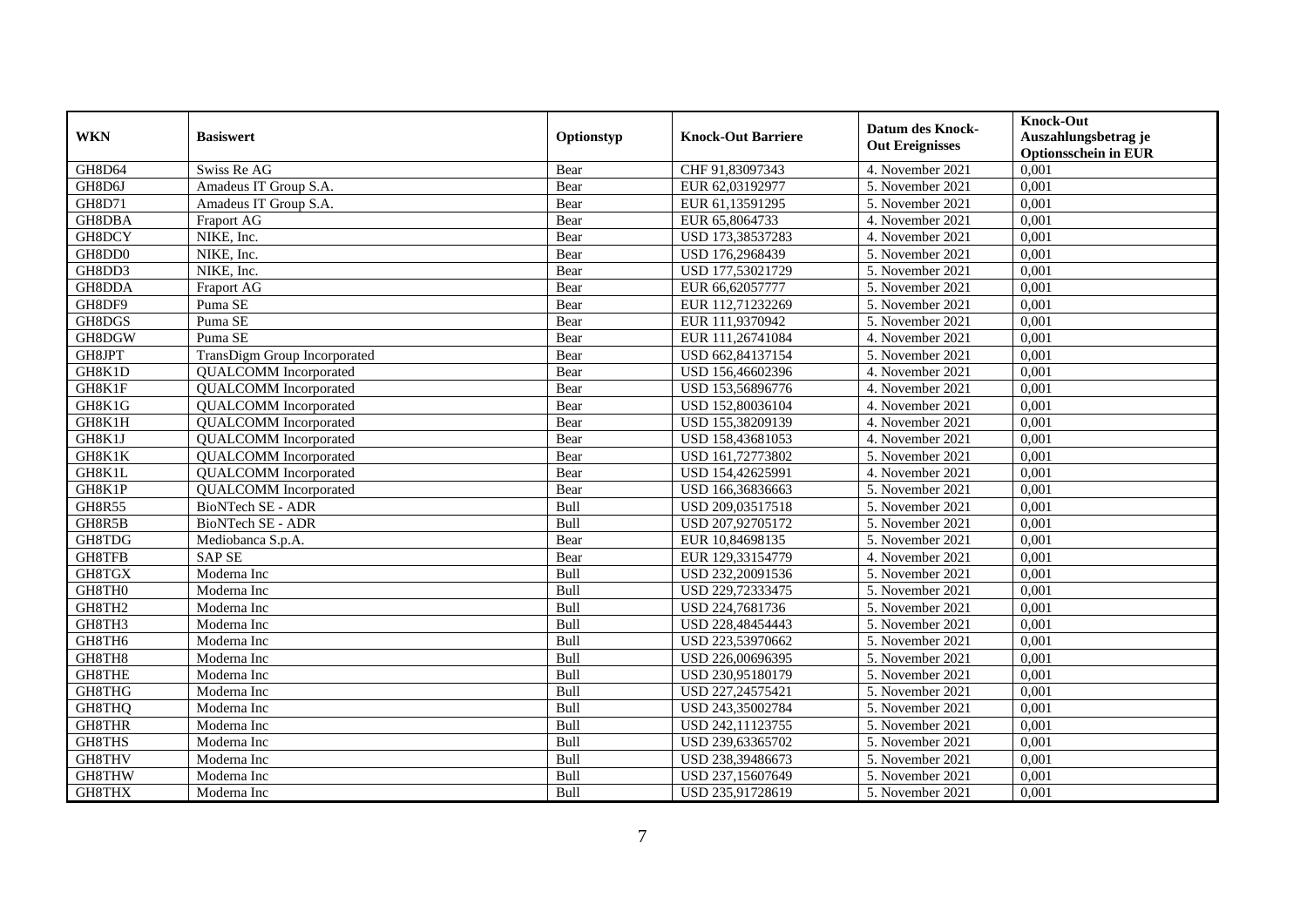| <b>WKN</b>    | <b>Basiswert</b>                      | Optionstyp | <b>Knock-Out Barriere</b> | <b>Datum des Knock-</b><br><b>Out Ereignisses</b> | <b>Knock-Out</b><br>Auszahlungsbetrag je<br><b>Optionsschein in EUR</b> |
|---------------|---------------------------------------|------------|---------------------------|---------------------------------------------------|-------------------------------------------------------------------------|
| GH8THY        | Moderna Inc                           | Bull       | USD 234,67849583          | 5. November 2021                                  | 0,001                                                                   |
| GH8THZ        | Moderna Inc                           | Bull       | USD 240,87244728          | 5. November 2021                                  | 0,001                                                                   |
| GH8TJ1        | Moderna Inc                           | Bull       | USD 233,43970559          | 5. November 2021                                  | 0,001                                                                   |
| GH8TK0        | Moderna Inc                           | Bull       | USD 244,58881812          | 5. November 2021                                  | 0,001                                                                   |
| GH8TN7        | <b>E.ON SE</b>                        | Bear       | EUR 11,32636768           | 4. November 2021                                  | 0,001                                                                   |
| GH8TP1        | The Procter & Gamble Company          | Bear       | USD 146,01627485          | 5. November 2021                                  | 0,001                                                                   |
| GH941Z        | PepsiCo, Inc.                         | Bear       | USD 164,92590083          | 5. November 2021                                  | 0,001                                                                   |
| <b>GH947L</b> | Grifols SA                            | Bull       | EUR 18,47743442           | 5. November 2021                                  | 0,001                                                                   |
| <b>GH947M</b> | Grifols SA                            | Bull       | EUR 19,23328998           | 4. November 2021                                  | 0,001                                                                   |
| GH94A6        | Grifols SA                            | Bull       | EUR 18,84943229           | 4. November 2021                                  | 0,001                                                                   |
| GH9CFQ        | Alphabet Inc. - Class C               | Bear       | USD 2997,25713349         | 5. November 2021                                  | 0,001                                                                   |
| GH9HND        | Siemens Gamesa Renewable Energy, S.A. | Bull       | EUR 18,92134192           | 5. November 2021                                  | 0,001                                                                   |
| GH9LH6        | Advanced Micro Devices, Inc.          | Bear       | USD 136,56817162          | 4. November 2021                                  | 0,001                                                                   |
| GH9LJ7        | The Estee Lauder Companies Inc.       | Bear       | USD 346,44682066          | 5. November 2021                                  | 0,001                                                                   |
| GH9LKM        | <b>QUALCOMM</b> Incorporated          | Bear       | USD 164,17743656          | 5. November 2021                                  | 0,001                                                                   |
| GH9LL5        | <b>QUALCOMM</b> Incorporated          | Bear       | USD 157,42689536          | 4. November 2021                                  | 0,001                                                                   |
| GH9LL9        | <b>QUALCOMM</b> Incorporated          | Bear       | USD 163,35712986          | 5. November 2021                                  | 0,001                                                                   |
| <b>GH9LLA</b> | <b>QUALCOMM</b> Incorporated          | Bear       | USD 159,65092503          | 5. November 2021                                  | 0,001                                                                   |
| GH9LLM        | <b>QUALCOMM</b> Incorporated          | Bear       | USD 160,39216594          | 5. November 2021                                  | 0,001                                                                   |
| GH9MVA        | DAX <sup>®</sup> (Performance Index)  | Bear       | EUR 16075                 | 5. November 2021                                  | 0,001                                                                   |
| GH9MVC        | DAX <sup>®</sup> (Performance Index)  | Bear       | <b>EUR 16050</b>          | 4. November 2021                                  | 0,001                                                                   |
| GH9PP5        | Amazon.com, Inc.                      | Bear       | USD 3529,34576215         | 5. November 2021                                  | 0,001                                                                   |
| GH9PP7        | Amazon.com. Inc.                      | Bear       | USD 3546,03269532         | 5. November 2021                                  | 0,001                                                                   |
| GH9PP9        | Amazon.com. Inc.                      | Bear       | USD 3562,62065506         | 5. November 2021                                  | 0,001                                                                   |
| GH9PRJ        | Danaher Corporation                   | Bull       | USD 284,79255105          | 5. November 2021                                  | 0,001                                                                   |
| GH9PRK        | Danaher Corporation                   | Bull       | USD 286,31263339          | 5. November 2021                                  | 0,001                                                                   |
| GH9PRM        | Danaher Corporation                   | Bull       | USD 289,33266451          | 5. November 2021                                  | 0,001                                                                   |
| GH9PRZ        | Danaher Corporation                   | Bull       | USD 287,8125822           | 5. November 2021                                  | 0,001                                                                   |
| GH9PS6        | Danaher Corporation                   | Bull       | USD 290,84268005          | 5. November 2021                                  | 0,001                                                                   |
| GH9PTD        | Danaher Corporation                   | Bull       | USD 283,28253552          | 5. November 2021                                  | 0,001                                                                   |
| GH9RJ0        | KBC Groep N.V.                        | Bear       | EUR 83,95369205           | 4. November 2021                                  | 0,001                                                                   |
| <b>GH9RMK</b> | Advanced Micro Devices, Inc.          | Bear       | USD 132,71100689          | 4. November 2021                                  | 0,001                                                                   |
| GH9RPC        | Bechtle AG                            | Bear       | EUR 68,24849174           | 4. November 2021                                  | 0,001                                                                   |
| GH9U5S        | Hermes International                  | Bear       | EUR 1431,94431969         | 4. November 2021                                  | 0,001                                                                   |
| GH9U5Y        | Hermes International                  | Bear       | EUR 1458,80947719         | 5. November 2021                                  | 0,001                                                                   |
| GH9U64        | Hugo Boss AG                          | Bear       | EUR 55,49432718           | 5. November 2021                                  | 0,001                                                                   |
| GH9U6H        | Hermes International                  | Bear       | EUR 1444,95857585         | 5. November 2021                                  | 0,001                                                                   |
| GH9U6W        | NIKE, Inc.                            | Bear       | USD 175,15597041          | 4. November 2021                                  | 0,001                                                                   |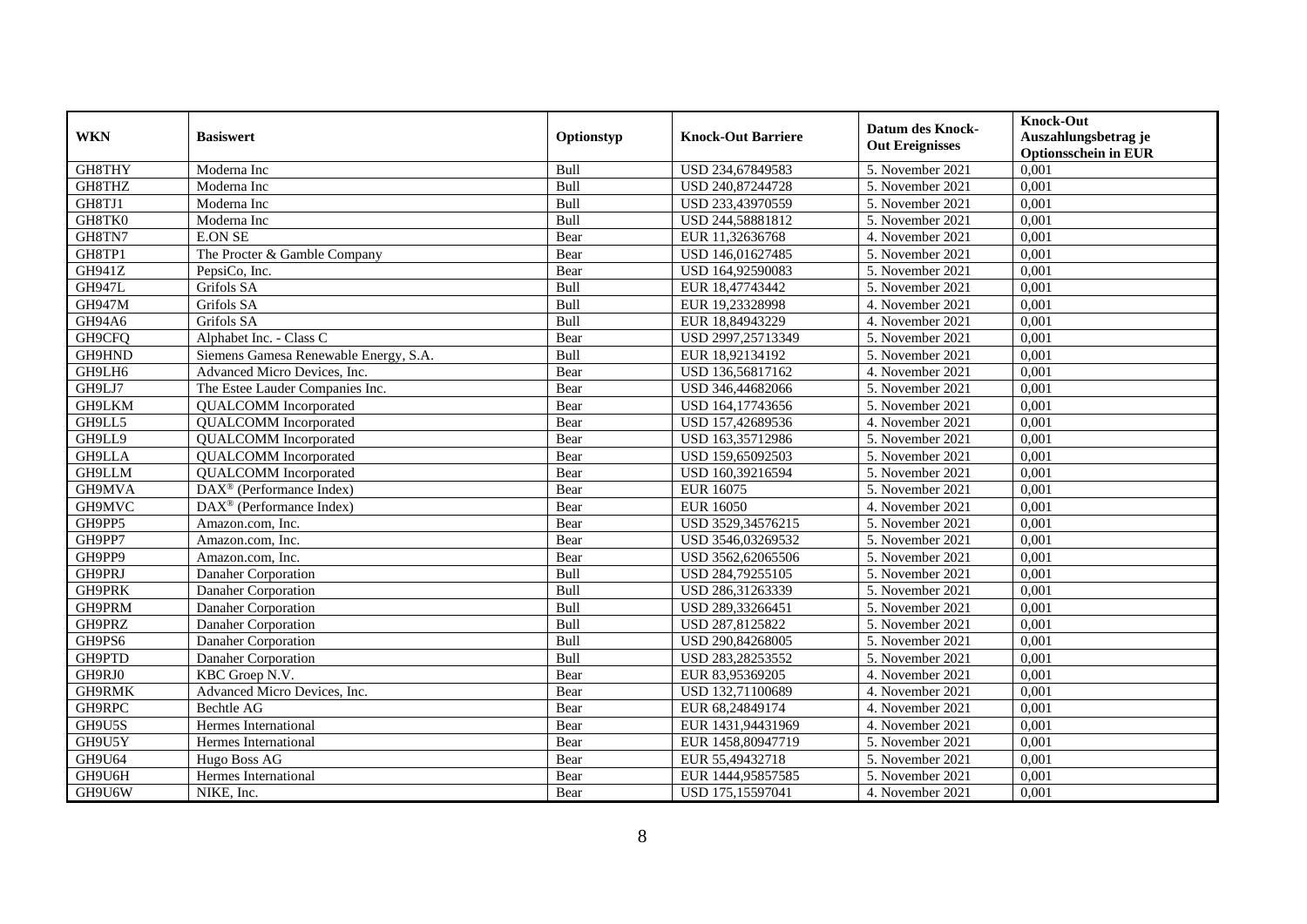|               |                                                       |             |                           | <b>Datum des Knock-</b> | <b>Knock-Out</b>            |
|---------------|-------------------------------------------------------|-------------|---------------------------|-------------------------|-----------------------------|
| <b>WKN</b>    | <b>Basiswert</b>                                      | Optionstyp  | <b>Knock-Out Barriere</b> | <b>Out Ereignisses</b>  | Auszahlungsbetrag je        |
|               |                                                       |             |                           |                         | <b>Optionsschein in EUR</b> |
| GH9U7E        | Hermes International                                  | Bear        | EUR 1425,38541736         | 4. November 2021        | 0,001                       |
| GH9U7W        | NIKE, Inc.                                            | Bear        | USD 178,50258969          | 5. November 2021        | 0,001                       |
| GH9WJ2        | Nasdaq, Inc.                                          | Bear        | USD 214,00296415          | 5. November 2021        | 0,001                       |
| GH9WLA        | Advanced Micro Devices, Inc.                          | Bear        | USD 140,5481376           | 5. November 2021        | 0,001                       |
| GH9WLC        | Advanced Micro Devices, Inc.                          | Bear        | USD 133,88261959          | 4. November 2021        | 0,001                       |
| GH9WM5        | Advanced Micro Devices, Inc.                          | Bear        | USD 131,32742023          | 4. November 2021        | 0,001                       |
| GH9WVL        | <b>Baver AG</b>                                       | Bear        | EUR 50,62996822           | 4. November 2021        | 0,001                       |
| GH9WVS        | <b>Baver AG</b>                                       | Bear        | EUR 50,3834257            | 4. November 2021        | 0,001                       |
| GH9ZB9        | Lululemon Athletica Inc.                              | Bear        | USD 476,31934051          | 4. November 2021        | 0,001                       |
| GH9ZJR        | Merck KGaA                                            | Bear        | EUR 217,82188527          | 5. November 2021        | 0,001                       |
| GH9ZKM        | <b>QUALCOMM</b> Incorporated                          | Bear        | USD 147,77960272          | 4. November 2021        | 0,001                       |
| GH9ZL9        | <b>QUALCOMM</b> Incorporated                          | Bear        | USD 149,22397955          | 4. November 2021        | 0,001                       |
| GH9ZLE        | <b>QUALCOMM</b> Incorporated                          | Bear        | USD 148,50179113          | 4. November 2021        | 0,001                       |
| GH9ZYL        | DAX <sup>®</sup> (Performance Index)                  | Bear        | <b>EUR 16060</b>          | 4. November 2021        | 0.001                       |
| GH9ZYP        | DAX <sup>®</sup> (Performance Index)                  | Bear        | <b>EUR 16040</b>          | 4. November 2021        | 0,001                       |
| GX04AM        | <b>GEA Group AG</b>                                   | Bear        | EUR 44,09920367           | 5. November 2021        | 0,001                       |
| GX07QS        | NN Group N.V.                                         | Bear        | EUR 46,86889221           | 4. November 2021        | 0,001                       |
| <b>GX07R3</b> | Cigna Corporation                                     | Bear        | USD 223,09535787          | 4. November 2021        | 0,001                       |
| GX07RQ        | Cigna Corporation                                     | Bear        | USD 225,3844072           | 4. November 2021        | 0,001                       |
| GX07RW        | HP Inc.                                               | Bear        | USD 31,6748598            | 5. November 2021        | 0,001                       |
| GX07SA        | HP Inc.                                               | Bear        | USD 31,99155298           | 5. November 2021        | 0,001                       |
| GX07SJ        | Cigna Corporation                                     | Bear        | USD 220,80630853          | 4. November 2021        | 0,001                       |
| GX09CX        | $\overline{\text{DAX}^{\otimes}}$ (Performance Index) | Bear        | EUR 16025                 | 4. November 2021        | 0,001                       |
| GX0A0G        | Constellation Brands, Inc.                            | Bear        | USD 222,57181003          | 5. November 2021        | 0,001                       |
| GX0A11        | NIO Inc                                               | Bear        | USD 42,86258391           | 4. November 2021        | 0,001                       |
| GX0A1B        | NIO Inc                                               | Bear        | USD 43,68329444           | 4. November 2021        | 0,001                       |
| GX0A1D        | NIO Inc                                               | Bear        | USD 43,88847204           | 4. November 2021        | 0,001                       |
| GX0A1F        | NIO Inc                                               | Bear        | USD 43,47811675           | 4. November 2021        | 0,001                       |
| GX0A21        | NIO Inc                                               | Bear        | USD 42,65740623           | 4. November 2021        | 0,001                       |
| GX0A2V        | NIO Inc                                               | Bear        | USD 43,27293915           | 4. November 2021        | 0,001                       |
| GX0A2X        | NIO Inc                                               | Bear        | USD 43,06776153           | 4. November 2021        | 0,001                       |
| GX0A66        | Talanx AG                                             | Bear        | EUR 42,24612342           | 4. November 2021        | 0,001                       |
| GX0A73        | Adobe Inc.                                            | Bear        | USD 672,43883007          | 4. November 2021        | 0,001                       |
| GX0A7B        | Sartorius AG                                          | Bear        | EUR 601,077               | 5. November 2021        | 0,001                       |
| <b>GX0BCH</b> | $\text{DAX}^{\textcircled{n}}$ (Performance Index)    | Bear        | EUR 16010                 | 4. November 2021        | 0,001                       |
| GX0F8J        | ANSYS Inc.                                            | Bear        | USD 388,76006754          | 4. November 2021        | 0,001                       |
| <b>GX0HBR</b> | EUR/USD (WM-Fixing)                                   | <b>Bull</b> | <b>USD 1,15342</b>        | 4. November 2021        | 0,001                       |
| <b>GX0HLQ</b> | Evotec AG                                             | <b>Bull</b> | EUR 38,42782274           | 4. November 2021        | 0,001                       |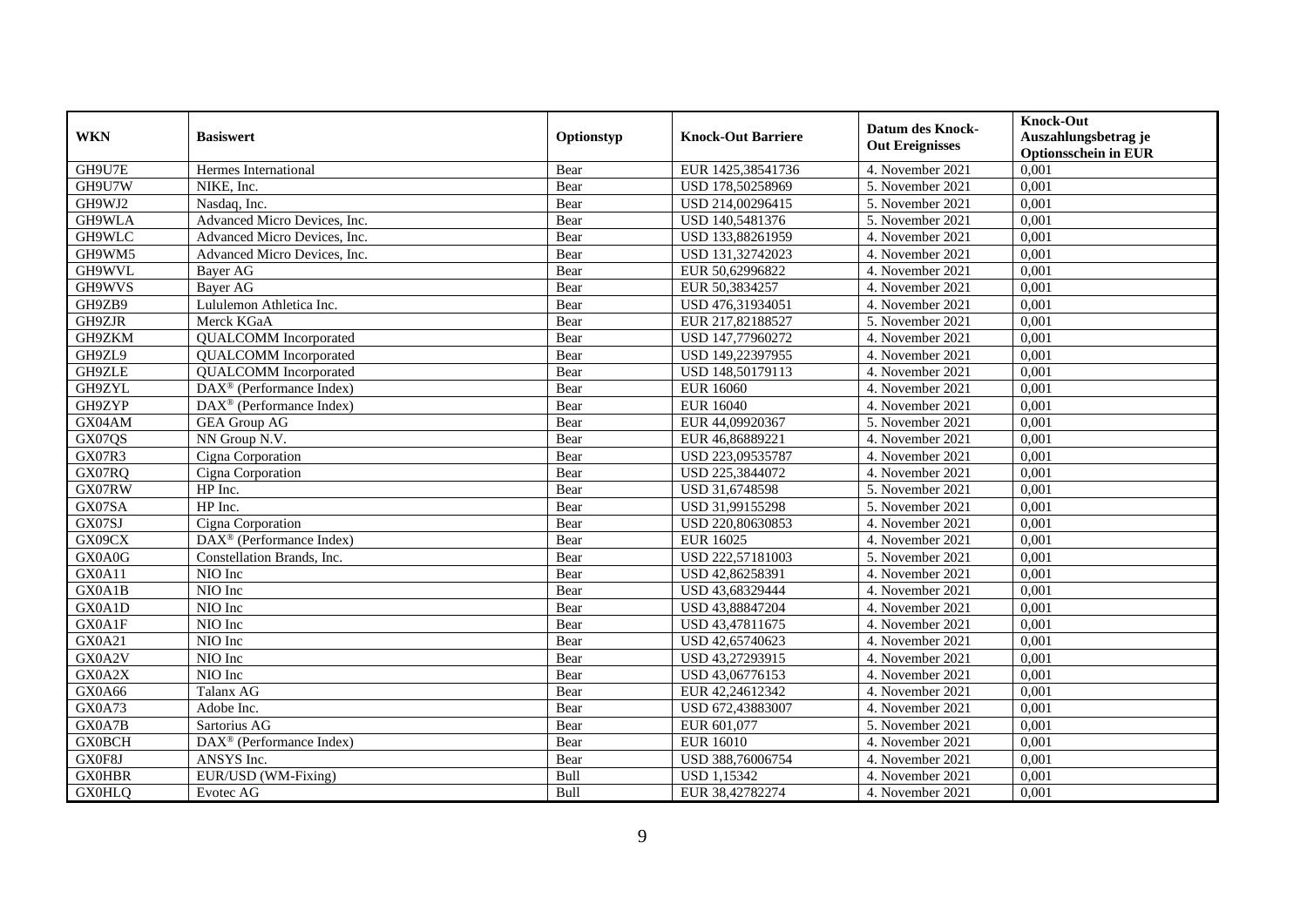| <b>WKN</b>    | <b>Basiswert</b>                    | Optionstyp | <b>Knock-Out Barriere</b> | <b>Datum des Knock-</b> | <b>Knock-Out</b><br>Auszahlungsbetrag je |
|---------------|-------------------------------------|------------|---------------------------|-------------------------|------------------------------------------|
|               |                                     |            |                           | <b>Out Ereignisses</b>  | <b>Optionsschein in EUR</b>              |
| <b>GX0HMY</b> | Evotec AG                           | Bull       | EUR 38,01090271           | 4. November 2021        | 0,001                                    |
| <b>GX0HPE</b> | Evotec AG                           | Bull       | EUR 38,22444712           | 4. November 2021        | 0,001                                    |
| GX0J53        | LVMH Moët Hennessy Louis Vuitton SE | Bear       | EUR 697,13373148          | 5. November 2021        | 0,001                                    |
| GX0J55        | LVMH Moët Hennessy Louis Vuitton SE | Bear       | EUR 706,91816889          | 5. November 2021        | 0,001                                    |
| GX0J5C        | LVMH Moët Hennessy Louis Vuitton SE | Bear       | EUR 703,66660307          | 5. November 2021        | 0,001                                    |
| GX0J5M        | LVMH Moët Hennessy Louis Vuitton SE | Bear       | EUR 700,39521064          | 5. November 2021        | 0,001                                    |
| GX0J5X        | LVMH Moët Hennessy Louis Vuitton SE | Bear       | EUR 690,6691073           | 4. November 2021        | 0.001                                    |
| GX0J61        | LVMH Moët Hennessy Louis Vuitton SE | Bear       | EUR 693,85242572          | 5. November 2021        | 0,001                                    |
| GX0M4X        | <b>Automatic Data Processing</b>    | Bear       | USD 228,38227137          | 5. November 2021        | 0,001                                    |
| GX0M5D        | AXA S.A.                            | Bear       | EUR 25,86206553           | 4. November 2021        | 0,001                                    |
| GX0M6A        | <b>Automatic Data Processing</b>    | Bear       | USD 226,48762196          | 4. November 2021        | 0,001                                    |
| GX0M78        | AXA S.A.                            | Bear       | EUR 26,13745034           | 5. November 2021        | 0,001                                    |
| GX0M9G        | Merck KGaA                          | Bear       | EUR 216,83272455          | 4. November 2021        | 0,001                                    |
| GX0M9J        | Merck KGaA                          | Bear       | EUR 214,81941239          | 4. November 2021        | 0.001                                    |
| <b>GX0MAM</b> | Merck KGaA                          | Bear       | EUR 215,82110959          | 4. November 2021        | 0,001                                    |
| <b>GX0MBG</b> | ADYEN N.V.                          | Bear       | EUR 2807,67648702         | 5. November 2021        | 0,001                                    |
| <b>GX0MCV</b> | MTU Aero Engines AG                 | Bear       | EUR 204,14288003          | 5. November 2021        | 0,001                                    |
| <b>GX0MDM</b> | <b>LINDE PLC</b>                    | Bear       | EUR 286,51987993          | 4. November 2021        | 0,001                                    |
| GX0Q6C        | Telefonica S.A.                     | Bull       | EUR 3,68518907            | 4. November 2021        | 0,001                                    |
| <b>GX0QAN</b> | Microsoft Corporation               | Bear       | USD 335,68994839          | 4. November 2021        | 0,001                                    |
| <b>GX0QAS</b> | Microsoft Corporation               | Bear       | USD 337,52782934          | 5. November 2021        | 0,001                                    |
| <b>GX0TCU</b> | Capgemini SE                        | Bear       | EUR 213,29569303          | 5. November 2021        | 0,001                                    |
| <b>GX0TEB</b> | Nvidia Corporation                  | Bear       | USD 269,37766958          | 4. November 2021        | 0,001                                    |
| GX0V5S        | CME Group Inc.                      | Bear       | USD 226,54656017          | 4. November 2021        | 0,001                                    |
| GX0V73        | Pfizer Inc.                         | Bear       | USD 48,44170157           | 5. November 2021        | 0,001                                    |
| GX0V8H        | <b>Bechtle AG</b>                   | Bear       | EUR 67,63320824           | 4. November 2021        | 0,001                                    |
| <b>GX0VAZ</b> | Pfizer Inc.                         | Bear       | USD 48,68077956           | 5. November 2021        | 0,001                                    |
| GX0VB5        | Bechtle AG                          | Bear       | EUR 68,94122286           | 4. November 2021        | 0,001                                    |
| GX0X1H        | Nvidia Corporation                  | Bear       | USD 294,5556203           | 4. November 2021        | 0,001                                    |
| GX0X5B        | Hannover Rück SE                    | Bear       | EUR 163,15198744          | 4. November 2021        | 0,001                                    |
| GX0X5H        | Hannover Rück SE                    | Bear       | EUR 164,69986254          | 4. November 2021        | 0,001                                    |
| GX0X5J        | Hannover Rück SE                    | Bear       | EUR 162,37804991          | 4. November 2021        | 0,001                                    |
| GX0X5N        | Hannover Rück SE                    | Bear       | EUR 165,47380009          | 4. November 2021        | 0,001                                    |
| GX0X5R        | Hannover Rück SE                    | Bear       | EUR 163,92592499          | 4. November 2021        | 0,001                                    |
| GX0XZ8        | Wacker Chemie AG                    | Bear       | EUR 161,52263685          | 4. November 2021        | 0,001                                    |
| GX1112        | Autodesk, Inc.                      | Bear       | USD 324,82605428          | 5. November 2021        | 0,001                                    |
| <b>GX112D</b> | Autodesk, Inc.                      | Bear       | USD 319,65640885          | 5. November 2021        | 0,001                                    |
| <b>GX112F</b> | Autodesk, Inc.                      | Bear       | USD 321,379624            | 5. November 2021        | 0,001                                    |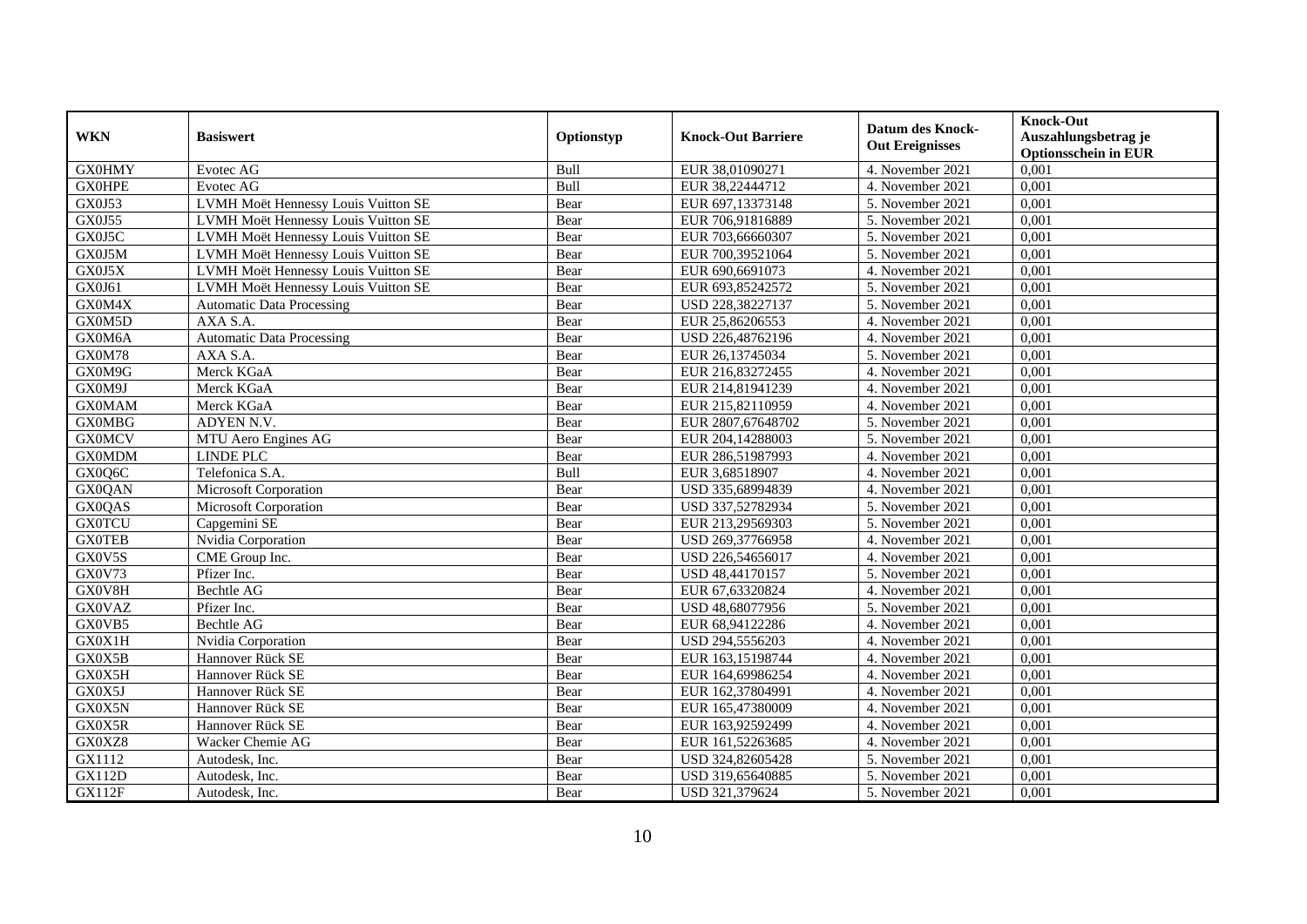| <b>WKN</b>    | <b>Basiswert</b>                                      | Optionstyp  | <b>Knock-Out Barriere</b> | Datum des Knock-<br><b>Out Ereignisses</b> | <b>Knock-Out</b><br>Auszahlungsbetrag je<br><b>Optionsschein in EUR</b> |
|---------------|-------------------------------------------------------|-------------|---------------------------|--------------------------------------------|-------------------------------------------------------------------------|
| <b>GX115F</b> | Autodesk, Inc.                                        | Bear        | USD 323,10283915          | 5. November 2021                           | 0,001                                                                   |
| <b>GX133V</b> | Pfizer Inc.                                           | Bear        | USD 47,5759024            | 5. November 2021                           | 0,001                                                                   |
| <b>GX135H</b> | Pfizer Inc.                                           | Bear        | USD 47,34668669           | 5. November 2021                           | 0,001                                                                   |
| GX135P        | Pfizer Inc.                                           | Bear        | USD 47,11747096           | 5. November 2021                           | 0,001                                                                   |
| <b>GX136L</b> | Pfizer Inc.                                           | Bear        | USD 47,80511809           | 5. November 2021                           | 0,001                                                                   |
| GX136U        | Pfizer Inc.                                           | Bear        | USD 48,03433383           | 5. November 2021                           | 0,001                                                                   |
| GX1393        | Eli Lilly and Company                                 | Bear        | USD 267,13840955          | 4. November 2021                           | 0,001                                                                   |
| <b>GX139P</b> | Eli Lilly and Company                                 | Bear        | USD 269,29740529          | 4. November 2021                           | 0,001                                                                   |
| GX13WU        | $\text{DAX}^{\textcircled{}}$ (Performance Index)     | Bear        | <b>EUR 16075</b>          | 5. November 2021                           | 0,001                                                                   |
| GX13WV        | $DAX^{\circledR}$ (Performance Index)                 | Bear        | <b>EUR 16070</b>          | 5. November 2021                           | 0,001                                                                   |
| GX13WW        | $\overline{\text{DAX}^{\otimes}}$ (Performance Index) | Bear        | <b>EUR 16060</b>          | 4. November 2021                           | 0,001                                                                   |
| GX13WX        | DAX <sup>®</sup> (Performance Index)                  | Bear        | <b>EUR 16050</b>          | 4. November 2021                           | 0,001                                                                   |
| GX13WY        | $DAX^{\circledR}$ (Performance Index)                 | Bear        | <b>EUR 16040</b>          | 4. November 2021                           | 0,001                                                                   |
| GX13WZ        | $DAX^{\circledcirc}$ (Performance Index)              | Bear        | <b>EUR 16025</b>          | 4. November 2021                           | 0,001                                                                   |
| GX13X0        | $DAX^{\circledast}$ (Performance Index)               | Bear        | <b>EUR 16020</b>          | 4. November 2021                           | 0,001                                                                   |
| GX13X1        | DAX <sup>®</sup> (Performance Index)                  | Bear        | <b>EUR 16010</b>          | 4. November 2021                           | 0,001                                                                   |
| GX13X6        | $\text{DAX}^{\textcircled{}}$ (Performance Index)     | Bear        | <b>EUR 16000</b>          | 4. November 2021                           | 0,001                                                                   |
| GX13X7        | $DAX^{\circledcirc}$ (Performance Index)              | Bear        | <b>EUR 16000</b>          | 4. November 2021                           | 0,001                                                                   |
| GX13XA        | $\text{DAX}^{\textcircled{}}$ (Performance Index)     | Bear        | <b>EUR 15990</b>          | 4. November 2021                           | 0,001                                                                   |
| GX13XB        | $\overline{\text{DAX}^{\otimes}}$ (Performance Index) | Bear        | <b>EUR 15990</b>          | 4. November 2021                           | 0,001                                                                   |
| GX13XK        | DAX <sup>®</sup> (Performance Index)                  | Bear        | <b>EUR 15975</b>          | 4. November 2021                           | 0,001                                                                   |
| GX13XL        | $DAX^{\circledR}$ (Performance Index)                 | Bear        | <b>EUR 15975</b>          | 4. November 2021                           | 0,001                                                                   |
| GX15Y3        | AbbVie Inc.                                           | Bear        | USD 117,70741422          | 4. November 2021                           | 0,001                                                                   |
| GX15ZK        | Eiffage S.A.                                          | Bear        | EUR 92,866                | 5. November 2021                           | 0,001                                                                   |
| GX15ZM        | <b>Dollar General Corporation</b>                     | Bear        | USD 224,58807719          | 4. November 2021                           | 0,001                                                                   |
| GX15ZU        | Dollar General Corporation                            | Bear        | USD 226,97859541          | 4. November 2021                           | 0,001                                                                   |
| GX1623        | Covestro AG                                           | <b>Bull</b> | EUR 54,09519249           | 4. November 2021                           | 0,001                                                                   |
| GX1646        | Covestro AG                                           | Bull        | EUR 53,80284054           | 4. November 2021                           | 0,001                                                                   |
| GX1FE1        | $\overline{\text{VF}}$ Corporation                    | Bear        | USD 75,53264214           | 4. November 2021                           | 0.001                                                                   |
| <b>GX1FKZ</b> | Martin Marietta Materials, Inc.                       | Bear        | USD 417,93138905          | 5. November 2021                           | 0,001                                                                   |
| <b>GX1FQW</b> | Feinunze Gold, Feinheit mind. 0,995, LBMA             | Bear        | USD 1813,12545901         | 5. November 2021                           | 0,001                                                                   |
| <b>GX1FRH</b> | 1 Feinunze Gold, Feinheit mind. 0,995, LBMA           | Bear        | USD 1817,57874959         | 5. November 2021                           | 0,001                                                                   |
| <b>GX1GPR</b> | adidas AG                                             | Bear        | EUR 300,05535594          | 5. November 2021                           | 0,001                                                                   |
| <b>GX1KRT</b> | Microchip Technology Incorporated                     | Bear        | USD 86,05615251           | 5. November 2021                           | 0,001                                                                   |
| <b>GX1KTQ</b> | Microchip Technology Incorporated                     | Bear        | USD 83,63119565           | 5. November 2021                           | 0,001                                                                   |
| <b>GX1KTR</b> | Microchip Technology Incorporated                     | Bear        | USD 84,84367407           | 5. November 2021                           | 0,001                                                                   |
| <b>GX1KUL</b> | Eiffage S.A.                                          | Bear        | EUR 92,265                | 5. November 2021                           | 0,001                                                                   |
| <b>GX1KXL</b> | Varta AG                                              | <b>Bull</b> | EUR 111,08369628          | 5. November 2021                           | 0,001                                                                   |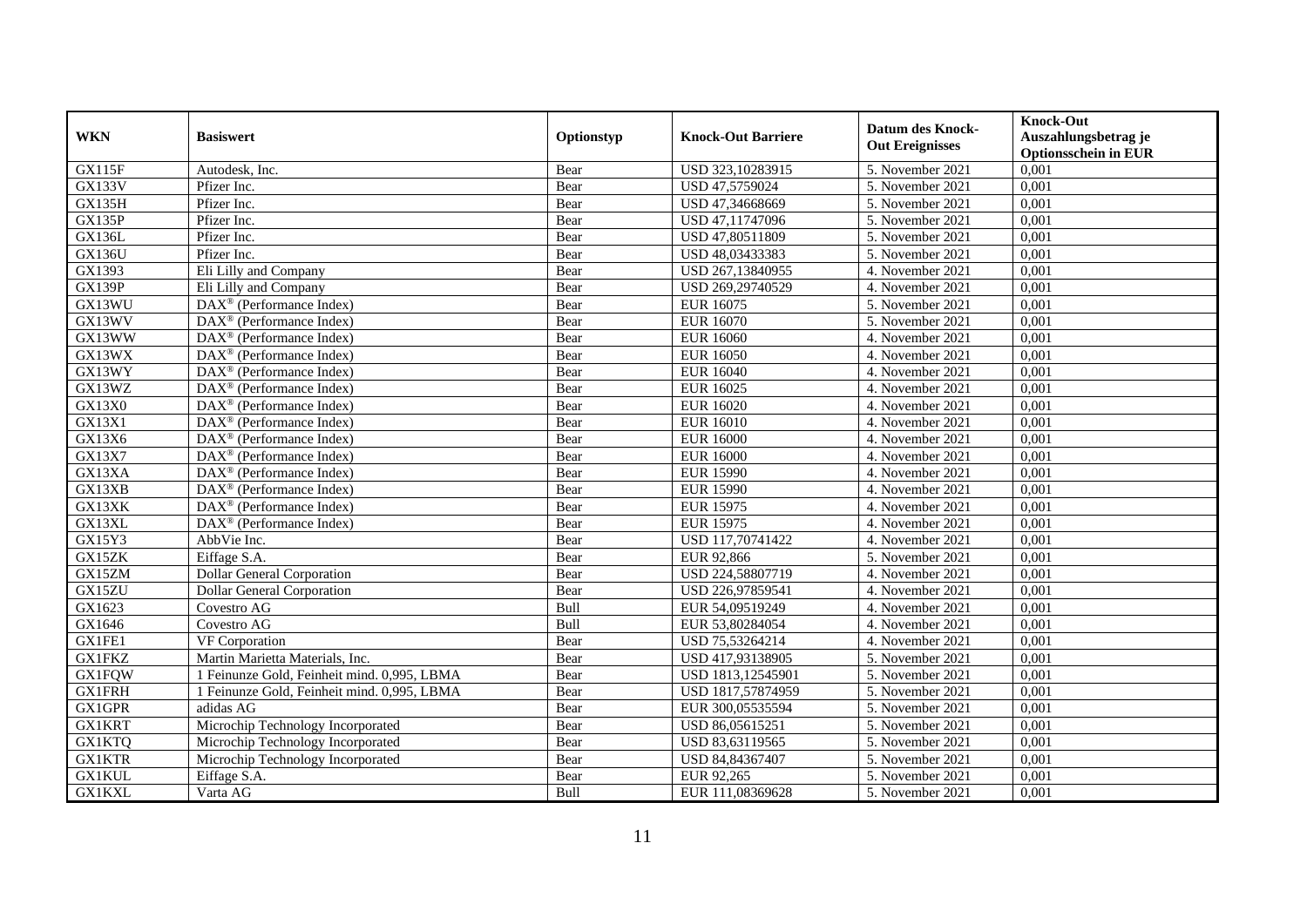|               | <b>Basiswert</b>                                              | Optionstyp |                           | <b>Datum des Knock-</b>        | <b>Knock-Out</b>                                    |
|---------------|---------------------------------------------------------------|------------|---------------------------|--------------------------------|-----------------------------------------------------|
| <b>WKN</b>    |                                                               |            | <b>Knock-Out Barriere</b> | <b>Out Ereignisses</b>         | Auszahlungsbetrag je<br><b>Optionsschein in EUR</b> |
| GX1N5J        | Infineon Technologies AG                                      | Bear       | EUR 42,91214839           | 5. November 2021               | 0,001                                               |
| GX1N6K        | Sartorius AG                                                  | Bear       | EUR 597,476               | 5. November 2021               | 0,001                                               |
| <b>GX1N71</b> | Sartorius AG                                                  | Bear       | EUR 594,642               | 5. November 2021               | 0,001                                               |
| <b>GX1N89</b> | Sartorius AG                                                  | Bear       | EUR 591,83                | 5. November 2021               | 0,001                                               |
| <b>GX1NAM</b> | adidas AG                                                     | Bear       | EUR 297,2272816           | 5. November 2021               | 0,001                                               |
| <b>GX1NAU</b> | adidas AG                                                     | Bear       | EUR 295,86381959          | 4. November 2021               | 0,001                                               |
| <b>GX1NBD</b> | Amazon.com. Inc.                                              | Bear       | USD 3506,66333542         | 5. November 2021               | 0,001                                               |
| <b>GX1NBE</b> | Amazon.com, Inc.                                              | Bear       | USD 3490,07781077         | 4. November 2021               | 0,001                                               |
| GX1NX7        | Intuitive Surgical, Inc.                                      | Bear       | USD 367,90997923          | 5. November 2021               | 0,001                                               |
| GX1NXM        | Zoom Video Communications, Inc.                               | Bear       | USD 287,08593396          | 4. November 2021               | 0,001                                               |
| <b>GX1NXT</b> | Zoom Video Communications, Inc.                               | Bear       | USD 288,47301396          | 4. November 2021               | 0,001                                               |
| GX1NXV        | Zoom Video Communications, Inc.                               | Bear       | USD 289,860094            | 4. November 2021               | 0,001                                               |
| <b>GX1NYS</b> | Zoom Video Communications, Inc.                               | Bear       | USD 291,23726635          | 4. November 2021               | 0,001                                               |
| GX1QTP        | <b>GEA Group AG</b>                                           | Bear       | EUR 43,41654569           | 4. November 2021               | 0,001                                               |
| GX1QUD        | <b>GEA Group AG</b>                                           | Bear       | EUR 43,78712743           | 5. November 2021               | 0,001                                               |
| GX1R0M        | Electronic Arts Inc.                                          | Bear       | USD 146,30927801          | 4. November 2021               | 0,001                                               |
| GX1R0Q        | Electronic Arts Inc.                                          | Bear       | USD 144,94858485          | 4. November 2021               | 0,001                                               |
| GX1R0T        | Electronic Arts Inc.                                          | Bear       | USD 145,63389743          | 4. November 2021               | 0,001                                               |
| GX1WG5        | Schneider Electric SE                                         | Bear       | EUR 154,18826923          | 4. November 2021               | 0,001                                               |
| GX1WH5        | Accenture plc                                                 | Bear       | USD 364,630033            | 4. November 2021               | 0,001                                               |
| <b>GX1WJR</b> | STMicroelectronics N.V.                                       | Bear       | EUR 43,03671684           | 4. November 2021               | 0,001                                               |
| <b>GX1WJW</b> | STMicroelectronics N.V.                                       | Bear       | EUR 43,92280069           | 5. November 2021               | 0,001                                               |
| <b>GX218P</b> | <b>EUREX Euro Bund Future (Generic Front Month</b><br>Future) | Bear       | EUR 170,89                | 5. November 2021               | 0,001                                               |
| GX218Q        | <b>EUREX Euro Bund Future (Generic Front Month</b><br>Future) | Bear       | EUR 170,39                | 5. November 2021               | 0,001                                               |
| GX21NB        | The Coca-Cola Company                                         | Bear       | USD 56,65002097           | 5. November 2021               | 0,001                                               |
| GX21NL        | The Coca-Cola Company                                         | Bear       | USD 56,91945035           | 5. November 2021               | 0,001                                               |
| GX243G        | <b>Amphenol Corporation</b>                                   | Bear       | USD 81,47248789           | 5. November 2021               | 0,001                                               |
| GX2446        | <b>Edison International</b>                                   | Bear       | USD 63,64993478           | 5. November 2021               | 0,001                                               |
| GX2448        | Amphenol Corporation                                          | Bear       | USD 80,66543501           | 5. November 2021               | 0,001                                               |
| <b>GX244X</b> | Varta AG                                                      | Bull       | EUR 110,46475643          | $\overline{5}$ . November 2021 | 0,001                                               |
| <b>GX244Z</b> | Consolidated Edison                                           | Bear       | USD 77,9865231            | 5. November 2021               | 0,001                                               |
| GX2452        | Varta AG                                                      | Bull       | EUR 109,88049999          | 5. November 2021               | 0,001                                               |
| <b>GX245A</b> | Varta AG                                                      | Bull       | EUR 107,52332756          | 5. November 2021               | 0,001                                               |
| GX25HZ        | ASML Holding N.V.                                             | Bear       | EUR 724,64631839          | 4. November 2021               | 0,001                                               |
| GX25J0        | ASML Holding N.V.                                             | Bear       | EUR 717,54244365          | 4. November 2021               | 0,001                                               |
| GX25J8        | ASML Holding N.V.                                             | Bear       | EUR 728,19825579          | 4. November 2021               | 0,001                                               |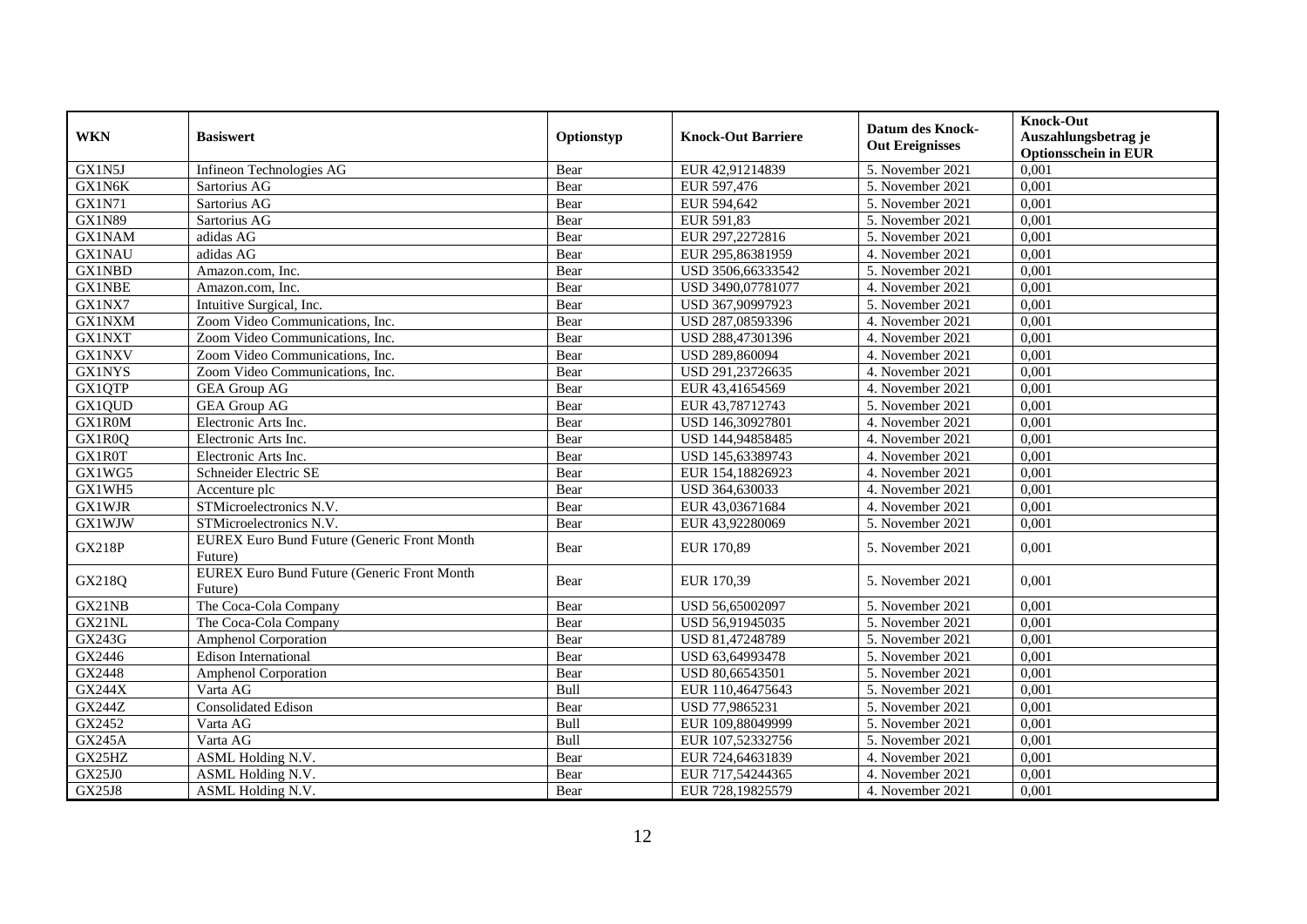|               |                             |            |                           | <b>Datum des Knock-</b> | <b>Knock-Out</b>                                    |
|---------------|-----------------------------|------------|---------------------------|-------------------------|-----------------------------------------------------|
| <b>WKN</b>    | <b>Basiswert</b>            | Optionstyp | <b>Knock-Out Barriere</b> | <b>Out Ereignisses</b>  | Auszahlungsbetrag je<br><b>Optionsschein in EUR</b> |
| GX25JA        | ASML Holding N.V.           | Bear       | EUR 721,09438104          | 4. November 2021        | 0,001                                               |
| GX25JX        | Galapagos N.V               | Bear       | EUR 48,93422203           | 5. November 2021        | 0,001                                               |
| GX25K9        | Continental AG              | Bear       | EUR 103,98788314          | 4. November 2021        | 0,001                                               |
| GX25LW        | Galapagos N.V               | Bear       | EUR 48,50334619           | 4. November 2021        | 0,001                                               |
| GX25M3        | Continental AG              | Bear       | EUR 103,03130621          | 4. November 2021        | 0,001                                               |
| GX25PN        | Sika AG                     | Bear       | CHF 323,1988666           | 5. November 2021        | 0,001                                               |
| GX25PP        | Booking Holdings Inc.       | Bear       | USD 2541,59002178         | 5. November 2021        | 0.001                                               |
| GX25PQ        | Booking Holdings Inc.       | Bear       | USD 2622,40924975         | 5. November 2021        | 0,001                                               |
| GX25PR        | Booking Holdings Inc.       | Bear       | USD 2602,1820455          | 5. November 2021        | 0,001                                               |
| GX25QQ        | Sika AG                     | Bear       | CHF 320,77703734          | 4. November 2021        | 0,001                                               |
| GX25TE        | Wolters Kluwer N.V.         | Bear       | EUR 96,09787489           | 4. November 2021        | 0,001                                               |
| GX25TU        | <b>RELX PLC</b>             | Bear       | EUR 27,56137253           | 4. November 2021        | 0,001                                               |
| GX25UE        | ASML Holding N.V.           | Bear       | EUR 735,19849375          | 5. November 2021        | 0,001                                               |
| GX25UJ        | ASML Holding N.V.           | Bear       | EUR 742,30136722          | 5. November 2021        | 0,001                                               |
| GX25UK        | ASML Holding N.V.           | Bear       | EUR 731,64705697          | 5. November 2021        | 0,001                                               |
| GX25UM        | ASML Holding N.V.           | Bear       | EUR 738,74993049          | 5. November 2021        | 0,001                                               |
| GX25UR        | ASML Holding N.V.           | Bear       | EUR 745,85280393          | 5. November 2021        | 0,001                                               |
| GX27FX        | <b>SGS SA</b>               | Bear       | CHF 2820,67481569         | 4. November 2021        | 0,001                                               |
| GX27GH        | Lam Research Corporation    | Bear       | USD 602,98856491          | 5. November 2021        | 0,001                                               |
| <b>GX27H3</b> | Lam Research Corporation    | Bear       | USD 596,23274941          | 4. November 2021        | 0,001                                               |
| <b>GX27H7</b> | <b>SGS SA</b>               | Bear       | CHF 2837,6053978          | 4. November 2021        | 0,001                                               |
| GX27HS        | <b>SGS SA</b>               | Bear       | CHF 2803.70439691         | 4. November 2021        | 0,001                                               |
| GX27HY        | Lam Research Corporation    | Bear       | USD 609,82803698          | 5. November 2021        | 0,001                                               |
| GX27KL        | National Grid plc           | Bear       | GBP 9,5425881             | 4. November 2021        | 0,001                                               |
| GX27LG        | <b>McKesson Corporation</b> | Bear       | USD 226,22386407          | 5. November 2021        | 0,001                                               |
| <b>GX27P0</b> | ASML Holding N.V.           | Bear       | EUR 711,44447272          | 4. November 2021        | 0,001                                               |
| <b>GX27P5</b> | ASML Holding N.V.           | Bear       | EUR 708,13085415          | 4. November 2021        | 0,001                                               |
| GX27PT        | Adobe Inc.                  | Bear       | USD 665,79593852          | 4. November 2021        | 0,001                                               |
| GX27PX        | <b>BASFSE</b>               | Bull       | EUR 61,32930997           | 5. November 2021        | 0,001                                               |
| <b>GX27QY</b> | Deutsche Post AG            | Bear       | EUR 56,56798154           | 4. November 2021        | 0,001                                               |
| <b>GX27R0</b> | Deutsche Post AG            | Bear       | EUR 56,03037662           | 4. November 2021        | 0,001                                               |
| <b>GX27R1</b> | Deutsche Post AG            | Bear       | EUR 57,11554206           | 4. November 2021        | 0,001                                               |
| <b>GX27R2</b> | Deutsche Post AG            | Bear       | EUR 57,39430017           | 4. November 2021        | 0,001                                               |
| <b>GX27R4</b> | Deutsche Post AG            | Bear       | EUR 57,6631026            | 4. November 2021        | 0,001                                               |
| <b>GX27R5</b> | Deutsche Post AG            | Bear       | EUR 56,29917909           | 4. November 2021        | 0,001                                               |
| <b>GX27R9</b> | Deutsche Post AG            | Bear       | EUR 56,84673965           | 4. November 2021        | 0,001                                               |
| GX27RF        | Deutsche Post AG            | Bear       | EUR 57,93190506           | 4. November 2021        | 0,001                                               |
| GX2ALU        | AstraZeneca Plc             | Bear       | GBP 94,81762623           | 5. November 2021        | 0,001                                               |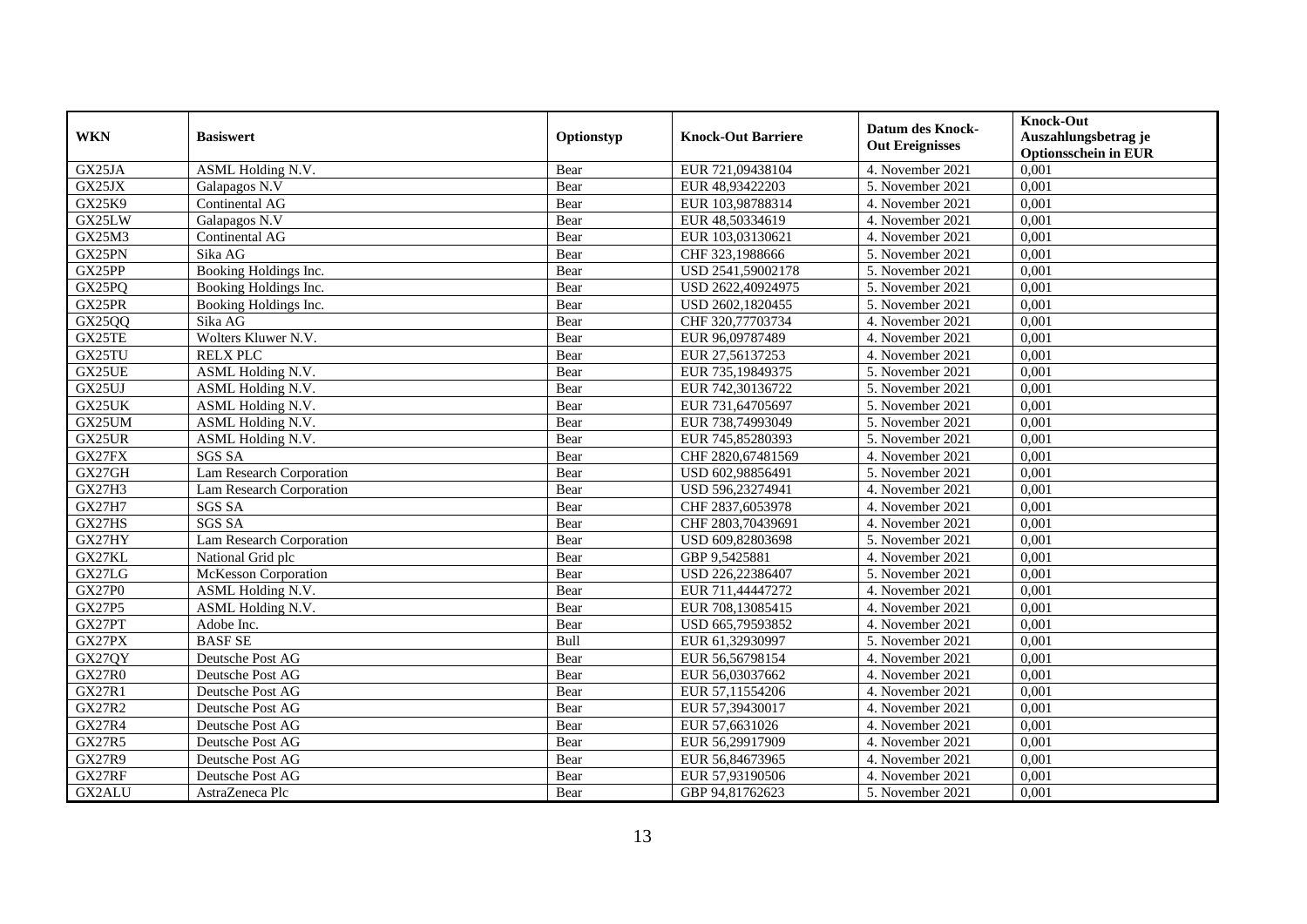| <b>WKN</b>    | <b>Basiswert</b>         | Optionstyp  | <b>Knock-Out Barriere</b> | <b>Datum des Knock-</b><br><b>Out Ereignisses</b> | <b>Knock-Out</b><br>Auszahlungsbetrag je<br><b>Optionsschein in EUR</b> |
|---------------|--------------------------|-------------|---------------------------|---------------------------------------------------|-------------------------------------------------------------------------|
| GX2AQE        | Siemens AG               | Bear        | EUR 146,44624271          | 4. November 2021                                  | 0,001                                                                   |
| GX2AOF        | Siemens AG               | Bear        | EUR 145,72934514          | 4. November 2021                                  | 0,001                                                                   |
| GX2ARL        | Sartorius AG             | Bear        | EUR 587,285               | 4. November 2021                                  | 0,001                                                                   |
| GX2ASX        | HelloFresh SE            | Bear        | EUR 88,40947536           | 4. November 2021                                  | 0,001                                                                   |
| GX2AT1        | HelloFresh SE            | Bear        | EUR 89,43664237           | 5. November 2021                                  | 0,001                                                                   |
| GX2AT3        | HelloFresh SE            | Bear        | EUR 88,89014584           | 5. November 2021                                  | 0,001                                                                   |
| GX2C9H        | Aeroports de Paris SA    | Bear        | EUR 121,8581931           | 5. November 2021                                  | 0,001                                                                   |
| GX2C9L        | Aeroports de Paris SA    | Bear        | EUR 124,1897399           | 5. November 2021                                  | 0,001                                                                   |
| GX2CF0        | BioNTech SE - ADR        | Bull        | USD 232,09380625          | 5. November 2021                                  | 0,001                                                                   |
| GX2CF3        | <b>BioNTech SE - ADR</b> | Bull        | USD 222,80763679          | 5. November 2021                                  | 0,001                                                                   |
| GX2CJ8        | ADYEN N.V.               | Bear        | EUR 2766,6504199          | 5. November 2021                                  | 0,001                                                                   |
| GX2EBT        | Wacker Chemie AG         | Bear        | EUR 160,35878347          | 4. November 2021                                  | 0,001                                                                   |
| GX2EEG        | GBP/USD (WM-Fixing)      | Bull        | <b>USD 1,34778</b>        | 4. November 2021                                  | 0,001                                                                   |
| <b>GX2EMM</b> | BioNTech SE - ADR        | Bull        | USD 220,98652343          | 5. November 2021                                  | 0,001                                                                   |
| <b>GX2EMN</b> | BioNTech SE - ADR        | Bull        | USD 224,65100769          | 5. November 2021                                  | 0,001                                                                   |
| GX2EMP        | BioNTech SE - ADR        | Bull        | USD 228,32555924          | 5. November 2021                                  | 0,001                                                                   |
| GX2EMQ        | <b>BioNTech SE - ADR</b> | Bull        | USD 218,40930369          | 5. November 2021                                  | 0,001                                                                   |
| <b>GX2EMR</b> | <b>BioNTech SE - ADR</b> | <b>Bull</b> | USD 227,09735296          | 5. November 2021                                  | 0.001                                                                   |
| GX2EMS        | BioNTech SE - ADR        | Bull        | USD 213,30520062          | 5. November 2021                                  | 0,001                                                                   |
| GX2EMT        | <b>BioNTech SE - ADR</b> | Bull        | USD 225,87921399          | 5. November 2021                                  | 0,001                                                                   |
| <b>GX2EMV</b> | BioNTech SE - ADR        | Bull        | USD 219,76838442          | 5. November 2021                                  | 0,001                                                                   |
| <b>GX2EMW</b> | <b>BioNTech SE - ADR</b> | Bull        | USD 230,77190456          | 5. November 2021                                  | 0,001                                                                   |
| <b>GX2EMX</b> | BioNTech SE - ADR        | Bull        | USD 229,55376553          | 5. November 2021                                  | 0,001                                                                   |
| GX2EMY        | BioNTech SE - ADR        | Bull        | USD 215,20791358          | 5. November 2021                                  | 0,001                                                                   |
| GX2EN0        | <b>BioNTech SE - ADR</b> | Bull        | USD 233,22831709          | 5. November 2021                                  | 0,001                                                                   |
| <b>GX2ENJ</b> | BioNTech SE - ADR        | Bull        | USD 216,9092813           | 5. November 2021                                  | 0,001                                                                   |
| GX2EQD        | Meta Platforms, Inc.     | Bear        | USD 343,3531726           | 5. November 2021                                  | 0,001                                                                   |
| GX2EQJ        | Meta Platforms, Inc.     | Bear        | USD 344,97713356          | 5. November 2021                                  | 0,001                                                                   |
| GX2ERG        | Moderna Inc              | <b>Bull</b> | USD 269,11303393          | 5. November 2021                                  | 0,001                                                                   |
| <b>GX2ERM</b> | Meta Platforms, Inc.     | Bear        | USD 346,60109454          | 5. November 2021                                  | 0,001                                                                   |
| GX2ERP        | Moderna Inc              | Bull        | USD 276,79707979          | 5. November 2021                                  | 0,001                                                                   |
| GX2ES8        | Moderna Inc              | Bull        | USD 291,377945            | 4. November 2021                                  | 0,001                                                                   |
| GX2ESA        | Moderna Inc              | Bull        | USD 289,76494734          | 4. November 2021                                  | 0,001                                                                   |
| GX2ESB        | Moderna Inc              | Bull        | USD 294,59385907          | 4. November 2021                                  | 0,001                                                                   |
| GX2ESD        | Moderna Inc              | Bull        | USD 287,98056869          | 4. November 2021                                  | 0,001                                                                   |
| GX2ESE        | Moderna Inc              | Bull        | USD 283,75653109          | 4. November 2021                                  | 0,001                                                                   |
| GX2ESF        | Moderna Inc              | Bull        | USD 281,23622225          | 4. November 2021                                  | 0,001                                                                   |
| GX2ESH        | Moderna Inc              | Bull        | USD 292,98086142          | 4. November 2021                                  | 0,001                                                                   |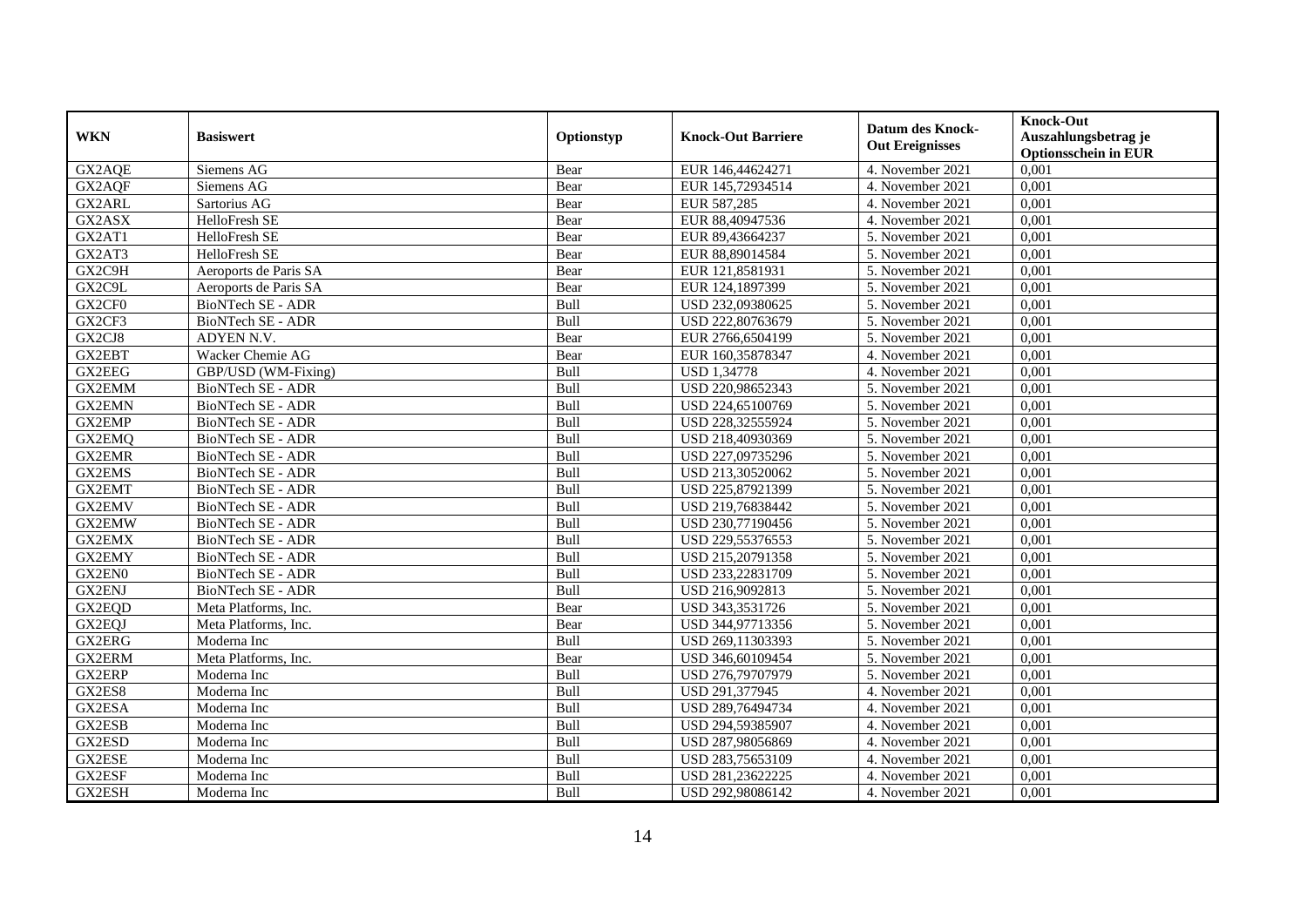| <b>WKN</b>    | <b>Basiswert</b>                                | Optionstyp  | <b>Knock-Out Barriere</b> | <b>Datum des Knock-</b><br><b>Out Ereignisses</b> | <b>Knock-Out</b><br>Auszahlungsbetrag je<br><b>Optionsschein in EUR</b> |
|---------------|-------------------------------------------------|-------------|---------------------------|---------------------------------------------------|-------------------------------------------------------------------------|
| GX2ETZ        | Moderna Inc                                     | Bull        | USD 285,98448409          | 4. November 2021                                  | 0,001                                                                   |
| GX2G4S        | EURO STOXX <sup>®</sup> Banks (Price EUR) Index | Bear        | EUR 105,79680671          | 4. November 2021                                  | 0,001                                                                   |
| GX2G5A        | EURO STOXX <sup>®</sup> Banks (Price EUR) Index | Bear        | EUR 105,38794399          | 4. November 2021                                  | 0,001                                                                   |
| GX2G5K        | EURO STOXX <sup>®</sup> Banks (Price EUR) Index | Bear        | EUR 105,6970841           | 4. November 2021                                  | 0,001                                                                   |
| GX2G5S        | EURO STOXX <sup>®</sup> Banks (Price EUR) Index | Bear        | EUR 105,48766662          | 4. November 2021                                  | 0,001                                                                   |
| GX2G5V        | EURO STOXX <sup>®</sup> Banks (Price EUR) Index | Bear        | EUR 105,58738922          | 4. November 2021                                  | 0,001                                                                   |
| GX2GM5        | NatWest Group plc                               | Bull        | GBP 2,13588883            | 4. November 2021                                  | 0,001                                                                   |
| GX2GMA        | NatWest Group plc                               | Bull        | GBP 2,09598482            | 5. November 2021                                  | 0,001                                                                   |
| GX2GNR        | NatWest Group plc                               | Bull        | GBP 2,18602708            | 4. November 2021                                  | 0,001                                                                   |
| GX2GPJ        | $K+SAG$                                         | Bear        | EUR 15,45475372           | 4. November 2021                                  | 0,001                                                                   |
| GX2GQ5        | ING Groep N.V.                                  | Bear        | EUR 13,67197008           | 4. November 2021                                  | 0,001                                                                   |
| GX2GUB        | Salesforce.com, Inc.                            | Bear        | USD 307,11398869          | 4. November 2021                                  | 0,001                                                                   |
| GX2KAU        | <b>BNP</b> Paribas S.A.                         | Bear        | EUR 60,19590118           | 4. November 2021                                  | 0,001                                                                   |
| GX2KCA        | Lanxess AG                                      | Bull        | EUR 55,5549627            | 4. November 2021                                  | 0,001                                                                   |
| GX2KCB        | Lanxess AG                                      | Bull        | EUR 53,89618945           | 5. November 2021                                  | 0,001                                                                   |
| GX2KFW        | AT&T Inc.                                       | Bull        | USD 24,66628006           | 4. November 2021                                  | 0,001                                                                   |
| GX2KGV        | Varta AG                                        | Bull        | EUR 106,61289549          | 5. November 2021                                  | 0,001                                                                   |
| GX2KGW        | Varta AG                                        | <b>Bull</b> | EUR 105,45668245          | 5. November 2021                                  | 0.001                                                                   |
| GX2KH6        | Varta AG                                        | Bull        | EUR 112,39396063          | 5. November 2021                                  | 0,001                                                                   |
| <b>GX2KHK</b> | Varta AG                                        | Bull        | EUR 109,50845504          | 5. November 2021                                  | 0,001                                                                   |
| GX2KHN        | Varta AG                                        | Bull        | EUR 111,81082709          | 5. November 2021                                  | 0,001                                                                   |
| GX2KJ8        | Varta AG                                        | Bull        | EUR 114,12325314          | 5. November 2021                                  | 0,001                                                                   |
| GX2KYQ        | Dow Jones Industrial Average® Index             | Bear        | <b>USD 36400</b>          | 5. November 2021                                  | 0,001                                                                   |
| GX2KYR        | Dow Jones Industrial Average <sup>®</sup> Index | Bear        | <b>USD 36200</b>          | 5. November 2021                                  | 0,001                                                                   |
| GX2L2Q        | $DAX^{\circledcirc}$ (Performance Index)        | Bear        | <b>EUR 16050</b>          | 4. November 2021                                  | 0,001                                                                   |
| GX2L2R        | $DAX^{\circledast}$ (Performance Index)         | Bear        | <b>EUR 16000</b>          | 4. November 2021                                  | 0,001                                                                   |
| GX2N9X        | Merck & Co., Inc.                               | Bear        | USD 90,55192319           | 4. November 2021                                  | 0,001                                                                   |
| GX2P7M        | ServiceNow Inc                                  | Bear        | USD 703,6217746           | 4. November 2021                                  | 0,001                                                                   |
| GX2PBX        | <b>BioNTech SE - ADR</b>                        | Bull        | USD 234,79795985          | 5. November 2021                                  | 0.001                                                                   |
| GX2PCC        | <b>BioNTech SE - ADR</b>                        | Bull        | USD 241,0226349           | 5. November 2021                                  | 0,001                                                                   |
| GX2PCH        | <b>BioNTech SE - ADR</b>                        | Bull        | USD 237,29185227          | 5. November 2021                                  | 0,001                                                                   |
| <b>GX2PCL</b> | <b>BioNTech SE - ADR</b>                        | Bull        | USD 239,78574466          | 5. November 2021                                  | 0,001                                                                   |
| <b>GX2PCN</b> | <b>BioNTech SE - ADR</b>                        | Bull        | USD 236,04490605          | 5. November 2021                                  | 0,001                                                                   |
| GX2PCS        | BioNTech SE - ADR                               | Bull        | USD 238,53879847          | 5. November 2021                                  | 0,001                                                                   |
| GX2PD0        | Varta AG                                        | Bull        | EUR 117,89578675          | 5. November 2021                                  | 0,001                                                                   |
| GX2PEA        | Varta AG                                        | Bull        | EUR 117,2828452           | 5. November 2021                                  | 0,001                                                                   |
| GX2R0C        | Airbnb, Inc.                                    | Bear        | USD 177,13106023          | 4. November 2021                                  | 0,001                                                                   |
| GX2R0M        | Airbnb, Inc.                                    | Bear        | USD 186,323977            | 5. November 2021                                  | 0,001                                                                   |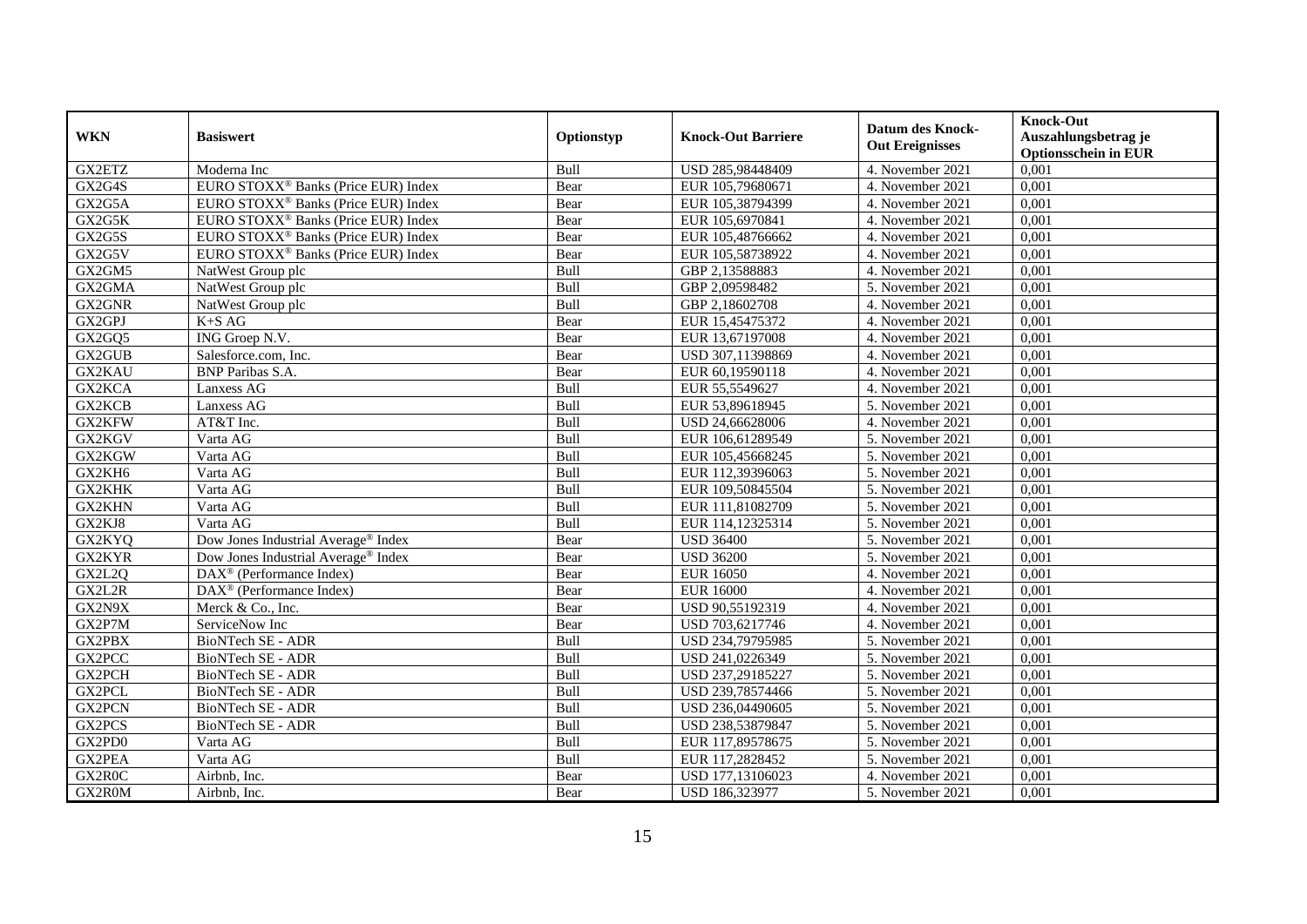| <b>WKN</b>    | <b>Basiswert</b>                                                    | Optionstyp | <b>Knock-Out Barriere</b> | <b>Datum des Knock-</b><br><b>Out Ereignisses</b> | <b>Knock-Out</b><br>Auszahlungsbetrag je<br><b>Optionsschein in EUR</b> |
|---------------|---------------------------------------------------------------------|------------|---------------------------|---------------------------------------------------|-------------------------------------------------------------------------|
| GX2R0N        | Airbnb, Inc.                                                        | Bear       | USD 184,2834612           | 5. November 2021                                  | 0,001                                                                   |
| GX2R0T        | Airbnb, Inc.                                                        | Bear       | USD 178,1664486           | 4. November 2021                                  | 0,001                                                                   |
| <b>GX2R12</b> | Airbnb, Inc.                                                        | Bear       | USD 179,19188135          | 4. November 2021                                  | 0,001                                                                   |
| GX2R1J        | Airbnb, Inc.                                                        | Bear       | USD 188,41426147          | 5. November 2021                                  | 0,001                                                                   |
| GX2R1U        | Airbnb, Inc.                                                        | Bear       | USD 180,17256839          | 5. November 2021                                  | 0,001                                                                   |
| <b>GX2R22</b> | Airbnb, Inc.                                                        | Bear       | USD 190,97237153          | 5. November 2021                                  | 0,001                                                                   |
| <b>GX2R27</b> | Airbnb, Inc.                                                        | Bear       | USD 202,61824221          | 5. November 2021                                  | 0,001                                                                   |
| <b>GX2R28</b> | Airbnb. Inc.                                                        | Bear       | USD 181,20775689          | 5. November 2021                                  | 0,001                                                                   |
| GX2R2N        | Carnival Corporation                                                | Bear       | USD 25,27482098           | 5. November 2021                                  | 0,001                                                                   |
| GX2R2Q        | Airbnb, Inc.                                                        | Bear       | USD 176,11558314          | 4. November 2021                                  | 0,001                                                                   |
| GX2R2Z        | Airbnb, Inc.                                                        | Bear       | USD 182,22303792          | 5. November 2021                                  | 0,001                                                                   |
| <b>GX2R34</b> | Société Générale S.A.                                               | Bear       | EUR 29,84313253           | 4. November 2021                                  | 0,001                                                                   |
| <b>GX2R36</b> | Société Générale S.A.                                               | Bear       | EUR 30,06242071           | 4. November 2021                                  | 0,001                                                                   |
| <b>GX2R39</b> | Société Générale S.A.                                               | Bear       | EUR 30,2717413            | 4. November 2021                                  | 0,001                                                                   |
| GX2R3H        | Veolia Environnement S.A.                                           | Bear       | EUR 29,65325292           | 4. November 2021                                  | 0,001                                                                   |
| GX2R4A        | Veolia Environnement S.A.                                           | Bear       | EUR 30,27144447           | 4. November 2021                                  | 0,001                                                                   |
| GX2R7E        | Microchip Technology Incorporated                                   | Bear       | USD 81,95638485           | 4. November 2021                                  | 0,001                                                                   |
| GX2R7W        | Tenaris SA                                                          | Bear       | EUR 10,26995639           | 4. November 2021                                  | 0,001                                                                   |
| <b>GX2R81</b> | Microchip Technology Incorporated                                   | Bear       | USD 80,80466783           | 4. November 2021                                  | 0,001                                                                   |
| GX2R9V        | Lennar Corporation                                                  | Bear       | USD 104,27492856          | 5. November 2021                                  | 0,001                                                                   |
| GX2RBC        | NYMEX Light, Sweet Crude Oil Future (Generic<br>Front Month Future) | Bull       | <b>USD 78,67</b>          | 4. November 2021                                  | 0,001                                                                   |
| GX2RBZ        | ICE Brent Crude Oil Future (Generic Front Month<br>Future)          | Bull       | <b>USD 81,04</b>          | 4. November 2021                                  | 0,001                                                                   |
| GX2RC0        | ICE Brent Crude Oil Future (Generic Front Month<br>Future)          | Bull       | <b>USD 80,54</b>          | 4. November 2021                                  | 0,001                                                                   |
| GX2RDN        | Alibaba Group Holding Limited                                       | Bull       | <b>USD 161,719</b>        | $\overline{5}$ . November 2021                    | 0,001                                                                   |
| GX2RDX        | Alibaba Group Holding Limited                                       | Bull       | <b>USD 158,336</b>        | 5. November 2021                                  | 0,001                                                                   |
| GX2REA        | Alibaba Group Holding Limited                                       | Bull       | <b>USD 160,879</b>        | 5. November 2021                                  | 0,001                                                                   |
| GX2RFA        | Alibaba Group Holding Limited                                       | Bull       | <b>USD 162.572</b>        | 5. November 2021                                  | 0,001                                                                   |
| GX2RFG        | Alibaba Group Holding Limited                                       | Bull       | <b>USD 159,186</b>        | 5. November 2021                                  | 0,001                                                                   |
| GX2RFL        | Alibaba Group Holding Limited                                       | Bull       | <b>USD 160,028</b>        | 5. November 2021                                  | 0,001                                                                   |
| GX2UD3        | EUR/GBP (WM-Fixing)                                                 | Bear       | GBP 0,85779               | 5. November 2021                                  | 0,001                                                                   |
| GX2UDV        | NYMEX Light, Sweet Crude Oil Future (Generic<br>Front Month Future) | Bull       | <b>USD 79,66</b>          | 4. November 2021                                  | 0.001                                                                   |
| GX2UK4        | Lanxess AG                                                          | Bull       | EUR 56,00072572           | 4. November 2021                                  | 0,001                                                                   |
| GX2UL6        | Lanxess AG                                                          | Bull       | EUR 56,45202097           | 4. November 2021                                  | 0,001                                                                   |
| GX2ULG        | DAX <sup>®</sup> (Performance Index)                                | Bear       | <b>EUR 16000</b>          | 4. November 2021                                  | 0,001                                                                   |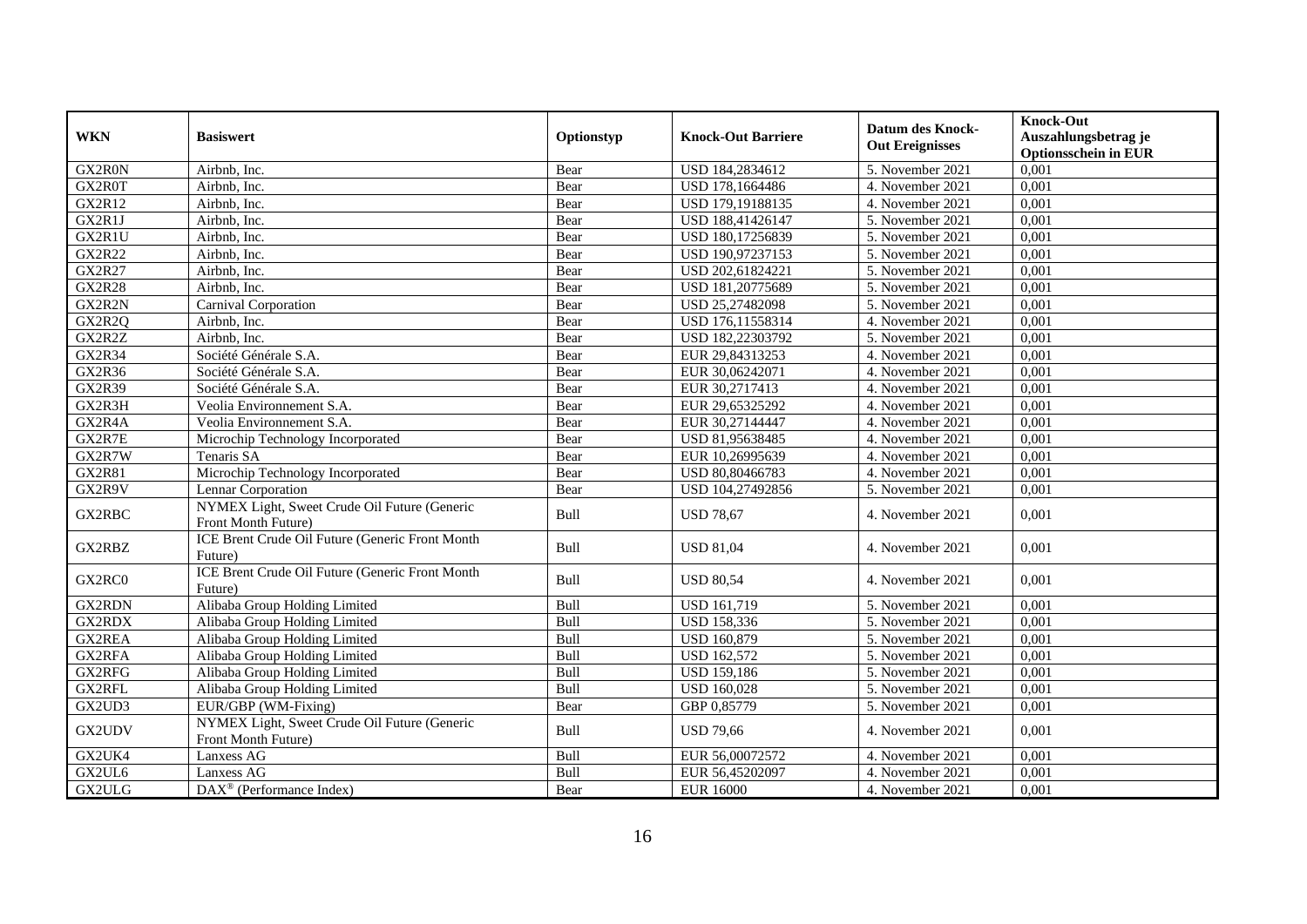|                  | <b>Basiswert</b>                                      | Optionstyp   | <b>Knock-Out Barriere</b>            | <b>Datum des Knock-</b> | <b>Knock-Out</b>                                    |
|------------------|-------------------------------------------------------|--------------|--------------------------------------|-------------------------|-----------------------------------------------------|
| <b>WKN</b>       |                                                       |              |                                      | <b>Out Ereignisses</b>  | Auszahlungsbetrag je<br><b>Optionsschein in EUR</b> |
| GX2ULJ           | $\overline{\text{DAX}^{\otimes}}$ (Performance Index) | Bear         | <b>EUR 15975</b>                     | 4. November 2021        | 0,001                                               |
| <b>GX2ULK</b>    | DAX <sup>®</sup> (Performance Index)                  | Bear         | <b>EUR 15975</b>                     | 4. November 2021        | 0,001                                               |
| GX2VZU           |                                                       |              |                                      | 5. November 2021        | 0,001                                               |
|                  | MTU Aero Engines AG                                   | Bear         | EUR 199,83621229                     | 5. November 2021        | 0,001                                               |
| GX2VZV<br>GX2W03 | MTU Aero Engines AG<br>MTU Aero Engines AG            | Bear<br>Bear | EUR 198,88874309<br>EUR 200,78368147 | 5. November 2021        | 0,001                                               |
| <b>GX2W08</b>    |                                                       |              |                                      |                         |                                                     |
|                  | MTU Aero Engines AG                                   | Bear         | EUR 197,95124724                     | 5. November 2021        | 0,001                                               |
| GX2W0C           | MTU Aero Engines AG                                   | Bear         | EUR 202,67861985                     | 5. November 2021        | 0,001                                               |
| GX2W0D           | MTU Aero Engines AG                                   | Bear         | EUR 201,73115067                     | 5. November 2021        | 0,001                                               |
| GX2W7T           | Nordex SE                                             | Bull         | EUR 13,39400751                      | 5. November 2021        | 0,001                                               |
| GX2W7Z           | Nordex SE                                             | Bull         | EUR 13,21327879                      | 5. November 2021        | 0,001                                               |
| GX2W81           | Nordex SE                                             | Bull         | EUR 13,30364317                      | 5. November 2021        | 0,001                                               |
| GX2WAZ           | <b>General Motors Company</b>                         | Bear         | USD 59,05630184                      | 5. November 2021        | 0,001                                               |
| GX2WBE           | <b>General Motors Company</b>                         | Bear         | USD 58,68454233                      | 4. November 2021        | 0,001                                               |
| GX2WEF           | Shopify Inc.                                          | Bear         | USD 1542,67537656                    | 4. November 2021        | 0,001                                               |
| GX2WEJ           | Shopify Inc.                                          | Bear         | USD 1534,44120052                    | 4. November 2021        | 0,001                                               |
| GX2YC7           | BlackRock, Inc.                                       | Bear         | USD 957,25887058                     | 4. November 2021        | 0,001                                               |
| GX2YDF           | Compagnie Financiere Richemont SA                     | Bear         | CHF 116,49833966                     | 4. November 2021        | 0,001                                               |
| GX2YDW           | Compagnie Financiere Richemont SA                     | Bear         | CHF 118,04526355                     | 4. November 2021        | 0.001                                               |
| GX2YE4           | Delta Air Lines, Inc.                                 | Bear         | USD 44,26235185                      | 5. November 2021        | 0,001                                               |
| GX2YE7           | Delta Air Lines, Inc.                                 | Bear         | USD 43,88310285                      | 5. November 2021        | 0,001                                               |
| GX2YE8           | Delta Air Lines, Inc.                                 | Bear         | USD 43,13458504                      | 5. November 2021        | 0,001                                               |
| GX2YE9           | Delta Air Lines, Inc.                                 | Bear         | USD 43,51383406                      | 5. November 2021        | 0,001                                               |
| GX2YED           | Delta Air Lines, Inc.                                 | Bear         | USD 42,00681826                      | 5. November 2021        | 0,001                                               |
| GX2YEG           | Delta Air Lines, Inc.                                 | Bear         | USD 42,75533603                      | 5. November 2021        | 0,001                                               |
| GX2YEQ           | Delta Air Lines, Inc.                                 | Bear         | USD 41,62756922                      | 5. November 2021        | 0,001                                               |
| GX2YET           | Delta Air Lines, Inc.                                 | Bear         | USD 42,37608703                      | 5. November 2021        | 0,001                                               |
| GX2YFM           | Bouygues S.A.                                         | Bear         | EUR 35,56965532                      | 5. November 2021        | 0,001                                               |
| GX2YNB           | JD.com Inc                                            | Bull         | USD 77,55729437                      | 5. November 2021        | 0,001                                               |
| GX2YNC           | JD.com Inc                                            | Bull         | USD 77,99807466                      | 5. November 2021        | 0,001                                               |
| GX2YPA           | Baidu, Inc.                                           | Bull         | USD 159,43099731                     | 5. November 2021        | 0,001                                               |
| GX2YPG           | Square Inc                                            | Bull         | USD 237,57833481                     | 5. November 2021        | 0,001                                               |
| GX2YPP           | Square Inc                                            | <b>Bull</b>  | USD 243,81403928                     | 5. November 2021        | 0,001                                               |
| GX2YQ7           | Square Inc                                            | Bull         | USD 241,31775247                     | 5. November 2021        | 0,001                                               |
| GX2YQT           | Baidu, Inc.                                           | Bull         | USD 160,26350894                     | 5. November 2021        | 0,001                                               |
| GX2YR2           | Square Inc                                            | Bull         | USD 242,56088323                     | 5. November 2021        | 0,001                                               |
| GX2YSH           | Square Inc                                            | Bull         | USD 238,82146561                     | 5. November 2021        | 0,001                                               |
| GX2YSJ           | Illumina, Inc.                                        | Bull         | USD 404,30658331                     | 5. November 2021        | 0,001                                               |
| GX2YSS           | Illumina, Inc.                                        | Bull         | USD 398,06397504                     | 5. November 2021        | 0,001                                               |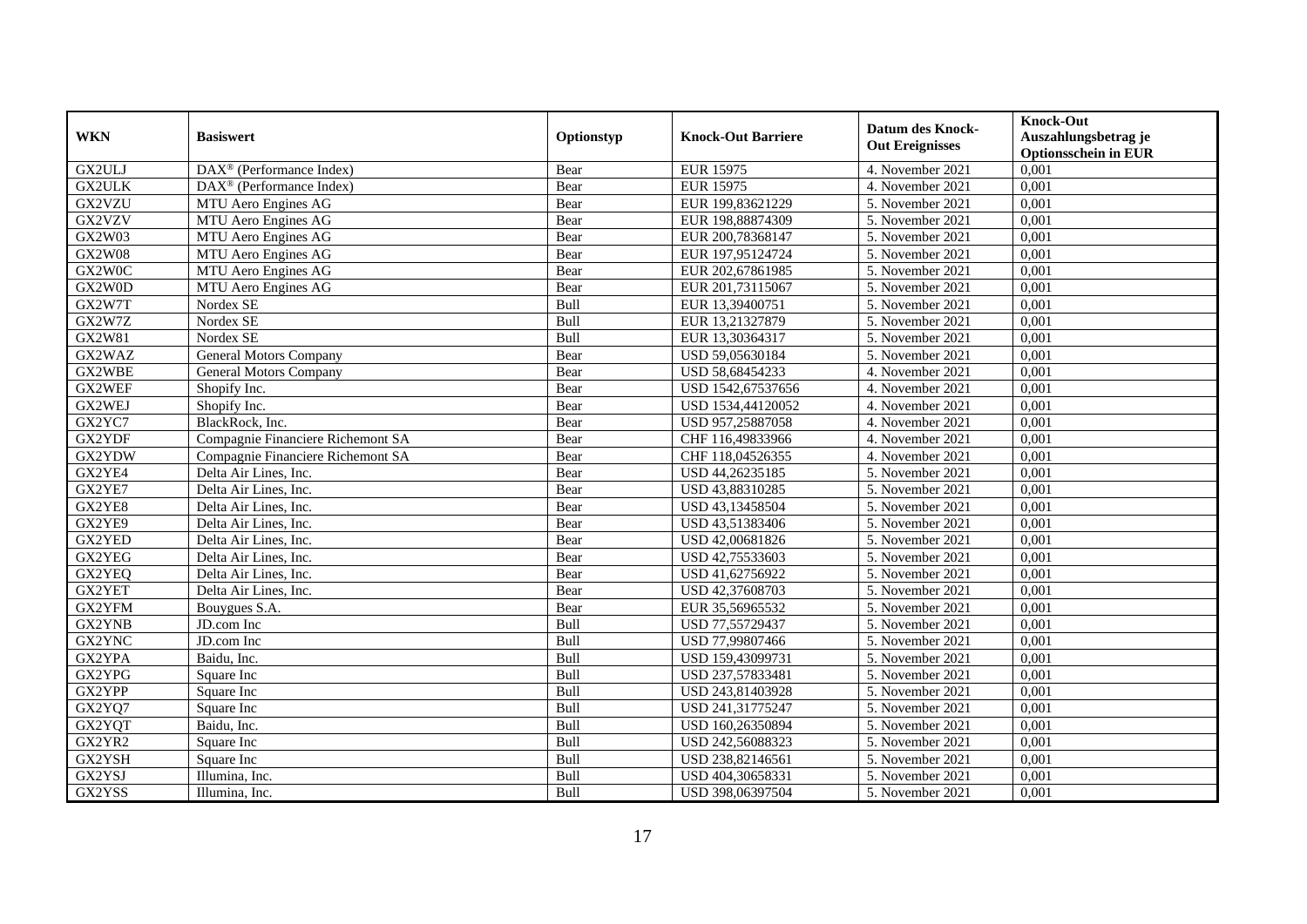| <b>WKN</b>    | <b>Basiswert</b>                  | Optionstyp  | <b>Knock-Out Barriere</b> | <b>Datum des Knock-</b><br><b>Out Ereignisses</b> | <b>Knock-Out</b><br>Auszahlungsbetrag je<br><b>Optionsschein in EUR</b> |
|---------------|-----------------------------------|-------------|---------------------------|---------------------------------------------------|-------------------------------------------------------------------------|
| GX2YST        | Illumina, Inc.                    | Bull        | USD 402,23239407          | 5. November 2021                                  | 0,001                                                                   |
| GX2YSW        | Illumina, Inc.                    | Bull        | USD 400,14818454          | 5. November 2021                                  | 0,001                                                                   |
| GX2YSZ        | Square Inc                        | Bull        | USD 240,07462164          | 5. November 2021                                  | 0,001                                                                   |
| GX2YTD        | Société Générale S.A.             | Bear        | EUR 30,44696886           | 4. November 2021                                  | 0,001                                                                   |
| GX2YUB        | Baidu, Inc.                       | Bull        | USD 158,59848565          | 5. November 2021                                  | 0,001                                                                   |
| GX2ZX9        | <b>CUREVAC NV</b>                 | Bull        | USD 36,78346801           | 5. November 2021                                  | 0,001                                                                   |
| GX2ZYP        | <b>CUREVAC NV</b>                 | Bull        | USD 37,38532459           | 5. November 2021                                  | 0,001                                                                   |
| GX2ZZ4        | <b>CUREVAC NV</b>                 | Bull        | USD 37,7865623            | 5. November 2021                                  | 0,001                                                                   |
| GX2ZZ8        | <b>CUREVAC NV</b>                 | Bull        | USD 36,38223028           | 5. November 2021                                  | 0,001                                                                   |
| GX2ZZ9        | <b>CUREVAC NV</b>                 | Bull        | USD 37,97715022           | 5. November 2021                                  | 0,001                                                                   |
| <b>GX2ZZL</b> | <b>CUREVAC NV</b>                 | <b>Bull</b> | USD 37,1847057            | 5. November 2021                                  | 0,001                                                                   |
| GX31D0        | Netflix, Inc.                     | Bull        | USD 660,51644629          | 5. November 2021                                  | $\overline{0}$                                                          |
| GX327G        | Ford Motor Company                | Bear        | USD 19,17208933           | 4. November 2021                                  | $\overline{0}$                                                          |
| <b>GX327K</b> | Ford Motor Company                | Bear        | USD 19,56923322           | 5. November 2021                                  | $\overline{0}$                                                          |
| GX327W        | Lockheed Martin Corporation       | Bear        | USD 335,60950427          | 4. November 2021                                  | $\overline{0}$                                                          |
| GX3280        | Lockheed Martin Corporation       | Bear        | USD 338,39144298          | 5. November 2021                                  | $\overline{0}$                                                          |
| <b>GX328C</b> | Capital One Financial Corporation | Bear        | USD 155,83158846          | 5. November 2021                                  | $\overline{0}$                                                          |
| <b>GX328P</b> | Northrop Grumman Corporation      | Bear        | USD 362,11115744          | 5. November 2021                                  | $\Omega$                                                                |
| <b>GX328Y</b> | Pernod Ricard SA                  | Bear        | EUR 205,59688394          | 5. November 2021                                  | $\overline{0}$                                                          |
| GX3291        | Ford Motor Company                | Bear        | USD 18,83222956           | 4. November 2021                                  | $\overline{0}$                                                          |
| GX3298        | EOG Resources Inc.                | Bear        | USD 95,69330876           | 5. November 2021                                  | $\overline{0}$                                                          |
| GX3299        | EOG Resources Inc.                | Bear        | USD 94,20387984           | 5. November 2021                                  | $\overline{0}$                                                          |
| <b>GX329R</b> | Copart Inc.                       | Bear        | USD 157,40214931          | 5. November 2021                                  | $\overline{0}$                                                          |
| <b>GX329T</b> | <b>Swiss Life Holding AG</b>      | Bear        | CHF 515,11086571          | 4. November 2021                                  | $\overline{0}$                                                          |
| <b>GX329V</b> | Swiss Life Holding AG             | Bear        | CHF 519,28957477          | 4. November 2021                                  | $\overline{0}$                                                          |
| GX32AF        | Tesla Inc                         | Bear        | USD 1218,41163221         | 4. November 2021                                  | $\overline{0}$                                                          |
| GX32B4        | Nvidia Corporation                | Bear        | USD 271,39670332          | 4. November 2021                                  | $\overline{0}$                                                          |
| GX32B6        | Nvidia Corporation                | Bear        | USD 272,63614023          | 4. November 2021                                  | $\theta$                                                                |
| <b>GX32B9</b> | Nvidia Corporation                | Bear        | USD 288,50892917          | 4. November 2021                                  | $\Omega$                                                                |
| GX32BD        | Nvidia Corporation                | Bear        | USD 274,00551812          | 4. November 2021                                  | $\theta$                                                                |
| GX32BJ        | Deutsche Bank AG                  | Bear        | EUR 11,61460204           | 4. November 2021                                  | $\overline{0}$                                                          |
| GX32BL        | Deutsche Bank AG                  | Bear        | EUR 11,66457881           | 4. November 2021                                  | $\overline{0}$                                                          |
| GX32BT        | Deutsche Bank AG                  | Bear        | EUR 11,55462991           | 4. November 2021                                  | $\overline{0}$                                                          |
| GX32DC        | Varta AG                          | <b>Bull</b> | EUR 126,46726278          | 5. November 2021                                  | $\overline{0}$                                                          |
| GX32DG        | Varta AG                          | <b>Bull</b> | EUR 125,7967471           | 5. November 2021                                  | $\overline{0}$                                                          |
| GX32DQ        | Meta Platforms, Inc.              | Bear        | USD 334,77582325          | 4. November 2021                                  | $\overline{0}$                                                          |
| GX32DT        | Meta Platforms, Inc.              | Bear        | USD 336,36523369          | 4. November 2021                                  | $\overline{0}$                                                          |
| GX32DU        | Meta Platforms, Inc.              | Bear        | USD 339,51207822          | 5. November 2021                                  | $\mathbf{0}$                                                            |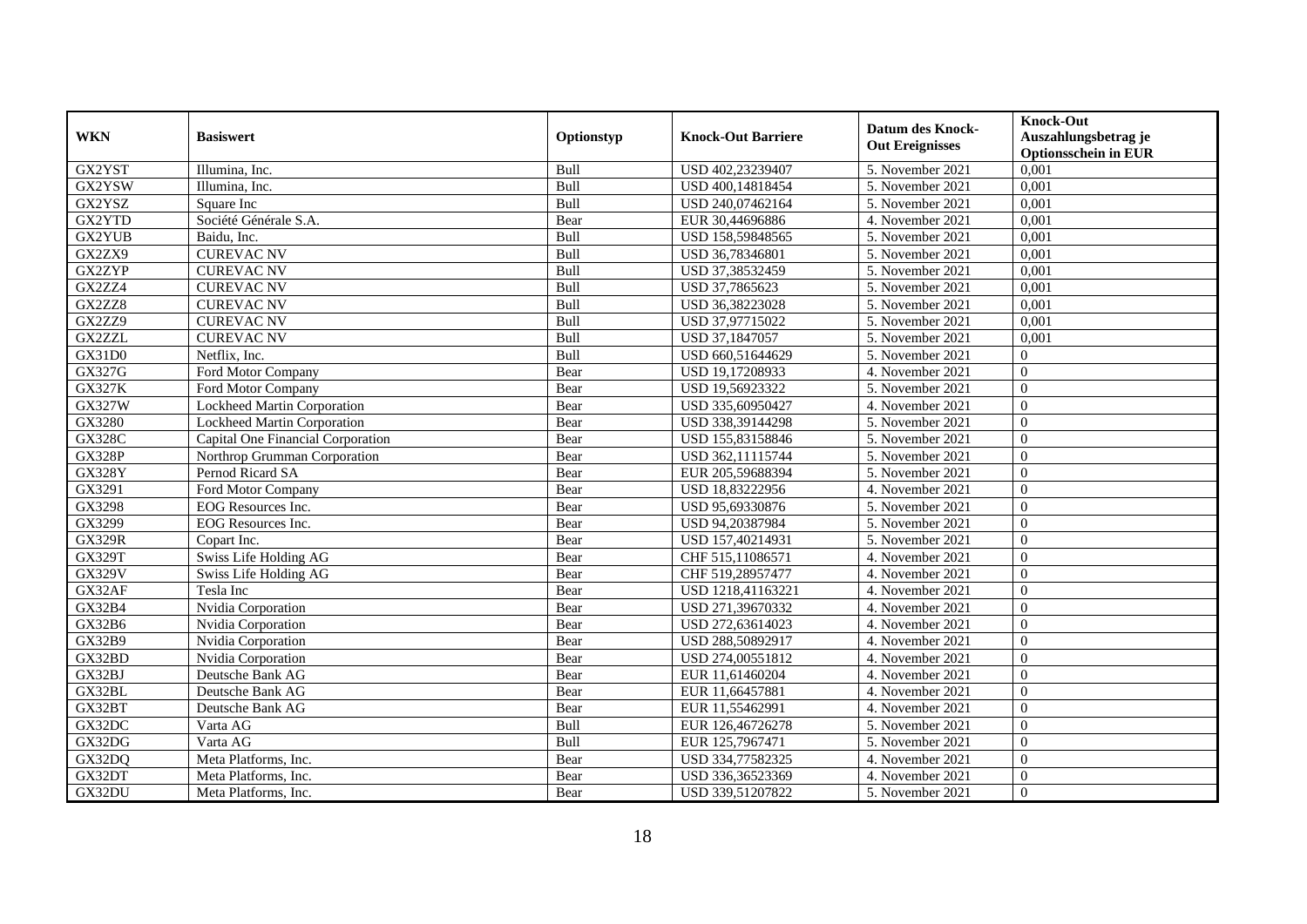|                     |                                          |             |                           | <b>Datum des Knock-</b> | <b>Knock-Out</b>            |
|---------------------|------------------------------------------|-------------|---------------------------|-------------------------|-----------------------------|
| <b>WKN</b>          | <b>Basiswert</b>                         | Optionstyp  | <b>Knock-Out Barriere</b> | <b>Out Ereignisses</b>  | Auszahlungsbetrag je        |
|                     |                                          |             |                           |                         | <b>Optionsschein in EUR</b> |
| GX32DV              | Meta Platforms, Inc.                     | Bear        | USD 337,9128692           | 5. November 2021        | $\Omega$                    |
| GX32DY              | Meta Platforms, Inc.                     | Bear        | USD 341,10129221          | 5. November 2021        | $\overline{0}$              |
| GX32EH              | Varta AG                                 | Bull        | EUR 125,11622372          | 5. November 2021        | $\overline{0}$              |
| GX32FC              | Netflix, Inc.                            | Bull        | USD 666,27580119          | 4. November 2021        | $\Omega$                    |
| GX33BE              | Thermo Fisher Scientific, Inc.           | Bull        | USD 613,80598261          | 5. November 2021        | $\Omega$                    |
| GX33BJ              | Thermo Fisher Scientific, Inc.           | Bull        | USD 616,97678838          | 5. November 2021        | $\theta$                    |
| GX33BP              | Thermo Fisher Scientific. Inc.           | Bull        | USD 626,49920825          | 5. November 2021        | $\Omega$                    |
| GX33BQ              | Thermo Fisher Scientific, Inc.           | <b>Bull</b> | USD 601,1227595           | 5. November 2021        | $\overline{0}$              |
| GX33BU              | Thermo Fisher Scientific, Inc.           | Bull        | USD 623,32840248          | 5. November 2021        | $\overline{0}$              |
| GX33BY              | Thermo Fisher Scientific, Inc.           | Bull        | USD 610,64517937          | 5. November 2021        | $\overline{0}$              |
| GX33BZ              | Thermo Fisher Scientific. Inc.           | Bull        | USD 620,15759669          | 5. November 2021        | $\theta$                    |
| GX33Z7              | Cancom SE                                | Bear        | EUR 62,74882039           | 4. November 2021        | $\theta$                    |
| GX3404              | Accenture plc                            | Bear        | USD 368,34943257          | 5. November 2021        | $\Omega$                    |
| <b>GX340G</b>       | Cancom SE                                | Bear        | EUR 63,12869218           | 4. November 2021        | $\Omega$                    |
| <b>GX340L</b>       | Accenture plc                            | Bear        | USD 371,94854764          | 5. November 2021        | $\mathbf{0}$                |
| <b>GX340P</b>       | Accenture plc                            | Bear        | USD 366,57991423          | 4. November 2021        | $\overline{0}$              |
| <b>GX340W</b>       | Schlumberger N.V. (Schlumberger Limited) | Bear        | USD 33,88884246           | 5. November 2021        | $\overline{0}$              |
| <b>GX340Y</b>       | Accenture plc                            | Bear        | USD 370,14899011          | 5. November 2021        | $\Omega$                    |
| GX3413              | Schlumberger N.V. (Schlumberger Limited) | Bear        | USD 33,6526139            | 4. November 2021        | $\theta$                    |
| <b>GX341N</b>       | <b>Texas Instruments Incorporated</b>    | Bear        | USD 190,55406082          | 4. November 2021        | $\overline{0}$              |
| GX341T              | Texas Instruments Incorporated           | Bear        | USD 194,18034943          | 5. November 2021        | $\Omega$                    |
| GX341U              | Texas Instruments Incorporated           | Bear        | USD 191,76084349          | 5. November 2021        | $\Omega$                    |
| $G\overline{X3421}$ | Texas Instruments Incorporated           | Bear        | USD 192,97059646          | 5. November 2021        | $\overline{0}$              |
| <b>GX342F</b>       | Texas Instruments Incorporated           | Bear        | USD 195,39010241          | 5. November 2021        | $\overline{0}$              |
| GX342W              | Lululemon Athletica Inc.                 | Bear        | USD 473,38716701          | 4. November 2021        | $\theta$                    |
| <b>GX343A</b>       | Kone OYJ                                 | Bear        | EUR 60,91931319           | 5. November 2021        | $\theta$                    |
| GX3440              | Kone OYJ                                 | Bear        | EUR 60,28635286           | 4. November 2021        | $\mathbf{0}$                |
| GX344S              | <b>State Street Corporation</b>          | Bull        | USD 97,51193649           | 4. November 2021        | $\theta$                    |
| <b>GX344T</b>       | <b>State Street Corporation</b>          | Bull        | USD 96,26165522           | 4. November 2021        | $\Omega$                    |
| <b>GX345L</b>       | Illinois Tool Works Inc.                 | Bear        | USD 233,43173842          | 4. November 2021        | $\overline{0}$              |
| <b>GX345P</b>       | Illinois Tool Works Inc.                 | Bear        | USD 231,04213009          | 4. November 2021        | $\overline{0}$              |
| GX3470              | Nvidia Corporation                       | Bear        | USD 290,74194979          | 4. November 2021        | $\Omega$                    |
| GX3475              | Nvidia Corporation                       | Bear        | USD 285,36357862          | 4. November 2021        | $\Omega$                    |
| $G$ $X$ 3476        | Tesla Inc                                | Bear        | USD 1228,6130313          | 4. November 2021        | $\overline{0}$              |
| GX3478              | Nvidia Corporation                       | Bear        | USD 277,51595524          | 4. November 2021        | $\overline{0}$              |
| <b>GX347C</b>       | Nvidia Corporation                       | Bear        | USD 300,46900399          | 4. November 2021        | $\theta$                    |
| <b>GX347E</b>       | Nvidia Corporation                       | Bear        | USD 282,65439908          | 4. November 2021        | $\boldsymbol{0}$            |
| GX347G              | Tesla Inc                                | Bear        | USD 1234,27037455         | 4. November 2021        | $\overline{0}$              |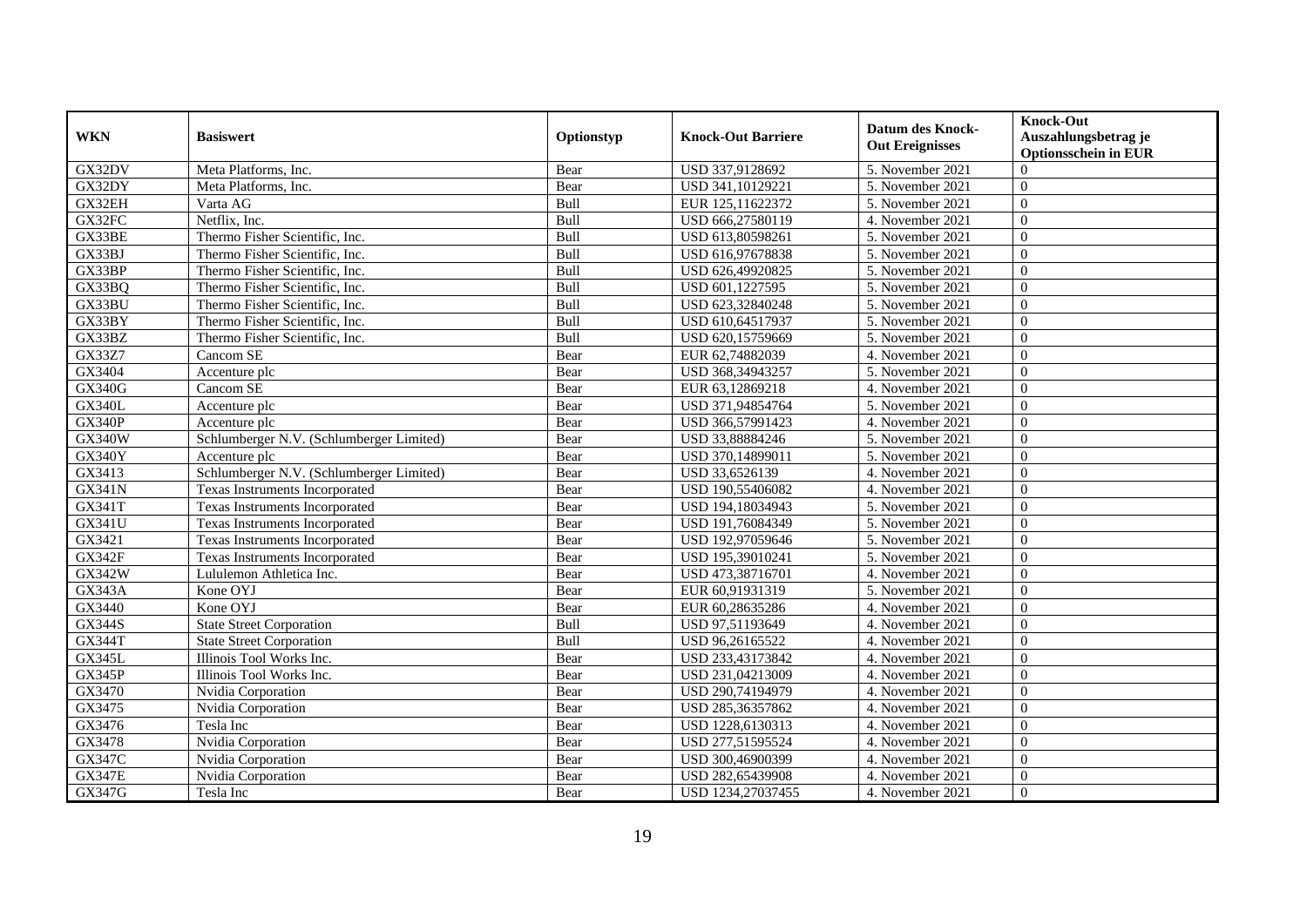|                     |                                                                          |             |                                      | <b>Datum des Knock-</b>              | <b>Knock-Out</b>                        |
|---------------------|--------------------------------------------------------------------------|-------------|--------------------------------------|--------------------------------------|-----------------------------------------|
| <b>WKN</b>          | <b>Basiswert</b>                                                         | Optionstyp  | <b>Knock-Out Barriere</b>            | <b>Out Ereignisses</b>               | Auszahlungsbetrag je                    |
| <b>GX347L</b>       |                                                                          |             |                                      |                                      | <b>Optionsschein in EUR</b><br>$\Omega$ |
| <b>GX348B</b>       | Nvidia Corporation                                                       | Bear        | USD 283,93401155<br>USD 278,79556771 | 4. November 2021<br>4. November 2021 | $\overline{0}$                          |
|                     | Nvidia Corporation                                                       | Bear        |                                      |                                      |                                         |
| <b>GX357D</b>       | Plug Power Inc                                                           | <b>Bull</b> | USD 37,79214067                      | 5. November 2021                     | $\overline{0}$                          |
| <b>GX357N</b>       | Chipotle Mexican Grill, Inc.                                             | Bear        | USD 1800,97229009                    | 4. November 2021                     | $\Omega$                                |
| <b>GX357Z</b>       | Amazon.com, Inc.                                                         | Bear        | USD 3440,91241401                    | 4. November 2021                     | $\Omega$                                |
| GX358E              | Visa Inc. - Class A                                                      | Bear        | USD 216,08058602                     | 5. November 2021                     | $\theta$                                |
| <b>GX358N</b>       | Plug Power Inc                                                           | Bull        | USD 38,20238102                      | 5. November 2021                     | $\Omega$                                |
| <b>GX358S</b>       | Amazon.com, Inc.                                                         | Bear        | USD 3457,4406003                     | 4. November 2021                     | $\overline{0}$                          |
| GX3597              | Visa Inc. - Class A                                                      | Bear        | USD 217,14044175                     | 5. November 2021                     | $\overline{0}$                          |
| <b>GX359B</b>       | Plug Power Inc                                                           | Bull        | USD 38,61262135                      | 5. November 2021                     | $\overline{0}$                          |
| <b>GX359C</b>       | EssilorLuxottica SA                                                      | Bear        | EUR 190,44691464                     | 5. November 2021                     | $\theta$                                |
| <b>GX359R</b>       | Amazon.com, Inc.                                                         | Bear        | USD 3407,90603594                    | 4. November 2021                     | $\theta$                                |
| GX359Y              | EssilorLuxottica SA                                                      | Bear        | EUR 189,1586174                      | 4. November 2021                     | $\Omega$                                |
| GX359Z              | Amazon.com. Inc.                                                         | Bear        | USD 3424,40422552                    | 4. November 2021                     | $\Omega$                                |
| GX35A3              | Plug Power Inc                                                           | Bull        | USD 38,00226377                      | 5. November 2021                     | $\mathbf{0}$                            |
| GX35A5              | Visa Inc. - Class A                                                      | Bear        | USD 215,01073165                     | 5. November 2021                     | $\overline{0}$                          |
| GX35A7              | Plug Power Inc                                                           | <b>Bull</b> | USD 38,41250411                      | 5. November 2021                     | $\overline{0}$                          |
| GX35ME              | $AEX-Index^{\circledR}$                                                  | Bear        | EUR 824,21488243                     | 5. November 2021                     | $\theta$                                |
| GX36P5              | $AEX-Index^{\circledR}$                                                  | Bear        | EUR 823,41824475                     | 5. November 2021                     | $\theta$                                |
| GX36RG              | DAX <sup>®</sup> (Performance Index)                                     | Bull        | EUR 16001,55                         | 4. November 2021                     | $\overline{0}$                          |
| GX36RK              | $DAX^{\circledR}$ (Performance Index)                                    | Bull        | EUR 16105,19                         | 4. November 2021                     | $\overline{0}$                          |
| GX36RL              | $\text{DAX}^{\textcircled{}}$ (Performance Index)                        | Bull        | EUR 16214,57                         | 4. November 2021                     | $\Omega$                                |
| GX36RN              | DAX <sup>®</sup> (Performance Index)                                     | Bear        | EUR 15891,55                         | 4. November 2021                     | $\overline{0}$                          |
| GX36RR              | $\text{DAX}^{\textcircled{n}}$ (Performance Index)                       | <b>Bull</b> | EUR 16031,55                         | 4. November 2021                     | $\overline{0}$                          |
| GX36RT              | $DAX^{\circledR}$ (Performance Index)                                    | Bear        | EUR 15770,05                         | 4. November 2021                     | $\theta$                                |
| GX36RU              | DAX <sup>®</sup> (Performance Index)                                     | Bull        | EUR 16051,55                         | 4. November 2021                     | $\theta$                                |
| GX36RV              | DAX <sup>®</sup> (Performance Index)                                     | Bull        | EUR 16180,4                          | 4. November 2021                     | $\mathbf{0}$                            |
| GX36RW              | $\text{DAX}^{\textcircled{}}$ (Performance Index)                        | Bull        | EUR 16016,55                         | 4. November 2021                     | $\theta$                                |
| GX36RY              | $\overline{\text{DAX}^{\otimes}}$ (Performance Index)                    | Bull        | EUR 16026,55                         | 4. November 2021                     | $\theta$                                |
| GX36RZ              | $\text{DAX}^{\textcircled{n}}$ (Performance Index)                       | Bear        | EUR 15906,55                         | 4. November 2021                     | $\overline{0}$                          |
| GX36S0              | DAX <sup>®</sup> (Performance Index)                                     | Bear        | EUR 15881,55                         | 4. November 2021                     | $\overline{0}$                          |
| GX36S1              | $DAX^{\circledR}$ (Performance Index)                                    | Bull        | EUR 16066,55                         | 4. November 2021                     | $\theta$                                |
| GX36S2              | $\text{DAX}^{\textcircled{}}$ (Performance Index)                        | Bull        | EUR 16146,24                         | 4. November 2021                     | $\theta$                                |
| $G\overline{X36S4}$ | DAX <sup>®</sup> (Performance Index)                                     | Bull        | EUR 16006,55                         | 4. November 2021                     | $\overline{0}$                          |
| GX36S5              | DAX <sup>®</sup> (Performance Index)                                     | Bull        | EUR 16041,55                         | 4. November 2021                     | $\overline{0}$                          |
| GX36S6              | $\text{DAX}^{\textcircled{}}$ (Performance Index)                        | Bull        | EUR 16135,16                         | 4. November 2021                     | $\theta$                                |
| GX36S8              | $DAX^{\circledast}$ (Performance Index)                                  | Bull        | EUR 16056,55                         | 4. November 2021                     | $\boldsymbol{0}$                        |
| GX36SA              | $\overline{\text{DAX}^{\otimes}}$ (Performance Index)/X-DAX <sup>®</sup> | Bull        | EUR 16001,55                         | 4. November 2021                     | $\overline{0}$                          |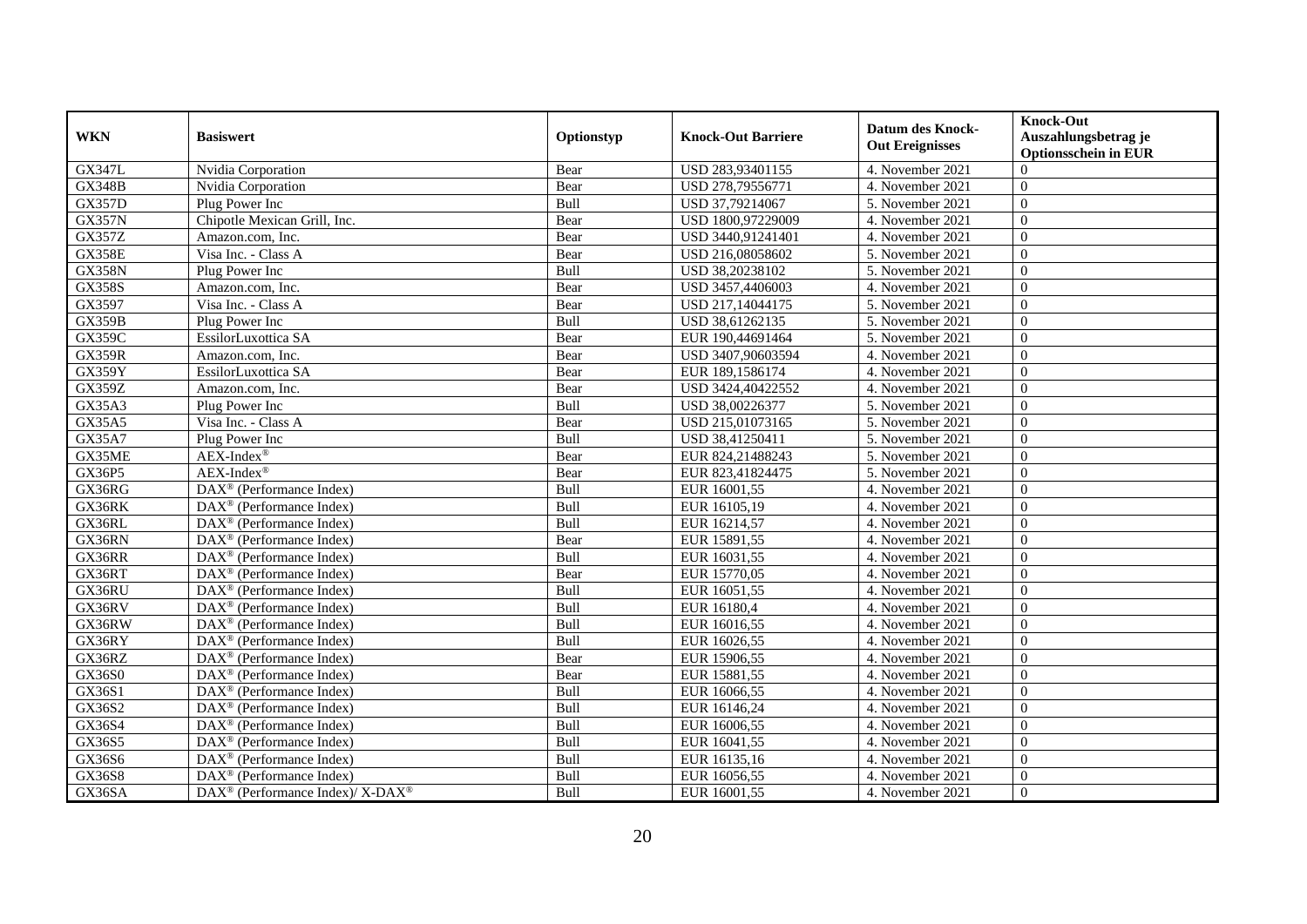|            | <b>Basiswert</b>                                                          | Optionstyp |                           | <b>Datum des Knock-</b><br><b>Out Ereignisses</b> | <b>Knock-Out</b>                        |
|------------|---------------------------------------------------------------------------|------------|---------------------------|---------------------------------------------------|-----------------------------------------|
| <b>WKN</b> |                                                                           |            | <b>Knock-Out Barriere</b> |                                                   | Auszahlungsbetrag je                    |
| GX36SB     | DAX <sup>®</sup> (Performance Index)                                      | Bull       | EUR 16071,55              | 4. November 2021                                  | <b>Optionsschein in EUR</b><br>$\Omega$ |
| GX36SC     | DAX <sup>®</sup> (Performance Index)/ X-DAX <sup>®</sup>                  | Bull       | EUR 16011,55              | 4. November 2021                                  | $\overline{0}$                          |
| GX36SE     | $DAX^{\circledast}$ (Performance Index)/ X-DAX <sup>®</sup>               | Bull       | EUR 16135,16              | 4. November 2021                                  | $\overline{0}$                          |
| GX36SF     | DAX <sup>®</sup> (Performance Index)                                      | Bear       | EUR 15630,3               | 4. November 2021                                  | $\theta$                                |
| GX36SG     | $DAX^{\circledast}$ (Performance Index)/ $\overline{X-DAX^{\circledast}}$ | Bull       | EUR 16006,55              | 4. November 2021                                  | $\Omega$                                |
| GX36SH     | $\text{DAX}^{\textcircled{}}$ (Performance Index)                         | Bear       | EUR 15866,55              | 4. November 2021                                  | $\overline{0}$                          |
| GX36SJ     | $DAX^{\circledR}$ (Performance Index)                                     | Bear       | EUR 15871,55              | 4. November 2021                                  | $\Omega$                                |
| GX36SL     | DAX <sup>®</sup> (Performance Index)                                      | Bear       | EUR 15896,55              | 4. November 2021                                  | $\overline{0}$                          |
| GX36SN     | DAX <sup>®</sup> (Performance Index)                                      | Bear       | EUR 15901,55              | 4. November 2021                                  | $\overline{0}$                          |
| GX36ST     | $DAX^{\circledast}$ (Performance Index)                                   | Bear       | EUR 15781,31              | 4. November 2021                                  | $\overline{0}$                          |
| GX36SU     | $DAX^{\circledR}$ (Performance Index)                                     | Bull       | EUR 16097,39              | 4. November 2021                                  | $\theta$                                |
| GX36SV     | DAX <sup>®</sup> (Performance Index)                                      | Bear       | EUR 15861,55              | 4. November 2021                                  | $\theta$                                |
| GX36SW     | $DAX^{\circledR}$ (Performance Index)                                     | Bear       | EUR 15594,28              | 4. November 2021                                  | $\Omega$                                |
| GX36SX     | $DAX^{\circledR}$ (Performance Index)                                     | Bear       | EUR 15851,55              | 4. November 2021                                  | $\theta$                                |
| GX36SY     | DAX <sup>®</sup> (Performance Index)                                      | Bear       | EUR 15856,55              | 4. November 2021                                  | $\overline{0}$                          |
| GX36SZ     | DAX <sup>®</sup> (Performance Index)                                      | Bear       | EUR 15721,15              | 4. November 2021                                  | $\overline{0}$                          |
| GX36T0     | DAX <sup>®</sup> (Performance Index)                                      | Bear       | EUR 15840,76              | 4. November 2021                                  | $\overline{0}$                          |
| GX36T1     | $DAX^{\circledR}$ (Performance Index)                                     | Bear       | EUR 15846,15              | 4. November 2021                                  | $\theta$                                |
| GX36T2     | $\text{DAX}^{\otimes}$ (Performance Index)                                | Bear       | EUR 15971,55              | 4. November 2021                                  | $\theta$                                |
| GX36T3     | DAX <sup>®</sup> (Performance Index)                                      | Bear       | EUR 15966,55              | 4. November 2021                                  | $\overline{0}$                          |
| GX36T4     | $DAX^{\circledR}$ (Performance Index)                                     | Bear       | EUR 15835,36              | 4. November 2021                                  | $\overline{0}$                          |
| GX36T5     | $\overline{\text{DAX}^{\otimes}}$ (Performance Index)                     | Bear       | EUR 15829,05              | 4. November 2021                                  | $\theta$                                |
| GX36T6     | DAX <sup>®</sup> (Performance Index)                                      | Bear       | EUR 15956,55              | 4. November 2021                                  | $\overline{0}$                          |
| GX36T7     | $\text{DAX}^{\textcircled{n}}$ (Performance Index)                        | Bear       | EUR 15822,73              | 4. November 2021                                  | $\overline{0}$                          |
| GX36T8     | $DAX^{\circledR}$ (Performance Index)                                     | Bear       | EUR 15702,33              | 4. November 2021                                  | $\theta$                                |
| GX36T9     | DAX <sup>®</sup> (Performance Index)                                      | Bear       | EUR 15951,55              | 4. November 2021                                  | $\theta$                                |
| GX36TA     | DAX <sup>®</sup> (Performance Index)                                      | Bear       | EUR 15941,55              | 4. November 2021                                  | $\mathbf{0}$                            |
| GX36TB     | $\text{DAX}^{\textcircled{}}$ (Performance Index)                         | Bear       | EUR 15936,55              | 4. November 2021                                  | $\theta$                                |
| GX36TC     | $\overline{\text{DAX}^{\otimes}}$ (Performance Index)                     | Bear       | EUR 15808,46              | 4. November 2021                                  | $\theta$                                |
| GX36TD     | $DAX^{\circledast}$ (Performance Index)                                   | Bear       | EUR 15816,41              | 4. November 2021                                  | $\overline{0}$                          |
| GX36TE     | $DAX^{\circledast}$ (Performance Index)                                   | Bear       | EUR 15931,55              | 4. November 2021                                  | $\overline{0}$                          |
| GX36TF     | $DAX^{\circledR}$ (Performance Index)                                     | Bear       | EUR 15792,57              | 4. November 2021                                  | $\theta$                                |
| GX36TG     | $\text{DAX}^{\textcircled{}}$ (Performance Index)                         | Bear       | EUR 15926,55              | 4. November 2021                                  | $\Omega$                                |
| GX36TH     | $\overline{\text{DAX}^{\otimes}}$ (Performance Index)                     | Bear       | EUR 15758,79              | 4. November 2021                                  | $\overline{0}$                          |
| GX36TJ     | DAX <sup>®</sup> (Performance Index)                                      | Bull       | EUR 16036,55              | 4. November 2021                                  | $\overline{0}$                          |
| GX36TL     | $\text{DAX}^{\otimes}$ (Performance Index)                                | Bull       | EUR 16011,55              | 4. November 2021                                  | $\theta$                                |
| GX36TM     | $DAX^{\circledast}$ (Performance Index)                                   | Bear       | EUR 15876,55              | 4. November 2021                                  | $\boldsymbol{0}$                        |
| GX36TN     | $\overline{\text{DAX}^{\otimes}}$ (Performance Index)                     | Bull       | EUR 16112,99              | 4. November 2021                                  | $\overline{0}$                          |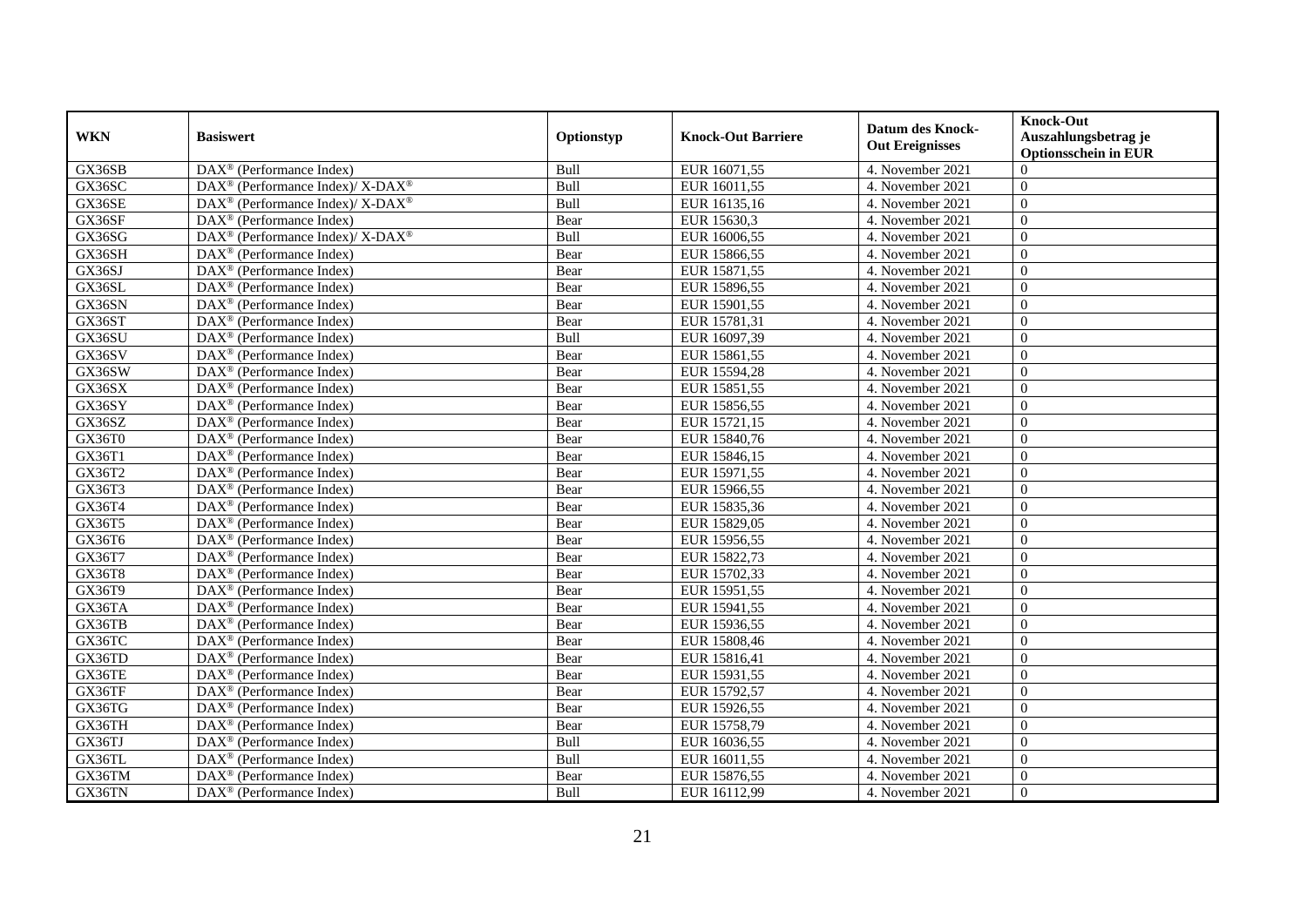|               |                                                                          |             |                           | <b>Datum des Knock-</b> | <b>Knock-Out</b>            |
|---------------|--------------------------------------------------------------------------|-------------|---------------------------|-------------------------|-----------------------------|
| <b>WKN</b>    | <b>Basiswert</b>                                                         | Optionstyp  | <b>Knock-Out Barriere</b> | <b>Out Ereignisses</b>  | Auszahlungsbetrag je        |
|               |                                                                          |             |                           |                         | <b>Optionsschein in EUR</b> |
| GX36TP        | DAX <sup>®</sup> (Performance Index)                                     | Bull        | EUR 16016,55              | 4. November 2021        | $\Omega$                    |
| GX36TQ        | DAX <sup>®</sup> (Performance Index)                                     | Bear        | EUR 15911,55              | 4. November 2021        | $\mathbf{0}$                |
| GX36TR        | $\text{DAX}^{\circledast}$ (Performance Index)                           | Bear        | EUR 15800,51              | 4. November 2021        | $\overline{0}$              |
| GX36TS        | $DAX^{\circledast}$ (Performance Index)                                  | Bull        | EUR 16248,73              | 4. November 2021        | $\theta$                    |
| GX36TU        | DAX <sup>®</sup> (Performance Index)                                     | Bear        | EUR 15886,55              | 4. November 2021        | $\Omega$                    |
| GX36TV        | $\text{DAX}^{\otimes}$ (Performance Index)                               | Bull        | EUR 16021,55              | 4. November 2021        | $\theta$                    |
| GX36TW        | $DAX^{\circledR}$ (Performance Index)                                    | Bull        | EUR 16083,57              | 4. November 2021        | $\Omega$                    |
| GX36TX        | DAX <sup>®</sup> (Performance Index)                                     | Bull        | EUR 16061,55              | 4. November 2021        | $\overline{0}$              |
| GX36TY        | DAX <sup>®</sup> (Performance Index)                                     | Bull        | EUR 16041,55              | 4. November 2021        | $\overline{0}$              |
| GX36U0        | DAX <sup>®</sup> (Performance Index)                                     | Bear        | EUR 15961,55              | 4. November 2021        | $\overline{0}$              |
| GX36U1        | $DAX^{\circledR}$ (Performance Index)                                    | Bull        | EUR 16077,56              | 4. November 2021        | $\theta$                    |
| GX36U2        | DAX <sup>®</sup> (Performance Index)/ X-DAX <sup>®</sup>                 | Bull        | EUR 16016,55              | 4. November 2021        | $\theta$                    |
| GX36U3        | DAX <sup>®</sup> (Performance Index)                                     | Bull        | EUR 16046,55              | 4. November 2021        | $\Omega$                    |
| GX36U5        | DAX <sup>®</sup> (Performance Index)                                     | Bull        | EUR 16089,59              | 4. November 2021        | $\theta$                    |
| GX36U6        | DAX <sup>®</sup> (Performance Index)                                     | Bull        | EUR 16071,55              | 4. November 2021        | $\overline{0}$              |
| <b>GX36U8</b> | DAX <sup>®</sup> (Performance Index)                                     | Bear        | EUR 15916,55              | 4. November 2021        | $\overline{0}$              |
| GX36U9        | DAX <sup>®</sup> (Performance Index)                                     | Bear        | EUR 15921,55              | 4. November 2021        | $\overline{0}$              |
| GX36UA        | $DAX^{\circledcirc}$ (Performance Index)/ X-DAX <sup>®</sup>             | <b>Bull</b> | EUR 16026,55              | 4. November 2021        | $\theta$                    |
| GX36UB        | $\overline{\text{DAX}^{\otimes}}$ (Performance Index)/X-DAX <sup>®</sup> | Bull        | EUR 16021,55              | 4. November 2021        | $\theta$                    |
| GX36UC        | DAX <sup>®</sup> (Performance Index)/ X-DAX <sup>®</sup>                 | Bull        | EUR 16146,24              | 4. November 2021        | $\overline{0}$              |
| GX36UD        | DAX <sup>®</sup> (Performance Index)/ X-DAX <sup>®</sup>                 | Bull        | EUR 16016,55              | 4. November 2021        | $\overline{0}$              |
| GX36UE        | DAX <sup>®</sup> (Performance Index)/ X-DAX <sup>®</sup>                 | Bull        | EUR 16146,24              | 4. November 2021        | $\Omega$                    |
| GX36UF        | DAX <sup>®</sup> (Performance Index)                                     | Bull        | EUR 16124,08              | 4. November 2021        | $\overline{0}$              |
| GX36UG        | $\text{DAX}^{\circledcirc}$ (Performance Index)                          | Bear        | EUR 15739,97              | 4. November 2021        | $\overline{0}$              |
| GX36UH        | $DAX^{\circledcirc}$ (Performance Index)/ X-DAX <sup>®</sup>             | Bull        | EUR 16041,55              | 4. November 2021        | $\theta$                    |
| GX36UJ        | $\overline{\text{DAX}^{\otimes}}$ (Performance Index)/X-DAX <sup>®</sup> | Bull        | EUR 16041,55              | 4. November 2021        | $\theta$                    |
| GX36UM        | $\text{DAX}^{\circledast}$ (Performance Index)                           | Bull        | EUR 16146,24              | 4. November 2021        | $\mathbf{0}$                |
| GX36UN        | DAX <sup>®</sup> (Performance Index)/ X-DAX <sup>®</sup>                 | Bull        | EUR 16036,55              | 4. November 2021        | $\theta$                    |
| GX36UP        | DAX <sup>®</sup> (Performance Index)/ X-DAX <sup>®</sup>                 | Bull        | EUR 16031,55              | 4. November 2021        | $\theta$                    |
| GX36UQ        | DAX <sup>®</sup> (Performance Index)/ X-DAX <sup>®</sup>                 | Bull        | EUR 16046,55              | 4. November 2021        | $\overline{0}$              |
| GX36UR        | $DAX^{\circledast}$ (Performance Index)/ X-DAX <sup>®</sup>              | Bull        | EUR 16061,55              | 4. November 2021        | $\overline{0}$              |
| GX36UU        | DAX <sup>®</sup> (Performance Index)/ X-DAX <sup>®</sup>                 | Bull        | EUR 16056,55              | 4. November 2021        | $\theta$                    |
| GX36UV        | $\text{DAX}^{\textcircled{}}$ (Performance Index)                        | Bear        | EUR 15946,55              | 4. November 2021        | $\Omega$                    |
| GX36UW        | DAX <sup>®</sup> (Performance Index)/ X-DAX <sup>®</sup>                 | Bull        | EUR 16180,4               | 4. November 2021        | $\overline{0}$              |
| GX36UZ        | DAX <sup>®</sup> (Performance Index)/ X-DAX <sup>®</sup>                 | Bull        | EUR 16051,55              | 4. November 2021        | $\overline{0}$              |
| GX36V0        | $DAX^{\circledast}$ (Performance Index)/ X-DAX <sup>®</sup>              | Bull        | EUR 16089,59              | 4. November 2021        | $\theta$                    |
| GX36V3        | DAX <sup>®</sup> (Performance Index)/ X-DAX <sup>®</sup>                 | Bull        | EUR 16214,57              | 4. November 2021        | $\boldsymbol{0}$            |
| GX36V5        | $\text{DAX}^{\circledR}$ (Performance Index)/ X-DAX <sup>®</sup>         | Bull        | EUR 16071,55              | 4. November 2021        | $\overline{0}$              |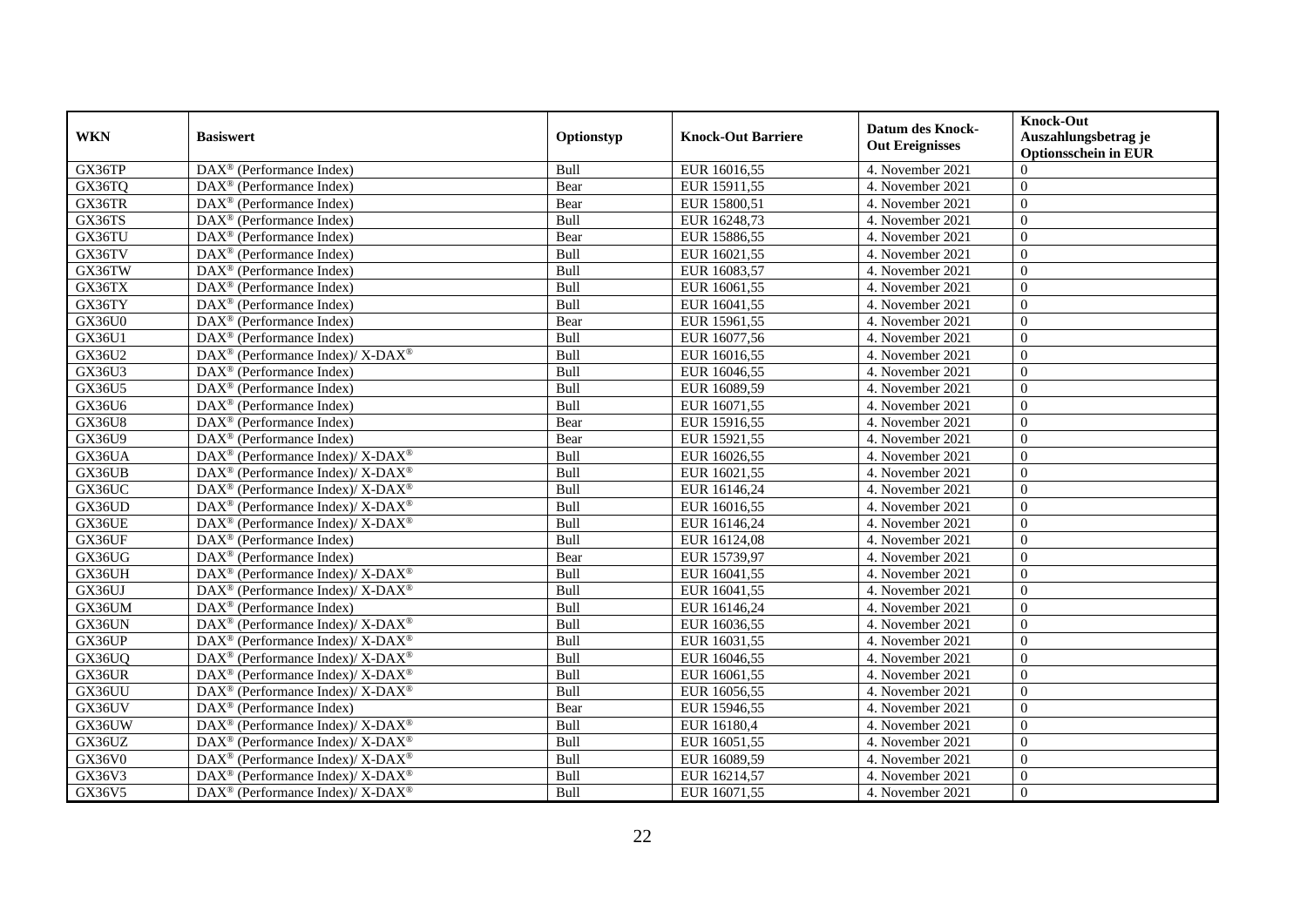| <b>WKN</b> | <b>Basiswert</b>                                                  | Optionstyp | <b>Knock-Out Barriere</b> | <b>Datum des Knock-</b> | <b>Knock-Out</b><br>Auszahlungsbetrag je |
|------------|-------------------------------------------------------------------|------------|---------------------------|-------------------------|------------------------------------------|
|            |                                                                   |            |                           | <b>Out Ereignisses</b>  | Optionsschein in EUR                     |
| GX36V7     | DAX <sup>®</sup> (Performance Index)/ X-DAX <sup>®</sup>          | Bull       | EUR 16083,57              | 4. November 2021        | $\Omega$                                 |
| GX36V8     | $DAX^{\circledast}$ (Performance Index)/ X-DAX <sup>®</sup>       | Bull       | EUR 16077,56              | 4. November 2021        | $\overline{0}$                           |
| GX36V9     | $DAX^{\circledast}$ (Performance Index)/ X-DAX <sup>®</sup>       | Bull       | EUR 16071,55              | 4. November 2021        | $\Omega$                                 |
| GX36VA     | DAX <sup>®</sup> (Performance Index)/ X-DAX <sup>®</sup>          | Bull       | EUR 16066,55              | 4. November 2021        | $\Omega$                                 |
| GX36VC     | $DAX^{\circledast}$ (Performance Index)/ X-DAX <sup>®</sup>       | Bear       | EUR 15881,55              | 4. November 2021        | $\mathbf{0}$                             |
| GX36VE     | DAX <sup>®</sup> (Performance Index)/ X-DAX <sup>®</sup>          | Bull       | EUR 16248,73              | 4. November 2021        | $\Omega$                                 |
| GX36VG     | $DAX^{\circledast}$ (Performance Index)/ X-DAX <sup>®</sup>       | Bull       | EUR 15997,62798974        | 5. November 2021        | $\Omega$                                 |
| GX36VH     | $DAX^{\circledast}$ (Performance Index)/ X-DAX <sup>®</sup>       | Bear       | EUR 15876,55              | 4. November 2021        | $\Omega$                                 |
| GX36VM     | $DAX^{\circledast}$ (Performance Index)/ X-DAX <sup>®</sup>       | Bull       | EUR 16105,19              | 4. November 2021        | $\theta$                                 |
| GX36VN     | DAX <sup>®</sup> (Performance Index)/ X-DAX <sup>®</sup>          | Bull       | EUR 16112,99              | 4. November 2021        | $\mathbf{0}$                             |
| GX36VP     | $DAX^{\circledast}$ (Performance Index)/ X-DAX <sup>®</sup>       | Bull       | EUR 16124,08              | 4. November 2021        | $\mathbf{0}$                             |
| GX36VR     | $DAX^{\circledast}$ (Performance Index)/ X-DAX <sup>®</sup>       | Bull       | EUR 16097,39              | 4. November 2021        | $\overline{0}$                           |
| GX36VT     | $DAX^{\circledR}$ (Performance Index)                             | Bear       | EUR 15666,32              | 4. November 2021        | $\Omega$                                 |
| GX36VU     | $\text{DAX}^{\circledR}$ (Performance Index)/ X-DAX <sup>®</sup>  | Bear       | EUR 15896,55              | 4. November 2021        | $\mathbf{0}$                             |
| GX36VV     | DAX <sup>®</sup> (Performance Index)/ X-DAX <sup>®</sup>          | Bear       | EUR 15886,55              | 4. November 2021        | $\overline{0}$                           |
| GX36VW     | $DAX^{\circledast}$ (Performance Index)/ X-DAX <sup>®</sup>       | Bear       | EUR 15630,3               | 4. November 2021        | $\mathbf{0}$                             |
| GX36VX     | $DAX^{\circledast}$ (Performance Index)/ X-DAX <sup>®</sup>       | Bear       | EUR 15758,79              | 4. November 2021        | $\Omega$                                 |
| GX36VY     | $DAX^{\circledcirc}$ (Performance Index)/ X- $DAX^{\circledcirc}$ | Bear       | EUR 15911,55              | 4. November 2021        | $\Omega$                                 |
| GX36VZ     | DAX <sup>®</sup> (Performance Index)/ X-DAX <sup>®</sup>          | Bear       | EUR 15781,31              | 4. November 2021        | $\mathbf{0}$                             |
| GX36W0     | DAX <sup>®</sup> (Performance Index)/ X-DAX <sup>®</sup>          | Bear       | EUR 15901,55              | 4. November 2021        | $\overline{0}$                           |
| GX36W1     | $DAX^{\circledast}$ (Performance Index)/ X-DAX <sup>®</sup>       | Bear       | EUR 15770,05              | 4. November 2021        | $\mathbf{0}$                             |
| GX36W2     | $DAX^{\circledast}$ (Performance Index)/ X-DAX <sup>®</sup>       | Bear       | EUR 15931,55              | 4. November 2021        | $\mathbf{0}$                             |
| GX36W3     | $DAX^{\circledcirc}$ (Performance Index)/ X-DAX <sup>®</sup>      | Bear       | EUR 15800,51              | 4. November 2021        | $\Omega$                                 |
| GX36W4     | $DAX^{\circledast}$ (Performance Index)/ X-DAX <sup>®</sup>       | Bear       | EUR 15926,55              | 4. November 2021        | $\Omega$                                 |
| GX36W5     | $DAX^{\circledast}$ (Performance Index)/ X-DAX <sup>®</sup>       | Bear       | EUR 15921,55              | 4. November 2021        | $\Omega$                                 |
| GX36W7     | $DAX^{\circledast}$ (Performance Index)/ X-DAX <sup>®</sup>       | Bear       | EUR 15792,57              | 4. November 2021        | $\overline{0}$                           |
| GX36W8     | DAX <sup>®</sup> (Performance Index)/ X-DAX <sup>®</sup>          | Bear       | EUR 15666,32              | 4. November 2021        | $\overline{0}$                           |
| GX36W9     | $DAX^{\circledcirc}$ (Performance Index)/ X- $DAX^{\circledcirc}$ | Bear       | EUR 15916,55              | 4. November 2021        | $\Omega$                                 |
| GX36WA     | DAX <sup>®</sup> (Performance Index)/ X-DAX <sup>®</sup>          | Bear       | EUR 15956,55              | 4. November 2021        | $\Omega$                                 |
| GX36WB     | $DAX^{\circledast}$ (Performance Index)/ X-DAX <sup>®</sup>       | Bear       | EUR 15951,55              | 4. November 2021        | $\Omega$                                 |
| GX36WC     | DAX <sup>®</sup> (Performance Index)/ X-DAX <sup>®</sup>          | Bear       | EUR 15829,05              | 4. November 2021        | $\mathbf{0}$                             |
| GX36WD     | DAX <sup>®</sup> (Performance Index)/ X-DAX <sup>®</sup>          | Bear       | EUR 15816,41              | 4. November 2021        | $\overline{0}$                           |
| GX36WE     | DAX <sup>®</sup> (Performance Index)/ X-DAX <sup>®</sup>          | Bear       | EUR 15946,55              | 4. November 2021        | $\boldsymbol{0}$                         |
| GX36WF     | DAX <sup>®</sup> (Performance Index)/ X-DAX <sup>®</sup>          | Bear       | EUR 15822,73              | 4. November 2021        | $\theta$                                 |
| GX36WG     | DAX <sup>®</sup> (Performance Index)/ X-DAX <sup>®</sup>          | Bear       | EUR 15941,55              | 4. November 2021        | $\Omega$                                 |
| GX36WH     | DAX <sup>®</sup> (Performance Index)/ X-DAX <sup>®</sup>          | Bear       | EUR 15808,46              | 4. November 2021        | $\mathbf{0}$                             |
| GX36WJ     | $DAX^{\circledast}$ (Performance Index)/ X-DAX <sup>®</sup>       | Bear       | EUR 15936,55              | 4. November 2021        | $\overline{0}$                           |
| GX36WK     | DAX <sup>®</sup> (Performance Index)/ X-DAX <sup>®</sup>          | Bear       | EUR 15871,55              | 4. November 2021        | $\overline{0}$                           |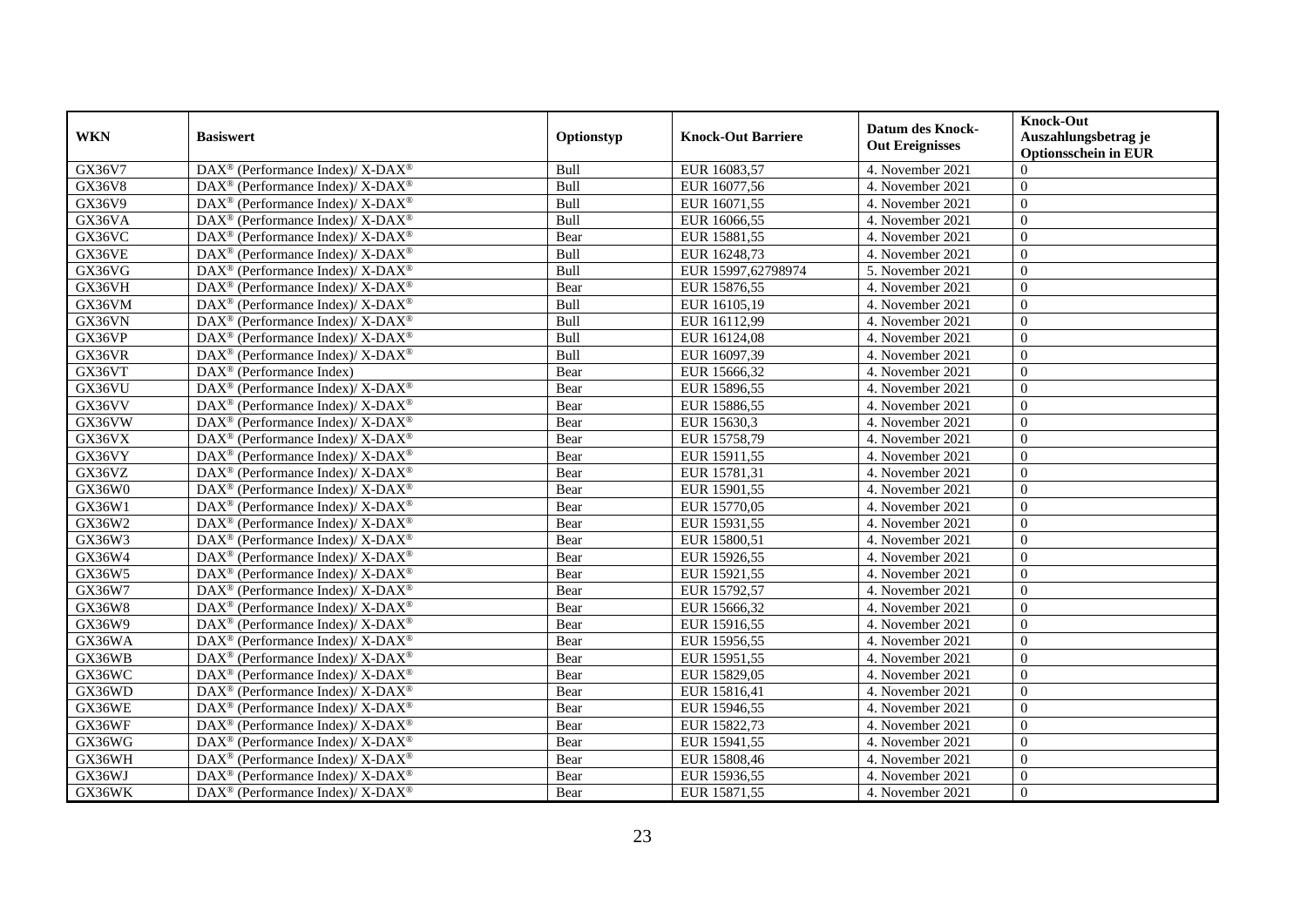|            | <b>Basiswert</b>                                                  | Optionstyp  | <b>Knock-Out Barriere</b> | <b>Datum des Knock-</b> | <b>Knock-Out</b>                                    |
|------------|-------------------------------------------------------------------|-------------|---------------------------|-------------------------|-----------------------------------------------------|
| <b>WKN</b> |                                                                   |             |                           | <b>Out Ereignisses</b>  | Auszahlungsbetrag je<br><b>Optionsschein in EUR</b> |
| GX36WL     | DAX <sup>®</sup> (Performance Index)/ X-DAX <sup>®</sup>          | Bear        | EUR 15866,55              | 4. November 2021        | $\Omega$                                            |
| GX36WM     | DAX <sup>®</sup> (Performance Index)/ X-DAX <sup>®</sup>          | Bear        | EUR 15851,55              | 4. November 2021        | $\mathbf{0}$                                        |
| GX36WN     | $DAX^{\circledast}$ (Performance Index)/ X-DAX <sup>®</sup>       | Bear        | EUR 15861,55              | 4. November 2021        | $\overline{0}$                                      |
| GX36WP     | DAX <sup>®</sup> (Performance Index)/X-DAX <sup>®</sup>           | Bear        | EUR 15721,15              | 4. November 2021        | $\overline{0}$                                      |
| GX36WQ     | $DAX^{\circledast}$ (Performance Index)/ X-DAX <sup>®</sup>       | Bear        | EUR 15840,76              | 4. November 2021        | $\overline{0}$                                      |
| GX36WR     | $DAX^{\circledast}$ (Performance Index)/ X-DAX <sup>®</sup>       | Bear        | EUR 15594,28              | 4. November 2021        | $\theta$                                            |
| GX36WS     | DAX <sup>®</sup> (Performance Index)/ X-DAX <sup>®</sup>          | Bear        | EUR 15846,15              | 4. November 2021        | $\Omega$                                            |
| GX36WT     | DAX <sup>®</sup> (Performance Index)/ X-DAX <sup>®</sup>          | Bear        | EUR 15891,55              | 4. November 2021        | $\overline{0}$                                      |
| GX36WU     | DAX <sup>®</sup> (Performance Index)/ X-DAX <sup>®</sup>          | Bear        | EUR 15966,55              | 4. November 2021        | $\overline{0}$                                      |
| GX36WV     | DAX <sup>®</sup> (Performance Index)/ X-DAX <sup>®</sup>          | Bear        | EUR 15835,36              | 4. November 2021        | $\overline{0}$                                      |
| GX36WW     | DAX <sup>®</sup> (Performance Index)/ X-DAX <sup>®</sup>          | Bear        | EUR 15702,33              | 4. November 2021        | $\overline{0}$                                      |
| GX36WX     | DAX <sup>®</sup> (Performance Index)/ X-DAX <sup>®</sup>          | Bear        | EUR 15961,55              | 4. November 2021        | $\overline{0}$                                      |
| GX36WY     | DAX <sup>®</sup> (Performance Index)/ X-DAX <sup>®</sup>          | Bear        | EUR 15906,55              | 4. November 2021        | $\overline{0}$                                      |
| GX36WZ     | $DAX^{\circledcirc}$ (Performance Index)/ X- $DAX^{\circledcirc}$ | Bear        | EUR 15739,97              | 4. November 2021        | $\theta$                                            |
| GX36X0     | DAX <sup>®</sup> (Performance Index)/ X-DAX <sup>®</sup>          | Bear        | EUR 15856,55              | 4. November 2021        | $\theta$                                            |
| GX36X1     | MTU Aero Engines AG                                               | Bull        | EUR 189,12799697          | 5. November 2021        | $\overline{0}$                                      |
| GX36X2     | $K+SAG$                                                           | Bear        | <b>EUR 15,37</b>          | 4. November 2021        | $\theta$                                            |
| GX36X3     | Square Inc                                                        | Bear        | USD 255,29489212          | 5. November 2021        | $\overline{0}$                                      |
| GX36X7     | $K+SAG$                                                           | Bear        | <b>EUR 15</b>             | 4. November 2021        | $\theta$                                            |
| GX36X8     | $K+SAG$                                                           | Bear        | EUR 15,15                 | 4. November 2021        | $\overline{0}$                                      |
| GX36X9     | BioNTech SE - ADR                                                 | Bull        | <b>USD 279,9</b>          | 4. November 2021        | $\mathbf{0}$                                        |
| GX36XJ     | $K+SAG$                                                           | Bear        | <b>EUR 15,07</b>          | 4. November 2021        | $\theta$                                            |
| GX36XK     | Ford Motor Company                                                | Bear        | $\overline{USD}$ 19,42    | 4. November 2021        | $\theta$                                            |
| GX36XN     | <b>BioNTech SE - ADR</b>                                          | Bull        | <b>USD 271,22</b>         | 4. November 2021        | $\theta$                                            |
| GX36XP     | UnitedHealth Group Inc.                                           | Bear        | USD 460,64224983          | 5. November 2021        | $\overline{0}$                                      |
| GX36XQ     | Ford Motor Company                                                | <b>Bear</b> | <b>USD 18,98</b>          | 4. November 2021        | $\Omega$                                            |
| GX36XR     | BioNTech SE - ADR                                                 | Bull        | <b>USD 274,12</b>         | 4. November 2021        | $\overline{0}$                                      |
| GX36XT     | Square Inc                                                        | Bear        | <b>USD 251,6</b>          | 4. November 2021        | $\overline{0}$                                      |
| GX36XU     | <b>BioNTech SE - ADR</b>                                          | Bull        | <b>USD 275,56</b>         | 4. November 2021        | $\theta$                                            |
| GX36XZ     | Square Inc                                                        | Bear        | USD 254,05506262          | 5. November 2021        | $\theta$                                            |
| GX36Y2     | Ford Motor Company                                                | Bear        | <b>USD 18,54</b>          | 4. November 2021        | $\overline{0}$                                      |
| GX36Y6     | Ford Motor Company                                                | Bear        | <b>USD 18.69</b>          | 4. November 2021        | $\mathbf{0}$                                        |
| GX36YE     | Advanced Micro Devices, Inc.                                      | Bear        | USD 139,86299345          | 5. November 2021        | $\overline{0}$                                      |
| GX36YG     | Infineon Technologies AG                                          | Bear        | EUR 41,71                 | 4. November 2021        | $\theta$                                            |
| GX36YJ     | MTU Aero Engines AG                                               | Bull        | EUR 188,15790466          | 5. November 2021        | $\overline{0}$                                      |
| GX36YP     | <b>BioNTech SE - ADR</b>                                          | Bull        | <b>USD 282,79</b>         | 4. November 2021        | $\overline{0}$                                      |
| GX36YQ     | BioNTech SE - ADR                                                 | Bull        | <b>USD 272,67</b>         | 4. November 2021        | $\overline{0}$                                      |
| GX36YV     | BioNTech SE - ADR                                                 | Bull        | <b>USD 278,46</b>         | 4. November 2021        | $\mathbf{0}$                                        |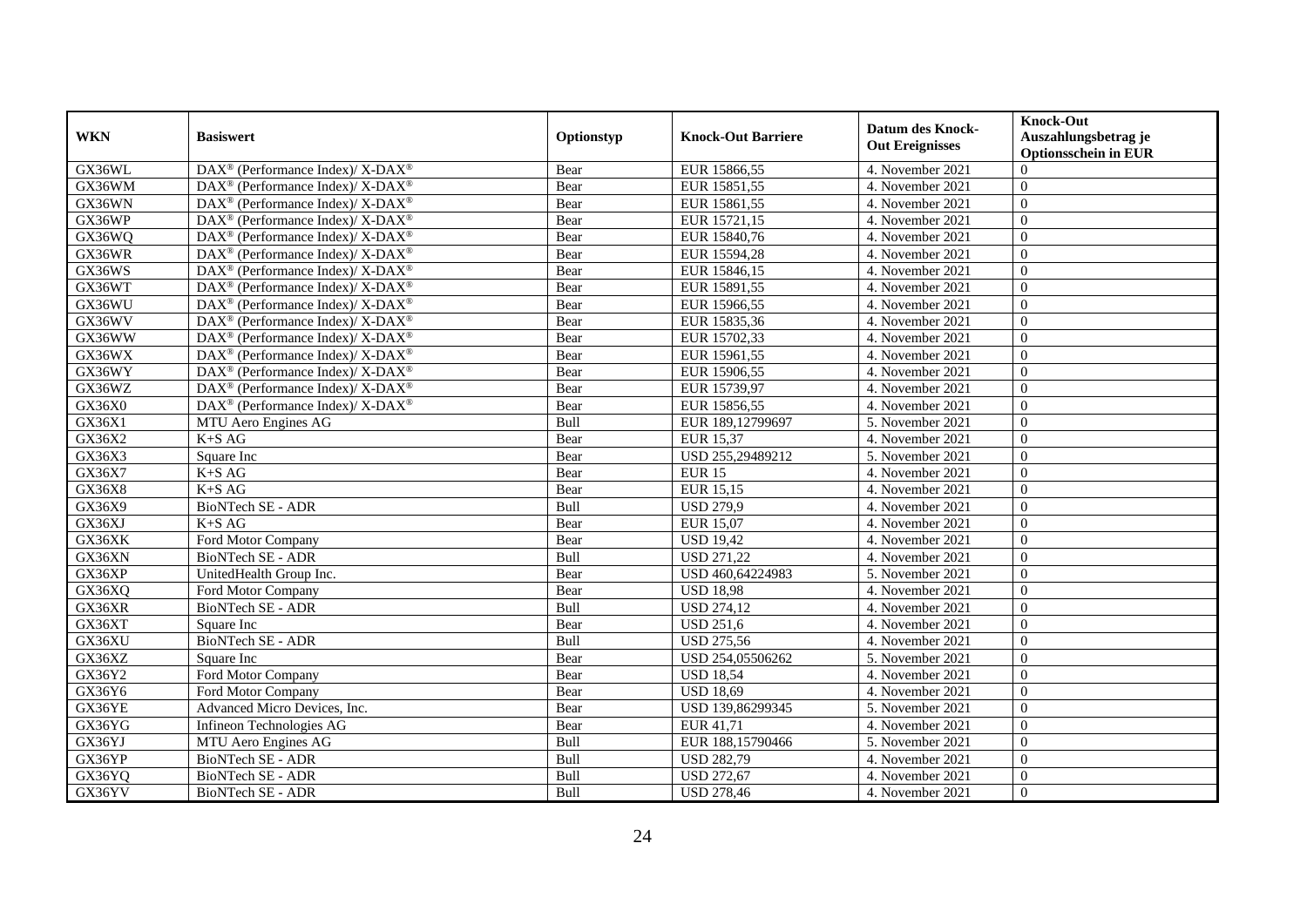| <b>WKN</b>    | <b>Basiswert</b>              | Optionstyp  | <b>Knock-Out Barriere</b> | <b>Datum des Knock-</b><br><b>Out Ereignisses</b> | <b>Knock-Out</b><br>Auszahlungsbetrag je<br><b>Optionsschein in EUR</b> |
|---------------|-------------------------------|-------------|---------------------------|---------------------------------------------------|-------------------------------------------------------------------------|
| GX36YZ        | UnitedHealth Group Inc.       | Bear        | USD 458,37243584          | 5. November 2021                                  | $\Omega$                                                                |
| GX36Z7        | <b>BioNTech SE - ADR</b>      | Bull        | <b>USD 284,24</b>         | 4. November 2021                                  | $\mathbf{0}$                                                            |
| GX36ZD        | <b>BioNTech SE - ADR</b>      | Bull        | <b>USD 277,01</b>         | 4. November 2021                                  | $\overline{0}$                                                          |
| GX36ZH        | $K+SAG$                       | Bear        | <b>EUR 15,3</b>           | 4. November 2021                                  | $\overline{0}$                                                          |
| GX36ZJ        | MTU Aero Engines AG           | Bull        | EUR 190,08808833          | 5. November 2021                                  | $\overline{0}$                                                          |
| GX36ZL        | Square Inc                    | Bear        | <b>USD 252,84</b>         | 4. November 2021                                  | $\theta$                                                                |
| GX36ZN        | <b>BioNTech SE - ADR</b>      | Bull        | <b>USD 281,35</b>         | 4. November 2021                                  | $\Omega$                                                                |
| GX36ZQ        | Ford Motor Company            | Bear        | <b>USD 18,25</b>          | 4. November 2021                                  | $\overline{0}$                                                          |
| GX36ZT        | <b>BioNTech SE - ADR</b>      | Bull        | <b>USD 285,69</b>         | 4. November 2021                                  | $\overline{0}$                                                          |
| GX36ZW        | $K+SAG$                       | Bear        | EUR 15,22                 | 4. November 2021                                  | $\overline{0}$                                                          |
| GX36ZX        | Ford Motor Company            | Bear        | <b>USD 19,28</b>          | 4. November 2021                                  | $\overline{0}$                                                          |
| GX3711        | Nvidia Corporation            | Bear        | <b>USD 307,66</b>         | 4. November 2021                                  | $\overline{0}$                                                          |
| GX3718        | Nvidia Corporation            | Bear        | <b>USD 297,69</b>         | 4. November 2021                                  | $\overline{0}$                                                          |
| GX37BM        | Moncler S.p.A                 | Bear        | EUR 65.02                 | 4. November 2021                                  | $\theta$                                                                |
| GX37BT        | Moncler S.p.A                 | Bear        | EUR 64,36                 | 4. November 2021                                  | $\theta$                                                                |
| GX37BV        | Moncler S.p.A                 | Bear        | EUR 65,67                 | 4. November 2021                                  | $\overline{0}$                                                          |
| GX37C1        | <b>CVS</b> Health Corporation | Bear        | <b>USD 94,46</b>          | 4. November 2021                                  | $\overline{0}$                                                          |
| GX37C2        | Capgemini SE                  | Bear        | EUR 210,25                | 4. November 2021                                  | $\overline{0}$                                                          |
| GX37C9        | Capgemini SE                  | Bear        | EUR 211,86013528          | 5. November 2021                                  | $\overline{0}$                                                          |
| GX37CG        | Moncler S.p.A                 | Bear        | EUR 63,71                 | 4. November 2021                                  | $\overline{0}$                                                          |
| GX37CQ        | <b>CVS Health Corporation</b> | Bear        | <b>USD 96,14</b>          | 4. November 2021                                  | $\mathbf{0}$                                                            |
| GX37DT        | The Clorox Company            | <b>Bull</b> | USD 163,61613278          | 5. November 2021                                  | $\theta$                                                                |
| GX37EF        | Givaudan SA                   | Bear        | CHF 4483,1                | 4. November 2021                                  | $\theta$                                                                |
| GX37EK        | Aegon N.V.                    | Bear        | EUR $4,41$                | 4. November 2021                                  | $\theta$                                                                |
| GX37EV        | Tesla Inc                     | Bear        | <b>USD 1187,92</b>        | 4. November 2021                                  | $\overline{0}$                                                          |
| GX37EW        | Tesla Inc                     | Bear        | <b>USD 1205,43</b>        | 4. November 2021                                  | $\Omega$                                                                |
| GX37EY        | Tesla Inc                     | Bear        | <b>USD 1193,76</b>        | 4. November 2021                                  | $\overline{0}$                                                          |
| GX37EZ        | Tesla Inc                     | Bear        | <b>USD 1199,6</b>         | 4. November 2021                                  | $\overline{0}$                                                          |
| <b>GX37F5</b> | Tesla Inc                     | Bear        | <b>USD 1182,08</b>        | 4. November 2021                                  | $\theta$                                                                |
| GX37FB        | Intuit Inc.                   | Bear        | <b>USD 630,52</b>         | 4. November 2021                                  | $\overline{0}$                                                          |
| GX37FP        | Intuit Inc.                   | Bear        | <b>USD 627,44</b>         | 4. November 2021                                  | $\overline{0}$                                                          |
| GX37FR        | Plug Power Inc                | Bear        | <b>USD 41,01</b>          | 4. November 2021                                  | $\mathbf{0}$                                                            |
| GX37G2        | Plug Power Inc                | Bear        | <b>USD 40,81</b>          | 4. November 2021                                  | $\overline{0}$                                                          |
| GX37GJ        | Plug Power Inc                | Bear        | <b>USD 41,21</b>          | 4. November 2021                                  | $\theta$                                                                |
| GX37GY        | Intuit Inc.                   | Bear        | <b>USD 624,35</b>         | 4. November 2021                                  | $\overline{0}$                                                          |
| GX37H6        | Deutsche Lufthansa AG         | Bear        | EUR 6,19                  | 4. November 2021                                  | $\overline{0}$                                                          |
| <b>GX37H7</b> | Deutsche Lufthansa AG         | Bear        | EUR 6,25                  | 4. November 2021                                  | $\overline{0}$                                                          |
| <b>GX37H8</b> | Deutsche Lufthansa AG         | Bear        | EUR 6,37                  | 4. November 2021                                  | $\boldsymbol{0}$                                                        |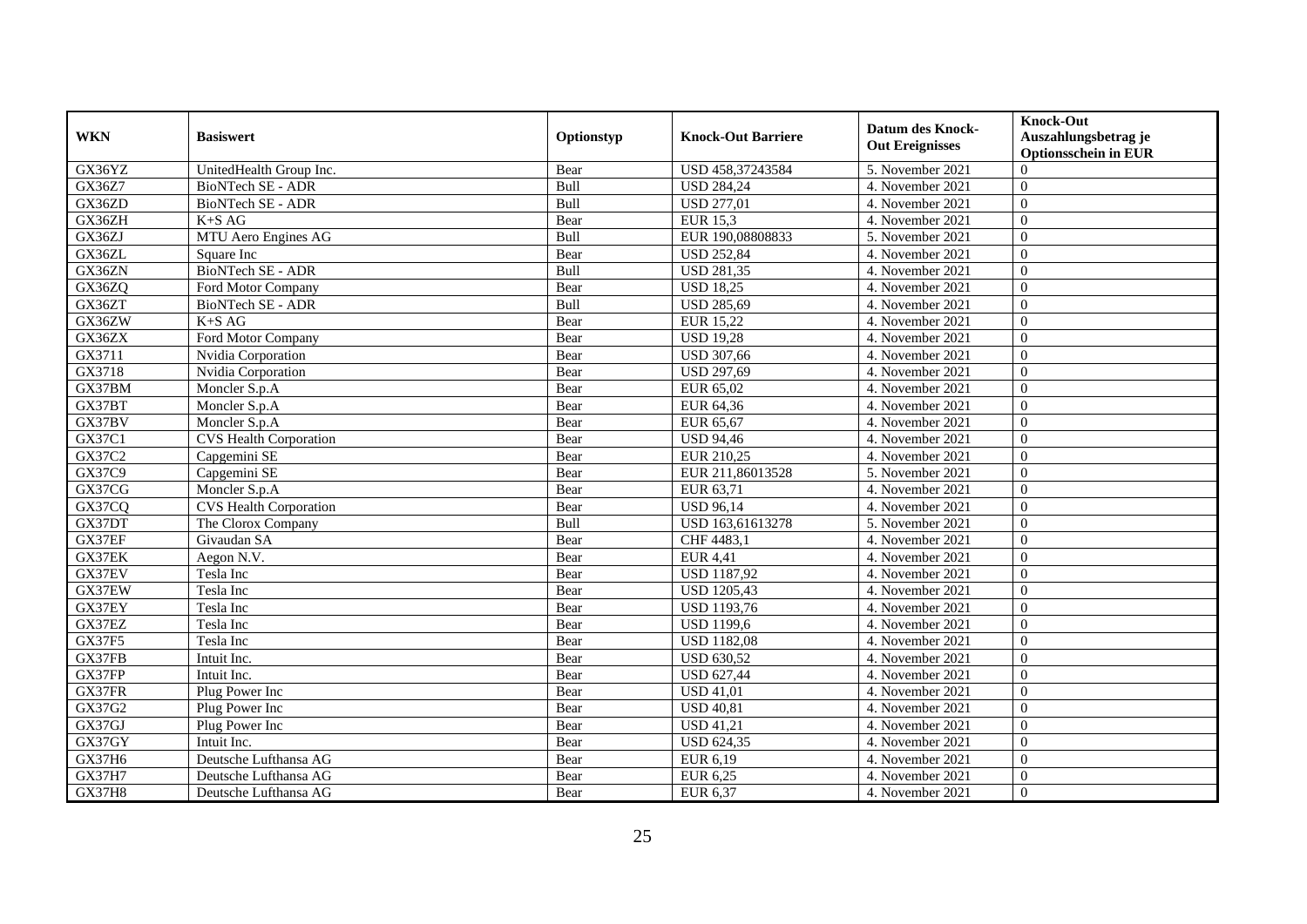|               |                       |            |                           | <b>Datum des Knock-</b> | <b>Knock-Out</b>                                    |
|---------------|-----------------------|------------|---------------------------|-------------------------|-----------------------------------------------------|
| <b>WKN</b>    | <b>Basiswert</b>      | Optionstyp | <b>Knock-Out Barriere</b> | <b>Out Ereignisses</b>  | Auszahlungsbetrag je<br><b>Optionsschein in EUR</b> |
| <b>GX37H9</b> | Deutsche Lufthansa AG | Bear       | <b>EUR 6,4</b>            | 4. November 2021        | $\Omega$                                            |
| GX37HA        | Deutsche Lufthansa AG | Bear       | EUR 6,22                  | 4. November 2021        | $\overline{0}$                                      |
| GX37HB        | Deutsche Lufthansa AG | Bear       | EUR 6,34                  | 4. November 2021        | $\overline{0}$                                      |
| GX37HC        | Deutsche Lufthansa AG | Bear       | <b>EUR 6,52</b>           | 4. November 2021        | $\Omega$                                            |
| GX37HE        | Deutsche Lufthansa AG | Bear       | EUR 6,55                  | 4. November 2021        | $\mathbf{0}$                                        |
| GX37HF        | Deutsche Lufthansa AG | Bear       | EUR 6,49                  | 4. November 2021        | $\overline{0}$                                      |
| GX37HG        | Deutsche Lufthansa AG | Bear       | EUR 6,65924631            | 5. November 2021        | $\overline{0}$                                      |
| GX37HJ        | Deutsche Lufthansa AG | Bear       | EUR 6,70924065            | 5. November 2021        | $\overline{0}$                                      |
| GX37HN        | Deutsche Lufthansa AG | Bear       | EUR 6,78923159            | 5. November 2021        | $\overline{0}$                                      |
| GX37HR        | Deutsche Lufthansa AG | Bear       | EUR 6,02                  | 4. November 2021        | $\mathbf{0}$                                        |
| GX37HS        | Deutsche Lufthansa AG | Bear       | EUR 6,05                  | 4. November 2021        | $\overline{0}$                                      |
| GX37HT        | Deutsche Lufthansa AG | Bear       | EUR 6,08                  | 4. November 2021        | $\overline{0}$                                      |
| GX37HU        | Deutsche Lufthansa AG | Bear       | EUR 6,11                  | 4. November 2021        | $\overline{0}$                                      |
| GX37HV        | Deutsche Lufthansa AG | Bear       | EUR 6,16                  | 4. November 2021        | $\overline{0}$                                      |
| GX37HX        | Deutsche Lufthansa AG | Bear       | EUR 6,14                  | 4. November 2021        | $\Omega$                                            |
| GX37JQ        | Volkswagen AG         | Bull       | EUR 190,28                | 4. November 2021        | $\overline{0}$                                      |
| GX37JT        | Volkswagen AG         | Bull       | EUR 191,25                | 4. November 2021        | $\overline{0}$                                      |
| GX37JU        | Volkswagen AG         | Bull       | EUR 189,31                | 4. November 2021        | $\theta$                                            |
| GX37JV        | Volkswagen AG         | Bull       | EUR 188,34                | 4. November 2021        | $\theta$                                            |
| GX37JY        | Volkswagen AG         | Bull       | EUR 187,38                | 4. November 2021        | $\overline{0}$                                      |
| GX37KA        | Daimler AG            | Bull       | EUR 83,67                 | 4. November 2021        | $\mathbf{0}$                                        |
| GX37KG        | Daimler AG            | Bull       | <b>EUR 85,41</b>          | 4. November 2021        | $\overline{0}$                                      |
| GX37KH        | MorphoSys AG          | Bull       | EUR 40,04603492           | 5. November 2021        | $\Omega$                                            |
| GX37KJ        | MorphoSys AG          | Bull       | EUR 39,51595504           | 5. November 2021        | $\overline{0}$                                      |
| GX37KK        | Daimler AG            | Bull       | <b>EUR 84,97</b>          | 4. November 2021        | $\overline{0}$                                      |
| GX37KL        | Daimler AG            | Bull       | <b>EUR 84,1</b>           | 4. November 2021        | $\overline{0}$                                      |
| GX37KM        | Daimler AG            | Bull       | <b>EUR 84,54</b>          | 4. November 2021        | $\overline{0}$                                      |
| GX37KV        | Daimler AG            | Bull       | <b>EUR 85,84</b>          | 4. November 2021        | $\overline{0}$                                      |
| GX37KW        | MorphoSys AG          | Bull       | EUR 39,78599573           | 5. November 2021        | $\theta$                                            |
| GX37KX        | MorphoSys AG          | Bull       | EUR 40,83                 | 4. November 2021        | $\theta$                                            |
| GX37KY        | MorphoSys AG          | Bull       | EUR 41,09                 | 4. November 2021        | $\mathbf{0}$                                        |
| GX37KZ        | MorphoSys AG          | Bull       | <b>EUR 40,57</b>          | 4. November 2021        | $\overline{0}$                                      |
| <b>GX37L0</b> | MorphoSys AG          | Bull       | EUR 41,36                 | 4. November 2021        | $\overline{0}$                                      |
| <b>GX37L3</b> | MorphoSys AG          | Bull       | <b>EUR 40,3</b>           | 4. November 2021        | $\Omega$                                            |
| GX37LA        | MorphoSys AG          | Bull       | EUR 42,15                 | 4. November 2021        | $\overline{0}$                                      |
| GX37LB        | MorphoSys AG          | Bull       | <b>EUR 41,88</b>          | 4. November 2021        | $\overline{0}$                                      |
| GX37LC        | MorphoSys AG          | Bull       | EUR 41,62                 | 4. November 2021        | $\mathbf{0}$                                        |
| GX37M3        | PayPal Holdings, Inc. | Bear       | <b>USD 231,73</b>         | 4. November 2021        | $\overline{0}$                                      |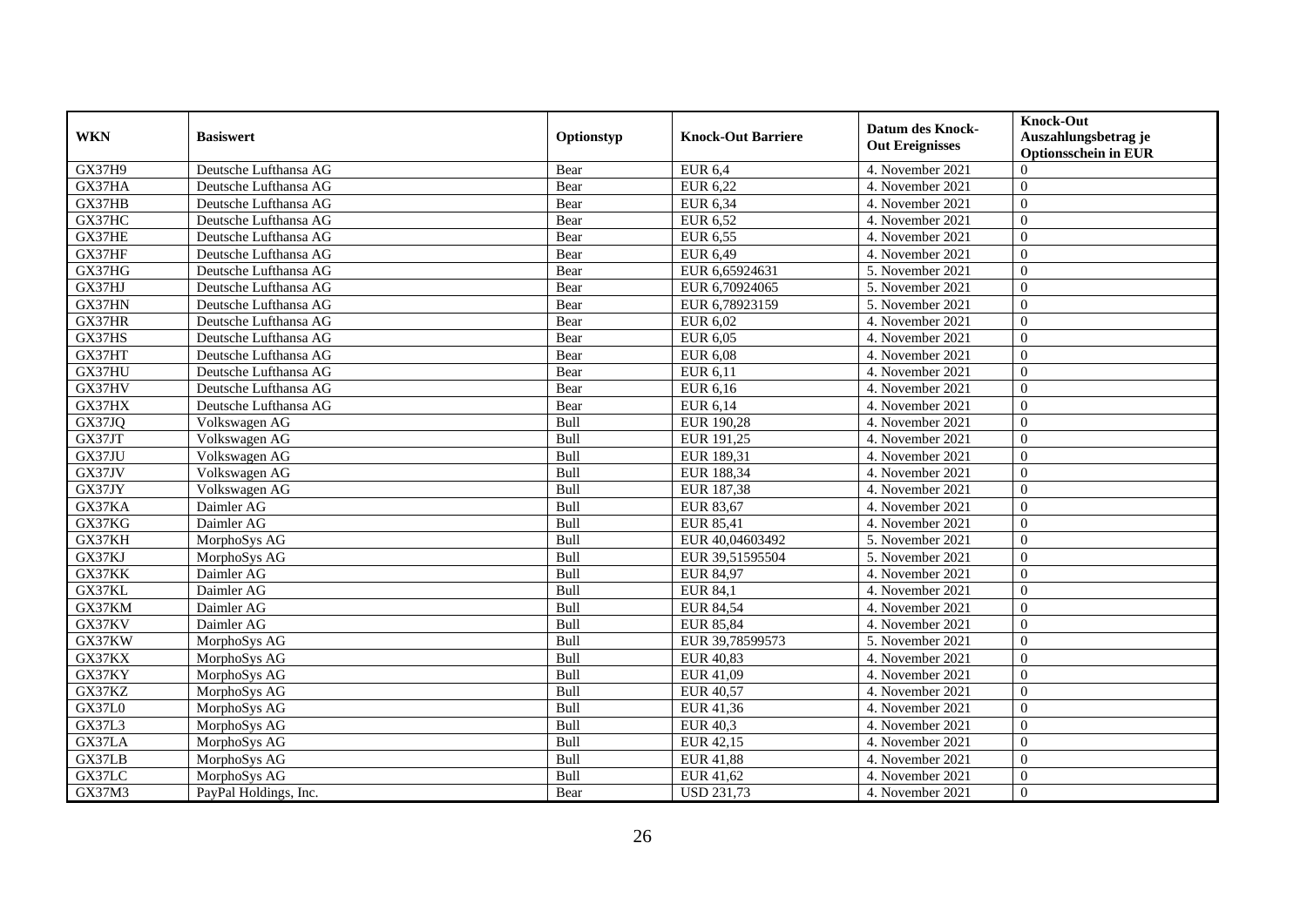| <b>WKN</b>    | <b>Basiswert</b>                                                    | Optionstyp  | <b>Knock-Out Barriere</b> | <b>Datum des Knock-</b><br><b>Out Ereignisses</b> | <b>Knock-Out</b><br>Auszahlungsbetrag je |
|---------------|---------------------------------------------------------------------|-------------|---------------------------|---------------------------------------------------|------------------------------------------|
|               |                                                                     |             |                           |                                                   | <b>Optionsschein in EUR</b>              |
| GX37M5        | Alibaba Group Holding Limited                                       | Bear        | <b>USD 165,12</b>         | 4. November 2021                                  | $\Omega$                                 |
| GX37M6        | Alibaba Group Holding Limited                                       | Bear        | <b>USD 166,76</b>         | 4. November 2021                                  | $\overline{0}$                           |
| GX37M7        | Alibaba Group Holding Limited                                       | Bear        | <b>USD 165,94</b>         | 4. November 2021                                  | $\overline{0}$                           |
| GX37M8        | Alibaba Group Holding Limited                                       | Bear        | <b>USD 167,57</b>         | 4. November 2021                                  | $\Omega$                                 |
| GX37M9        | Alibaba Group Holding Limited                                       | Bear        | <b>USD 168,39</b>         | 4. November 2021                                  | $\Omega$                                 |
| GX37ME        | Alibaba Group Holding Limited                                       | Bear        | <b>USD 169.2</b>          | 4. November 2021                                  | $\overline{0}$                           |
| GX37MN        | Varta AG                                                            | Bull        | EUR 131,68                | 4. November 2021                                  | $\theta$                                 |
| GX37MQ        | Varta AG                                                            | Bull        | EUR 124,37392356          | 5. November 2021                                  | $\overline{0}$                           |
| GX37MS        | Varta AG                                                            | Bull        | EUR 131,02                | 4. November 2021                                  | $\overline{0}$                           |
| GX38M4        | <b>AIXTRON SE</b>                                                   | Bull        | <b>EUR 20,58</b>          | 5. November 2021                                  | $\overline{0}$                           |
| GX38M7        | Electricite de France SA                                            | Bull        | EUR 12,76                 | 5. November 2021                                  | $\overline{0}$                           |
| GX38MQ        | <b>AIXTRON SE</b>                                                   | Bull        | <b>EUR 21</b>             | 5. November 2021                                  | $\overline{0}$                           |
| <b>GX38N7</b> | <b>AIXTRON SE</b>                                                   | Bull        | EUR 20,79                 | 5. November 2021                                  | $\theta$                                 |
| GX38NP        | <b>AIXTRON SE</b>                                                   | Bull        | <b>EUR 20,9</b>           | 5. November 2021                                  | $\theta$                                 |
| GX38P9        | <b>AIXTRON SE</b>                                                   | Bull        | EUR 20,69                 | 5. November 2021                                  | $\overline{0}$                           |
| GX38PB        | <b>Ballard Power Systems Inc</b>                                    | Bull        | <b>USD 18,03</b>          | 5. November 2021                                  | $\overline{0}$                           |
| GX38PE        | <b>AIXTRON SE</b>                                                   | Bull        | <b>EUR 20,47</b>          | 5. November 2021                                  | $\overline{0}$                           |
| GX38QG        | Carl-Zeiss Meditec AG                                               | Bear        | EUR 186.68                | 5. November 2021                                  | $\theta$                                 |
| GX38QV        | Exxon Mobil Corporation                                             | Bear        | <b>USD 64,84</b>          | 5. November 2021                                  | $\overline{0}$                           |
| GX38RE        | <b>Bechtle AG</b>                                                   | Bear        | EUR 66,46                 | 5. November 2021                                  | $\overline{0}$                           |
| GX38RF        | Bechtle AG                                                          | Bear        | EUR 67,45                 | 5. November 2021                                  | $\overline{0}$                           |
| GX38RG        | <b>Bechtle AG</b>                                                   | Bear        | EUR 67,12                 | 5. November 2021                                  | $\mathbf{0}$                             |
| GX38RH        | <b>Bechtle AG</b>                                                   | Bear        | EUR 66,79                 | 5. November 2021                                  | $\overline{0}$                           |
| GX38RK        | Bechtle AG                                                          | Bear        | EUR 67,77                 | 5. November 2021                                  | $\overline{0}$                           |
| GX38RW        | <b>Ballard Power Systems Inc.</b>                                   | <b>Bull</b> | <b>USD 17.6</b>           | 5. November 2021                                  | $\theta$                                 |
| GX38RZ        | <b>Exxon Mobil Corporation</b>                                      | Bear        | <b>USD 65,16</b>          | 5. November 2021                                  | $\theta$                                 |
| GX3927        | DAX <sup>®</sup> (Performance Index)                                | Bear        | EUR 15971,97              | 5. November 2021                                  | $\boldsymbol{0}$                         |
| GX3928        | $DAX^{\otimes}$ (Performance Index)                                 | Bull        | EUR 16096,97              | 5. November 2021                                  | $\theta$                                 |
| GX3929        | $\overline{\text{DAX}^{\textcircled{\tiny 0}}}$ (Performance Index) | Bear        | EUR 15961,97              | 5. November 2021                                  | $\theta$                                 |
| <b>GX392A</b> | $\overline{\text{DAX}^{\otimes}}$ (Performance Index)               | Bear        | EUR 15850,04              | 5. November 2021                                  | $\overline{0}$                           |
| <b>GX392B</b> | DAX <sup>®</sup> (Performance Index)                                | Bear        | EUR 15986,97              | 5. November 2021                                  | $\overline{0}$                           |
| GX392C        | $DAX^{\otimes}$ (Performance Index)                                 | Bear        | EUR 15991,97              | 5. November 2021                                  | $\Omega$                                 |
| <b>GX392D</b> | $\text{DAX}^{\otimes}$ (Performance Index)                          | Bear        | EUR 15702,58              | 5. November 2021                                  | $\theta$                                 |
| <b>GX392E</b> | DAX <sup>®</sup> (Performance Index)                                | Bear        | EUR 15867,51              | 5. November 2021                                  | $\overline{0}$                           |
| <b>GX392F</b> | DAX <sup>®</sup> (Performance Index)                                | Bear        | EUR 15911,4               | 5. November 2021                                  | $\overline{0}$                           |
| GX392G        | $\text{DAX}^{\otimes}$ (Performance Index)                          | Bear        | EUR 15976,97              | 5. November 2021                                  | $\Omega$                                 |
| <b>GX392H</b> | $DAX^{\circledast}$ (Performance Index)                             | Bear        | EUR 15996,97              | 5. November 2021                                  | $\boldsymbol{0}$                         |
| GX392J        | DAX <sup>®</sup> (Performance Index)/ X-DAX <sup>®</sup>            | Bull        | EUR 16006,97              | 5. November 2021                                  | $\overline{0}$                           |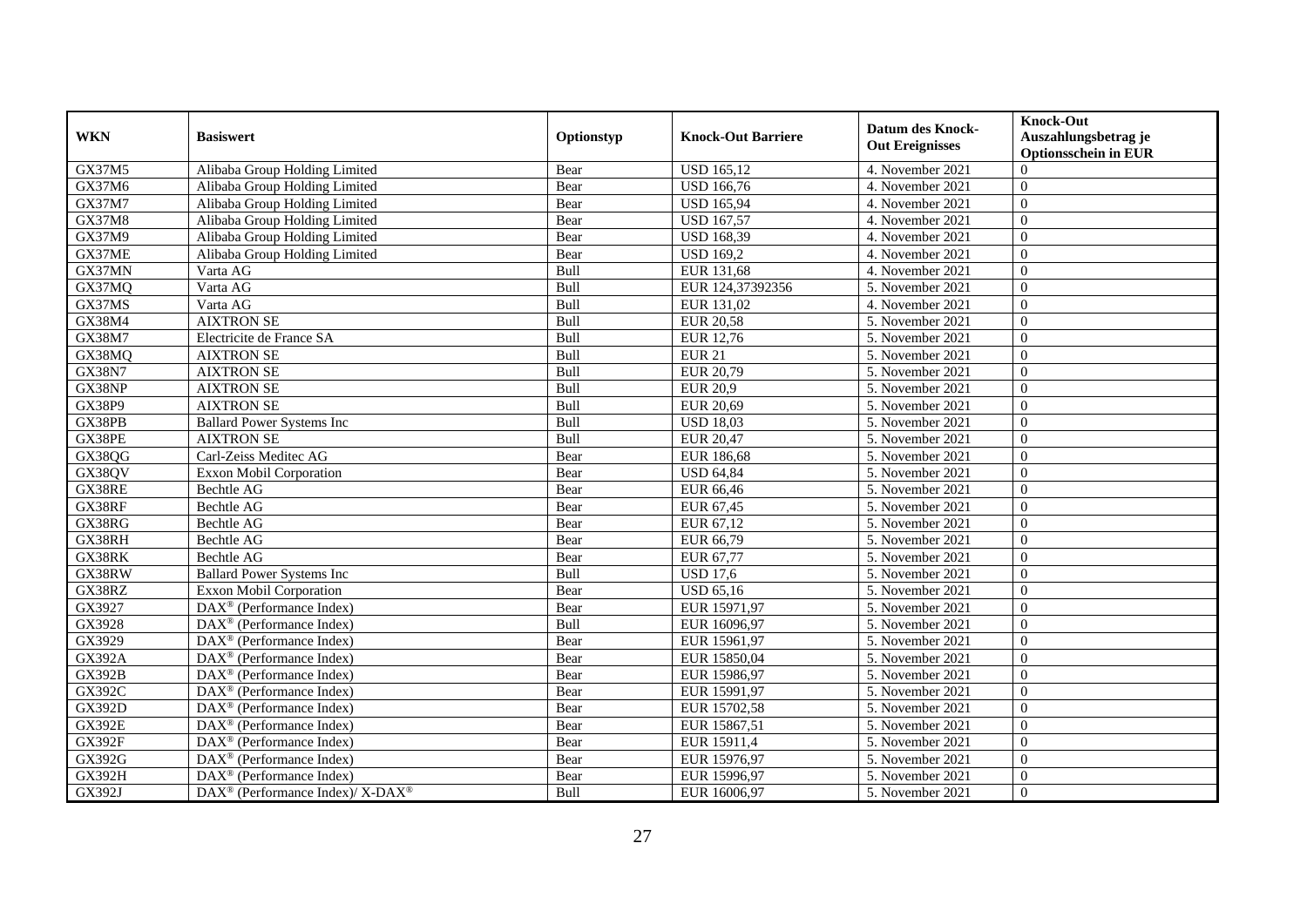| <b>WKN</b>    | <b>Basiswert</b>                                                | Optionstyp  | <b>Knock-Out Barriere</b> | <b>Datum des Knock-</b><br><b>Out Ereignisses</b> | <b>Knock-Out</b><br>Auszahlungsbetrag je<br><b>Optionsschein in EUR</b> |
|---------------|-----------------------------------------------------------------|-------------|---------------------------|---------------------------------------------------|-------------------------------------------------------------------------|
| <b>GX392K</b> | $\overline{\text{DAX}^{\circledast}(\text{Performance Index})}$ | Bear        | EUR 15742,16              | 5. November 2021                                  | $\Omega$                                                                |
| <b>GX392L</b> | DAX <sup>®</sup> (Performance Index)                            | Bear        | EUR 15841,3               | 5. November 2021                                  | $\mathbf{0}$                                                            |
| GX392M        | DAX <sup>®</sup> (Performance Index)/ X-DAX <sup>®</sup>        | Bull        | EUR 16137,06              | 5. November 2021                                  | $\overline{0}$                                                          |
| <b>GX392N</b> | DAX <sup>®</sup> (Performance Index)/ X-DAX <sup>®</sup>        | Bull        | EUR 16131,97              | 5. November 2021                                  | $\overline{0}$                                                          |
| <b>GX392P</b> | $\text{DAX}^{\circledast}$ (Performance Index)                  | Bull        | EUR 16081,97              | 5. November 2021                                  | $\overline{0}$                                                          |
| GX392Q        | DAX <sup>®</sup> (Performance Index)                            | Bull        | EUR 16167,52              | 5. November 2021                                  | $\theta$                                                                |
| <b>GX392R</b> | $DAX^{\circledast}$ (Performance Index)                         | Bear        | EUR 16051,97              | 5. November 2021                                  | $\theta$                                                                |
| GX392S        | $\overline{\text{DAX}}^{\textcirc}$ (Performance Index)         | Bull        | EUR 16071,97              | 5. November 2021                                  | $\mathbf{0}$                                                            |
| <b>GX392T</b> | DAX <sup>®</sup> (Performance Index)                            | Bear        | EUR 15894,26              | 5. November 2021                                  | $\mathbf{0}$                                                            |
| GX392U        | DAX <sup>®</sup> (Performance Index)                            | Bull        | EUR 16056,97              | 5. November 2021                                  | $\mathbf{0}$                                                            |
| GX392V        | $\overline{\text{DAX}^{\otimes}}$ (Performance Index)           | Bear        | EUR 15936,97              | 5. November 2021                                  | $\mathbf{0}$                                                            |
| GX392W        | $\overline{\text{DAX}^{\otimes}}$ (Performance Index)           | Bear        | EUR 15900,18              | 5. November 2021                                  | $\overline{0}$                                                          |
| GX392X        | $DAX^{\circledast}$ (Performance Index)                         | Bear        | EUR 15981,97              | 5. November 2021                                  | $\overline{0}$                                                          |
| GX392Y        | $DAX^{\circledcirc}$ (Performance Index)/ X-DAX <sup>®</sup>    | <b>Bull</b> | EUR 16001.97              | 5. November 2021                                  | $\theta$                                                                |
| GX392Z        | DAX <sup>®</sup> (Performance Index)                            | Bull        | EUR 16142,14              | 5. November 2021                                  | $\theta$                                                                |
| GX3930        | DAX <sup>®</sup> (Performance Index)                            | Bull        | EUR 16021,97              | 5. November 2021                                  | $\mathbf{0}$                                                            |
| GX3931        | $\overline{\text{DAX}^{\otimes}}$ (Performance Index)           | Bear        | EUR 15966,97              | 5. November 2021                                  | $\theta$                                                                |
| GX3932        | DAX <sup>®</sup> (Performance Index)                            | Bull        | EUR 16011,97              | 5. November 2021                                  | $\overline{0}$                                                          |
| GX3933        | $DAX^{\circledast}$ (Performance Index)                         | Bear        | EUR 15783,51              | 5. November 2021                                  | $\mathbf{0}$                                                            |
| GX3934        | $DAX^{\circledast}$ (Performance Index)                         | Bear        | EUR 15858,77              | 5. November 2021                                  | $\mathbf{0}$                                                            |
| GX3935        | DAX <sup>®</sup> (Performance Index)                            | Bear        | EUR 16026,97              | 5. November 2021                                  | $\overline{0}$                                                          |
| GX3936        | $DAX^{\circledast}$ (Performance Index)                         | Bear        | EUR 15804,19              | 5. November 2021                                  | $\theta$                                                                |
| GX3937        | DAX <sup>®</sup> (Performance Index)                            | Bull        | EUR 16106,97              | 5. November 2021                                  | $\theta$                                                                |
| GX3938        | $DAX^{\circledast}$ (Performance Index)                         | Bull        | EUR 16131,97              | 5. November 2021                                  | $\mathbf{0}$                                                            |
| GX3939        | DAX <sup>®</sup> (Performance Index)                            | Bear        | EUR 16001,97              | 5. November 2021                                  | $\mathbf{0}$                                                            |
| <b>GX393A</b> | DAX <sup>®</sup> (Performance Index)                            | Bull        | EUR 16101,97              | 5. November 2021                                  | $\mathbf{0}$                                                            |
| <b>GX393B</b> | DAX <sup>®</sup> (Performance Index)                            | Bull        | EUR 16193,35              | 5. November 2021                                  | $\overline{0}$                                                          |
| GX393C        | DAX <sup>®</sup> (Performance Index)                            | Bull        | EUR 16205,54              | 5. November 2021                                  | $\mathbf{0}$                                                            |
| <b>GX393D</b> | $DAX^{\circledast}$ (Performance Index)                         | Bull        | EUR 16147,23              | 5. November 2021                                  | $\overline{0}$                                                          |
| <b>GX393E</b> | $DAX^{\circledast}$ (Performance Index)                         | Bull        | EUR 16091,97              | 5. November 2021                                  | $\overline{0}$                                                          |
| <b>GX393F</b> | DAX <sup>®</sup> (Performance Index)                            | Bear        | EUR 15921,97              | 5. November 2021                                  | $\mathbf{0}$                                                            |
| GX393G        | DAX <sup>®</sup> (Performance Index)                            | Bull        | EUR 16217,73              | 5. November 2021                                  | $\mathbf{0}$                                                            |
| <b>GX393H</b> | DAX <sup>®</sup> (Performance Index)                            | Bear        | EUR 16006,97              | 5. November 2021                                  | $\mathbf{0}$                                                            |
| GX393J        | $\overline{\text{DAX}^{\otimes}}$ (Performance Index)           | Bear        | EUR 16036,97              | 5. November 2021                                  | $\theta$                                                                |
| <b>GX393K</b> | $\text{DAX}^{\circledast}$ (Performance Index)                  | Bull        | EUR 16126,97              | 5. November 2021                                  | $\overline{0}$                                                          |
| <b>GX393L</b> | DAX <sup>®</sup> (Performance Index)                            | Bear        | EUR 15956,97              | 5. November 2021                                  | $\overline{0}$                                                          |
| GX393M        | $DAX^{\circledast}$ (Performance Index)                         | Bull        | EUR 16031,97              | 5. November 2021                                  | $\boldsymbol{0}$                                                        |
| <b>GX393N</b> | $\text{DAX}^{\circledast}$ (Performance Index)                  | Bear        | EUR 16011,97              | 5. November 2021                                  | $\mathbf{0}$                                                            |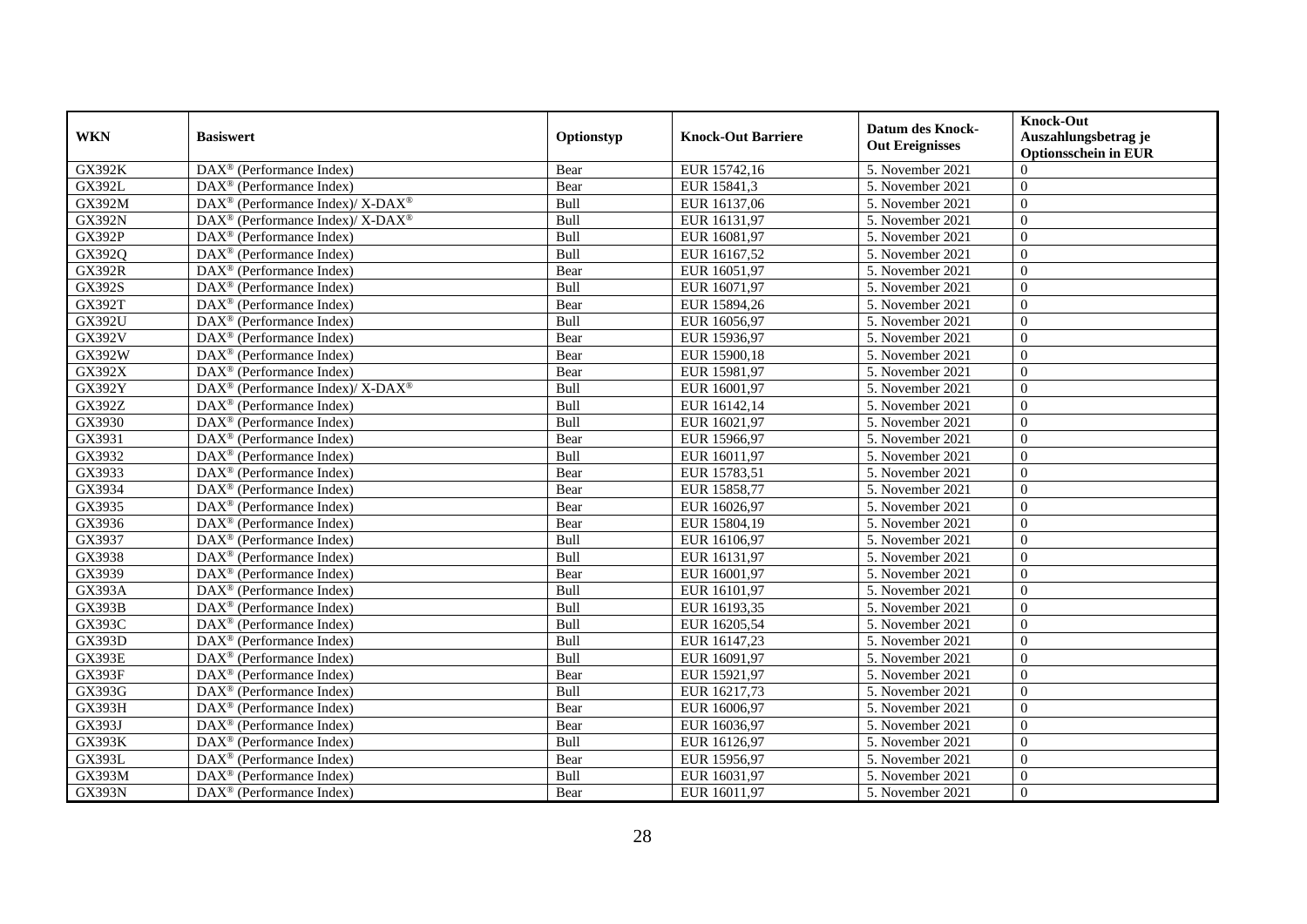| <b>WKN</b>    | <b>Basiswert</b>                                        | Optionstyp  | <b>Knock-Out Barriere</b> | <b>Datum des Knock-</b>        | <b>Knock-Out</b><br>Auszahlungsbetrag je |
|---------------|---------------------------------------------------------|-------------|---------------------------|--------------------------------|------------------------------------------|
|               |                                                         |             |                           | <b>Out Ereignisses</b>         | <b>Optionsschein in EUR</b>              |
| <b>GX393P</b> | $\overline{\text{DAX}^{\otimes}}$ (Performance Index)   | Bull        | EUR 16036,97              | 5. November 2021               | $\Omega$                                 |
| <b>GX393R</b> | DAX <sup>®</sup> (Performance Index)                    | Bear        | EUR 15874,45              | 5. November 2021               | $\mathbf{0}$                             |
| <b>GX393S</b> | $DAX^{\circledR}$ (Performance Index)                   | Bull        | EUR 16342,54              | 5. November 2021               | $\overline{0}$                           |
| <b>GX393T</b> | DAX <sup>®</sup> (Performance Index)                    | Bear        | EUR 16016,97              | 5. November 2021               | $\overline{0}$                           |
| GX393U        | $\text{DAX}^{\textcircled{}}$ (Performance Index)       | Bear        | EUR 15881,39              | 5. November 2021               | $\overline{0}$                           |
| <b>GX393V</b> | DAX <sup>®</sup> (Performance Index)                    | Bear        | EUR 15762,83              | 5. November 2021               | $\theta$                                 |
| GX393W        | $DAX^{\circledR}$ (Performance Index)                   | <b>Bull</b> | EUR 16026,97              | 5. November 2021               | $\Omega$                                 |
| GX393X        | $\overline{\text{DAX}}^{\textcirc}$ (Performance Index) | <b>Bull</b> | EUR 16167,52              | 5. November 2021               | $\overline{0}$                           |
| <b>GX393Y</b> | DAX <sup>®</sup> (Performance Index)                    | Bear        | EUR 15816,56              | 5. November 2021               | $\overline{0}$                           |
| GX393Z        | DAX <sup>®</sup> (Performance Index)                    | Bear        | EUR 16046,97              | 5. November 2021               | $\overline{0}$                           |
| GX3940        | $\overline{\text{DAX}^{\otimes}}$ (Performance Index)   | Bear        | EUR 15916,68              | 5. November 2021               | $\overline{0}$                           |
| GX3941        | DAX <sup>®</sup> (Performance Index)                    | Bear        | EUR 15906,11              | 5. November 2021               | $\overline{0}$                           |
| GX3942        | $DAX^{\circledast}$ (Performance Index)                 | Bull        | EUR 16016,97              | 5. November 2021               | $\overline{0}$                           |
| GX3943        | $\text{DAX}^{\otimes}$ (Performance Index)              | Bull        | EUR 16184.74              | 5. November 2021               | $\theta$                                 |
| GX3944        | DAX <sup>®</sup> (Performance Index)                    | Bull        | EUR 16229,91              | 5. November 2021               | $\theta$                                 |
| GX3945        | DAX <sup>®</sup> (Performance Index)                    | Bull        | <b>EUR 16305</b>          | 5. November 2021               | $\overline{0}$                           |
| GX3946        | $\overline{\text{DAX}^{\otimes}}$ (Performance Index)   | Bear        | EUR 15623,42              | 5. November 2021               | $\overline{0}$                           |
| GX3947        | $\overline{\text{DAX}}^{\textcirc}$ (Performance Index) | Bear        | EUR 15828,93              | 5. November 2021               | $\overline{0}$                           |
| GX3948        | $DAX^{\circledast}$ (Performance Index)                 | Bull        | EUR 16051,97              | 5. November 2021               | $\overline{0}$                           |
| <b>GX394A</b> | $\text{DAX}^{\textcircled{}}$ (Performance Index)       | Bear        | EUR 15888,33              | 5. November 2021               | $\overline{0}$                           |
| <b>GX394B</b> | DAX <sup>®</sup> (Performance Index)                    | Bear        | EUR 15926,97              | 5. November 2021               | $\mathbf{0}$                             |
| GX394C        | $\overline{\text{DAX}^{\otimes}}$ (Performance Index)   | <b>Bull</b> | EUR 16076,97              | 5. November 2021               | $\theta$                                 |
| <b>GX394D</b> | $\text{DAX}^{\textcircled{}}$ (Performance Index)       | Bull        | EUR 16046,97              | 5. November 2021               | $\theta$                                 |
| <b>GX394E</b> | $\text{DAX}^{\textcircled{}}$ (Performance Index)       | Bear        | EUR 15946,97              | 5. November 2021               | $\theta$                                 |
| <b>GX394F</b> | $\text{DAX}^{\textcircled{}}$ (Performance Index)       | Bear        | EUR 16031,97              | 5. November 2021               | $\overline{0}$                           |
| GX394G        | DAX <sup>®</sup> (Performance Index)                    | Bull        | EUR 16121,97              | 5. November 2021               | $\theta$                                 |
| GX394H        | DAX <sup>®</sup> (Performance Index)                    | <b>Bull</b> | EUR 16086,97              | 5. November 2021               | $\overline{0}$                           |
| GX394J        | DAX <sup>®</sup> (Performance Index)                    | Bull        | EUR 16116,97              | 5. November 2021               | $\overline{0}$                           |
| <b>GX394K</b> | $DAX^{\circledast}$ (Performance Index)                 | Bull        | EUR 16111,97              | 5. November 2021               | $\theta$                                 |
| <b>GX394L</b> | $\text{DAX}^{\textcircled{}}$ (Performance Index)       | <b>Bull</b> | EUR 16041,97              | 5. November 2021               | $\overline{0}$                           |
| GX394M        | DAX <sup>®</sup> (Performance Index)                    | Bull        | EUR 16153,99              | 5. November 2021               | $\overline{0}$                           |
| <b>GX394N</b> | DAX <sup>®</sup> (Performance Index)                    | Bear        | EUR 15931,97              | 5. November 2021               | $\mathbf{0}$                             |
| <b>GX394P</b> | $\text{DAX}^{\textcircled{}}$ (Performance Index)       | Bull        | EUR 16176,13              | 5. November 2021               | $\overline{0}$                           |
| GX394Q        | $\overline{\text{DAX}^{\otimes}}$ (Performance Index)   | Bull        | EUR 16066,97              | $\overline{5}$ . November 2021 | $\theta$                                 |
| <b>GX394R</b> | $\text{DAX}^{\textcircled{}}$ (Performance Index)       | Bear        | EUR 16041,97              | 5. November 2021               | $\overline{0}$                           |
| GX394S        | $\text{DAX}^{\textcircled{}}$ (Performance Index)       | Bull        | EUR 16061,97              | 5. November 2021               | $\overline{0}$                           |
| GX394T        | DAX <sup>®</sup> (Performance Index)                    | Bull        | EUR 16021,97              | 5. November 2021               | $\overline{0}$                           |
| <b>GX394U</b> | DAX <sup>®</sup> (Performance Index)                    | <b>Bull</b> | EUR 16267,45              | 5. November 2021               | $\mathbf{0}$                             |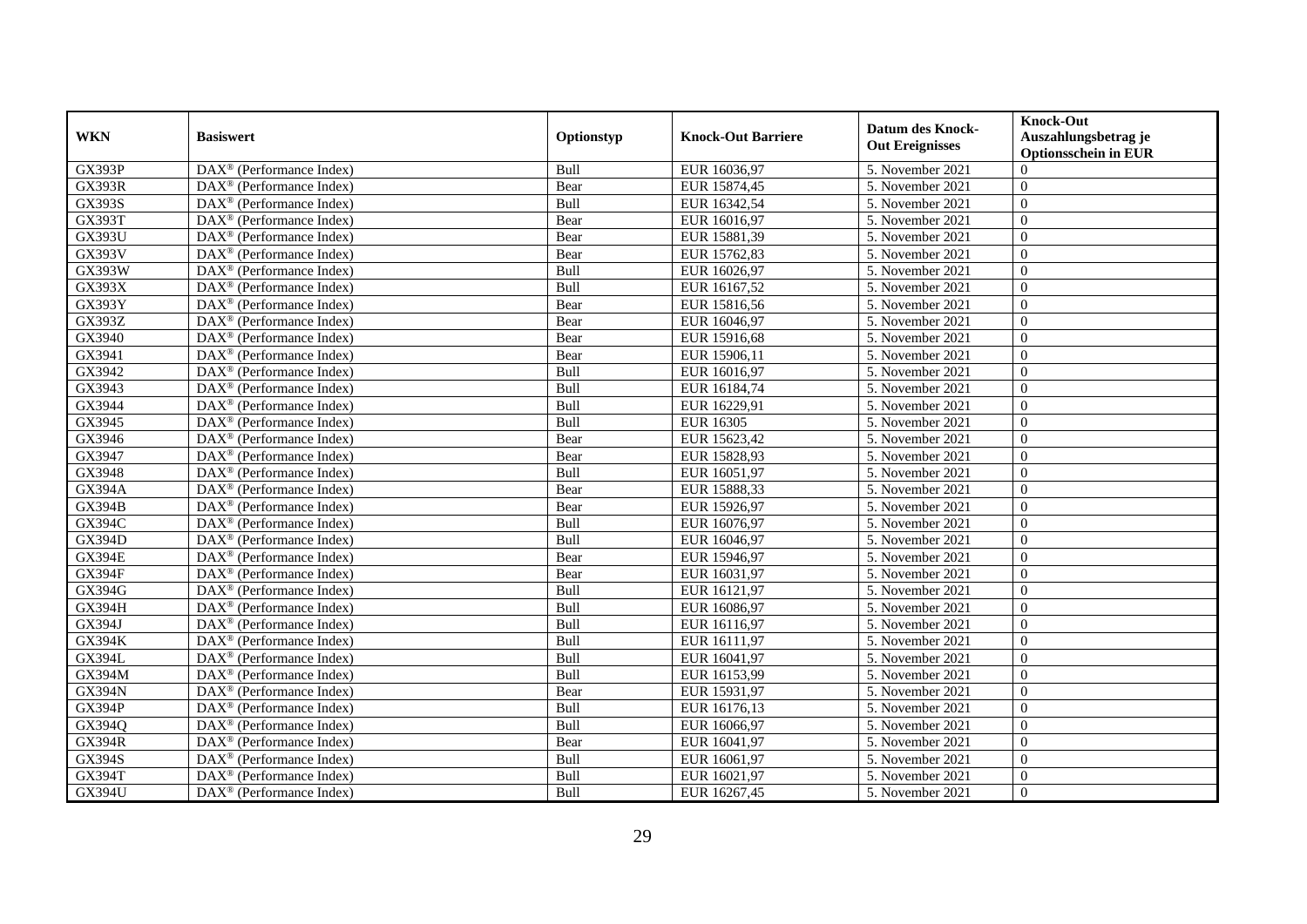|                     |                                                                   |             |                           | <b>Datum des Knock-</b> | <b>Knock-Out</b>                             |
|---------------------|-------------------------------------------------------------------|-------------|---------------------------|-------------------------|----------------------------------------------|
| <b>WKN</b>          | <b>Basiswert</b>                                                  | Optionstyp  | <b>Knock-Out Barriere</b> | <b>Out Ereignisses</b>  | Auszahlungsbetrag je<br>Optionsschein in EUR |
| GX394V              | DAX <sup>®</sup> (Performance Index)                              | Bear        | EUR 16021,97              | 5. November 2021        | $\Omega$                                     |
| $\overline{GX394W}$ | $DAX^{\circledast}$ (Performance Index)                           | Bull        | EUR 16160,75              | 5. November 2021        | $\overline{0}$                               |
| GX394Y              | DAX <sup>®</sup> (Performance Index)                              | Bear        | EUR 15941,97              | 5. November 2021        | $\Omega$                                     |
| GX394Z              | DAX <sup>®</sup> (Performance Index)                              | Bull        | EUR 16137,06              | 5. November 2021        | $\Omega$                                     |
| GX3950              | DAX <sup>®</sup> (Performance Index)                              | Bear        | EUR 15951,97              | 5. November 2021        | $\Omega$                                     |
| GX3951              | $DAX^{\circledR}$ (Performance Index)                             | Bear        | <b>EUR 15663</b>          | 5. November 2021        | $\Omega$                                     |
| GX3952              | $\overline{\text{DAX}^{\otimes}}$ (Performance Index)             | Bull        | EUR 16193,35              | 5. November 2021        | $\Omega$                                     |
| GX3953              | $DAX^{\circledast}$ (Performance Index)                           | Bear        | EUR 16021,97              | 5. November 2021        | $\overline{0}$                               |
| GX3954              | $DAX^{\circledR}$ (Performance Index)                             | Bull        | EUR 16147,23              | 5. November 2021        | $\theta$                                     |
| GX3955              | DAX <sup>®</sup> (Performance Index)/ X-DAX <sup>®</sup>          | Bull        | EUR 16267,45              | 5. November 2021        | $\Omega$                                     |
| GX3956              | DAX <sup>®</sup> (Performance Index)/ X-DAX <sup>®</sup>          | Bull        | EUR 16011,97              | 5. November 2021        | $\mathbf{0}$                                 |
| GX3957              | DAX <sup>®</sup> (Performance Index)/ X-DAX <sup>®</sup>          | Bull        | EUR 16142,14              | 5. November 2021        | $\overline{0}$                               |
| GX3958              | DAX <sup>®</sup> (Performance Index)/ X-DAX <sup>®</sup>          | Bull        | EUR 16167,52              | 5. November 2021        | $\overline{0}$                               |
| GX3959              | $DAX^{\circledast}$ (Performance Index)/ X-DAX <sup>®</sup>       | Bull        | EUR 16021,97              | 5. November 2021        | $\Omega$                                     |
| <b>GX395A</b>       | $DAX^{\circledast}$ (Performance Index)/ X-DAX <sup>®</sup>       | Bull        | EUR 16147,23              | 5. November 2021        | $\Omega$                                     |
| <b>GX395B</b>       | DAX <sup>®</sup> (Performance Index)/ X-DAX <sup>®</sup>          | Bull        | EUR 16160,75              | 5. November 2021        | $\mathbf{0}$                                 |
| GX395C              | $DAX^{\circledcirc}$ (Performance Index)/ X- $DAX^{\circledcirc}$ | Bull        | EUR 16016,97              | 5. November 2021        | $\Omega$                                     |
| <b>GX395D</b>       | DAX <sup>®</sup> (Performance Index)/ X-DAX <sup>®</sup>          | Bull        | EUR 16021,97              | 5. November 2021        | $\Omega$                                     |
| <b>GX395E</b>       | $DAX^{\circledast}$ (Performance Index)/ X-DAX <sup>®</sup>       | Bull        | EUR 16051,97              | 5. November 2021        | $\overline{0}$                               |
| <b>GX395F</b>       | $DAX^{\circledast}$ (Performance Index)/ X-DAX <sup>®</sup>       | Bull        | EUR 16147,23              | 5. November 2021        | $\mathbf{0}$                                 |
| <b>GX395G</b>       | DAX <sup>®</sup> (Performance Index)/ X-DAX <sup>®</sup>          | <b>Bull</b> | EUR 16041,97              | 5. November 2021        | $\Omega$                                     |
| <b>GX395H</b>       | DAX <sup>®</sup> (Performance Index)/ X-DAX <sup>®</sup>          | Bull        | EUR 16184,74              | 5. November 2021        | $\mathbf{0}$                                 |
| GX395J              | DAX <sup>®</sup> (Performance Index)/ X-DAX <sup>®</sup>          | Bull        | EUR 16036,97              | 5. November 2021        | $\Omega$                                     |
| <b>GX395K</b>       | DAX <sup>®</sup> (Performance Index)/ X-DAX <sup>®</sup>          | Bull        | <b>EUR 16305</b>          | 5. November 2021        | $\overline{0}$                               |
| <b>GX395L</b>       | $DAX^{\circledast}$ (Performance Index)/ X-DAX <sup>®</sup>       | Bull        | EUR 16153,99              | 5. November 2021        | $\Omega$                                     |
| GX395M              | DAX <sup>®</sup> (Performance Index)/ X-DAX <sup>®</sup>          | Bull        | EUR 16167,52              | 5. November 2021        | $\overline{0}$                               |
| <b>GX395N</b>       | $DAX^{\circledcirc}$ (Performance Index)/ X-DAX <sup>®</sup>      | Bull        | EUR 16031,97              | 5. November 2021        | $\Omega$                                     |
| <b>GX395P</b>       | DAX <sup>®</sup> (Performance Index)/ X-DAX <sup>®</sup>          | <b>Bull</b> | EUR 16026,97              | 5. November 2021        | $\Omega$                                     |
| GX395Q              | DAX <sup>®</sup> (Performance Index)/ X-DAX <sup>®</sup>          | Bull        | EUR 16176,13              | 5. November 2021        | $\Omega$                                     |
| <b>GX395R</b>       | DAX <sup>®</sup> (Performance Index)/ X-DAX <sup>®</sup>          | Bull        | EUR 16071,97              | 5. November 2021        | $\mathbf{0}$                                 |
| GX395S              | $DAX^{\circledast}$ (Performance Index)/ X-DAX <sup>®</sup>       | Bull        | EUR 16066,97              | 5. November 2021        | $\mathbf{0}$                                 |
| GX395T              | DAX <sup>®</sup> (Performance Index)/ X-DAX <sup>®</sup>          | Bull        | EUR 16193,35              | 5. November 2021        | $\mathbf{0}$                                 |
| <b>GX395U</b>       | $DAX^{\circledast}$ (Performance Index)/ X-DAX <sup>®</sup>       | Bull        | EUR 16056,97              | 5. November 2021        | $\Omega$                                     |
| <b>GX395V</b>       | DAX <sup>®</sup> (Performance Index)/ X-DAX <sup>®</sup>          | Bull        | EUR 16046,97              | 5. November 2021        | $\Omega$                                     |
| <b>GX395W</b>       | DAX <sup>®</sup> (Performance Index)/ X-DAX <sup>®</sup>          | Bull        | EUR 16081,97              | 5. November 2021        | $\Omega$                                     |
| GX395X              | $\text{DAX}^{\circledR}$ (Performance Index)/ X-DAX <sup>®</sup>  | Bull        | EUR 16193,35              | 5. November 2021        | $\mathbf{0}$                                 |
| GX395Y              | DAX <sup>®</sup> (Performance Index)/ X-DAX <sup>®</sup>          | Bull        | EUR 16116,97              | 5. November 2021        | $\boldsymbol{0}$                             |
| GX395Z              | DAX <sup>®</sup> (Performance Index)/ X-DAX <sup>®</sup>          | Bull        | EUR 16229,91              | 5. November 2021        | $\overline{0}$                               |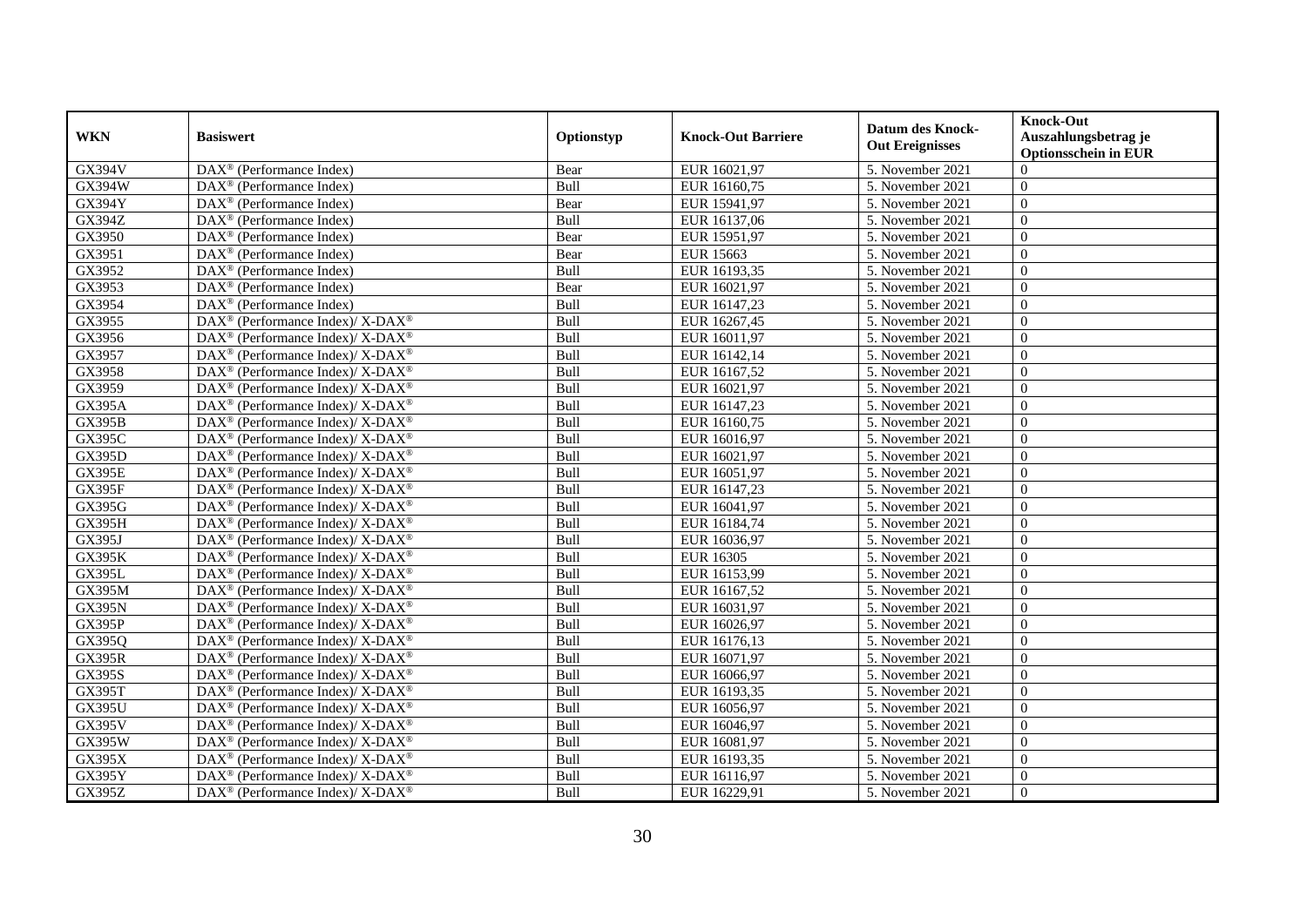|               |                                                                    |            |                           | <b>Datum des Knock-</b> | <b>Knock-Out</b>     |
|---------------|--------------------------------------------------------------------|------------|---------------------------|-------------------------|----------------------|
| <b>WKN</b>    | <b>Basiswert</b>                                                   | Optionstyp | <b>Knock-Out Barriere</b> | <b>Out Ereignisses</b>  | Auszahlungsbetrag je |
|               |                                                                    |            |                           |                         | Optionsschein in EUR |
| GX3960        | DAX <sup>®</sup> (Performance Index)/ X-DAX <sup>®</sup>           | Bull       | EUR 16106,97              | 5. November 2021        | $\overline{0}$       |
| GX3961        | DAX <sup>®</sup> (Performance Index)/ X-DAX <sup>®</sup>           | Bull       | EUR 16121,97              | 5. November 2021        | $\overline{0}$       |
| GX3962        | $DAX^{\circledcirc}$ (Performance Index)/ X-DAX <sup>®</sup>       | Bull       | EUR 16217,73              | 5. November 2021        | $\theta$             |
| GX3963        | DAX <sup>®</sup> (Performance Index)/ X-DAX <sup>®</sup>           | Bear       | EUR 16011,97              | 5. November 2021        | $\theta$             |
| GX3964        | DAX <sup>®</sup> (Performance Index)/ X-DAX <sup>®</sup>           | Bull       | EUR 16205,54              | 5. November 2021        | $\mathbf{0}$         |
| GX3965        | DAX <sup>®</sup> (Performance Index)/ X-DAX <sup>®</sup>           | Bull       | EUR 16091,97              | 5. November 2021        | $\overline{0}$       |
| GX3966        | $DAX^{\circledast}$ (Performance Index)/ X-DAX <sup>®</sup>        | Bear       | EUR 15888,33              | 5. November 2021        | $\Omega$             |
| GX3967        | DAX <sup>®</sup> (Performance Index)/ X-DAX <sup>®</sup>           | Bull       | EUR 16111,97              | 5. November 2021        | $\overline{0}$       |
| GX3968        | $DAX^{\circledcirc}$ (Performance Index)/ X-DAX <sup>®</sup>       | Bull       | EUR 16342,54              | 5. November 2021        | $\theta$             |
| GX3969        | DAX <sup>®</sup> (Performance Index)/ X-DAX <sup>®</sup>           | Bull       | EUR 16101,97              | 5. November 2021        | $\mathbf{0}$         |
| <b>GX396A</b> | DAX <sup>®</sup> (Performance Index)/ X-DAX <sup>®</sup>           | Bull       | EUR 16096,97              | 5. November 2021        | $\mathbf{0}$         |
| <b>GX396B</b> | DAX <sup>®</sup> (Performance Index)/ X-DAX <sup>®</sup>           | Bear       | EUR 15623,42              | 5. November 2021        | $\overline{0}$       |
| GX396C        | DAX <sup>®</sup> (Performance Index)/ X-DAX <sup>®</sup>           | Bear       | EUR 16006,97              | 5. November 2021        | $\overline{0}$       |
| <b>GX396D</b> | DAX <sup>®</sup> (Performance Index)/ X-DAX <sup>®</sup>           | Bull       | EUR 16076,97              | 5. November 2021        | $\overline{0}$       |
| <b>GX396E</b> | $DAX^{\circledcirc}$ (Performance Index)/ X-DAX <sup>®</sup>       | Bear       | EUR 15874,45              | 5. November 2021        | $\theta$             |
| <b>GX396F</b> | DAX <sup>®</sup> (Performance Index)/ X-DAX <sup>®</sup>           | Bull       | EUR 15996,97              | 5. November 2021        | $\mathbf{0}$         |
| <b>GX396G</b> | $DAX^{\circledast}$ (Performance Index)/ X-DAX <sup>®</sup>        | Bull       | EUR 16126,97              | 5. November 2021        | $\Omega$             |
| <b>GX396H</b> | DAX <sup>®</sup> (Performance Index)/ X-DAX <sup>®</sup>           | Bear       | EUR 15911,4               | 5. November 2021        | $\Omega$             |
| GX396J        | $\text{DAX}^{\circledast}$ (Performance Index)/ X-DAX <sup>®</sup> | Bull       | EUR 16086,97              | 5. November 2021        | $\overline{0}$       |
| <b>GX396K</b> | DAX <sup>®</sup> (Performance Index)/ X-DAX <sup>®</sup>           | Bear       | EUR 16031,97              | 5. November 2021        | $\mathbf{0}$         |
| GX396L        | DAX <sup>®</sup> (Performance Index)/ X-DAX <sup>®</sup>           | Bear       | EUR 15906,11              | 5. November 2021        | $\Omega$             |
| <b>GX396M</b> | $DAX^{\circledast}$ (Performance Index)/ X-DAX <sup>®</sup>        | Bull       | EUR 16061,97              | 5. November 2021        | $\mathbf{0}$         |
| <b>GX396N</b> | DAX <sup>®</sup> (Performance Index)/ X-DAX <sup>®</sup>           | Bear       | EUR 15783,51              | 5. November 2021        | $\overline{0}$       |
| <b>GX396P</b> | DAX <sup>®</sup> (Performance Index)/ X-DAX <sup>®</sup>           | Bear       | EUR 15900,18              | 5. November 2021        | $\overline{0}$       |
| GX396Q        | $DAX^{\circledast}$ (Performance Index)/ X-DAX <sup>®</sup>        | Bear       | EUR 15881,39              | 5. November 2021        | $\Omega$             |
| <b>GX396R</b> | DAX <sup>®</sup> (Performance Index)/ X-DAX <sup>®</sup>           | Bear       | EUR 16016,97              | 5. November 2021        | $\overline{0}$       |
| <b>GX396S</b> | $DAX^{\circledcirc}$ (Performance Index)/ X-DAX <sup>®</sup>       | Bear       | EUR 16021,97              | 5. November 2021        | $\Omega$             |
| <b>GX396T</b> | DAX <sup>®</sup> (Performance Index)/ X-DAX <sup>®</sup>           | Bear       | EUR 15762,83              | 5. November 2021        | $\theta$             |
| GX396U        | DAX <sup>®</sup> (Performance Index)/ X-DAX <sup>®</sup>           | Bear       | EUR 15894,26              | 5. November 2021        | $\overline{0}$       |
| <b>GX396V</b> | DAX <sup>®</sup> (Performance Index)/ X-DAX <sup>®</sup>           | Bear       | EUR 16021,97              | 5. November 2021        | $\mathbf{0}$         |
| GX396W        | $DAX^{\circledast}$ (Performance Index)/ X-DAX <sup>®</sup>        | Bear       | EUR 15804,19              | 5. November 2021        | $\overline{0}$       |
| GX396X        | DAX <sup>®</sup> (Performance Index)/ X-DAX <sup>®</sup>           | Bear       | EUR 15936,97              | 5. November 2021        | $\overline{0}$       |
| <b>GX396Y</b> | $\text{DAX}^{\circledast}$ (Performance Index)/ X-DAX <sup>®</sup> | Bear       | EUR 15921,97              | 5. November 2021        | $\overline{0}$       |
| <b>GX396Z</b> | DAX <sup>®</sup> (Performance Index)/ X-DAX <sup>®</sup>           | Bear       | EUR 16001,97              | 5. November 2021        | $\theta$             |
| GX3970        | DAX <sup>®</sup> (Performance Index)/ X-DAX <sup>®</sup>           | Bear       | EUR 16026,97              | 5. November 2021        | $\Omega$             |
| GX3971        | $\text{DAX}^{\otimes}$ (Performance Index)/ X-DAX <sup>®</sup>     | Bear       | EUR 15931,97              | 5. November 2021        | $\overline{0}$       |
| GX3972        | DAX <sup>®</sup> (Performance Index)/ X-DAX <sup>®</sup>           | Bear       | <b>EUR 15663</b>          | 5. November 2021        | $\boldsymbol{0}$     |
| GX3973        | DAX <sup>®</sup> (Performance Index)/ X-DAX <sup>®</sup>           | Bear       | EUR 15916,68              | 5. November 2021        | $\overline{0}$       |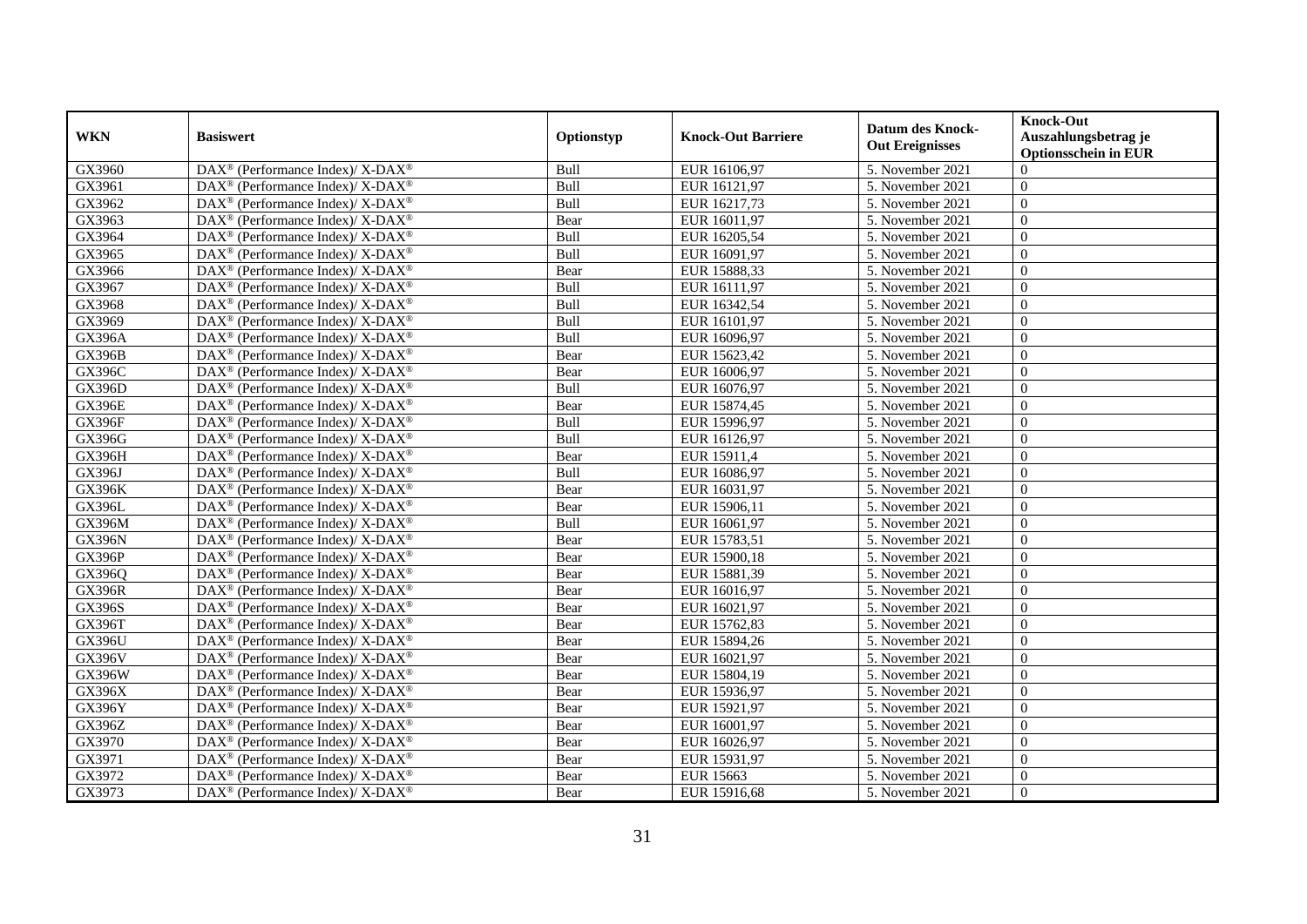| <b>WKN</b>    | <b>Basiswert</b>                                                         | Optionstyp  | <b>Knock-Out Barriere</b> | <b>Datum des Knock-</b> | <b>Knock-Out</b><br>Auszahlungsbetrag je |
|---------------|--------------------------------------------------------------------------|-------------|---------------------------|-------------------------|------------------------------------------|
|               |                                                                          |             |                           | <b>Out Ereignisses</b>  | <b>Optionsschein in EUR</b>              |
| GX3974        | DAX <sup>®</sup> (Performance Index)/ X-DAX <sup>®</sup>                 | Bear        | EUR 16041,97              | 5. November 2021        | $\Omega$                                 |
| GX3975        | DAX <sup>®</sup> (Performance Index)/ X-DAX <sup>®</sup>                 | Bear        | EUR 16036,97              | 5. November 2021        | $\mathbf{0}$                             |
| GX3976        | $DAX^{\circledast}$ (Performance Index)/ X-DAX <sup>®</sup>              | Bear        | EUR 15971,97              | 5. November 2021        | $\overline{0}$                           |
| GX3977        | DAX <sup>®</sup> (Performance Index)/ X-DAX <sup>®</sup>                 | Bear        | EUR 15976,97              | 5. November 2021        | $\overline{0}$                           |
| GX3978        | DAX <sup>®</sup> (Performance Index)/ X-DAX <sup>®</sup>                 | Bear        | EUR 15966,97              | 5. November 2021        | $\overline{0}$                           |
| GX3979        | DAX <sup>®</sup> (Performance Index)/ X-DAX <sup>®</sup>                 | Bear        | EUR 15961,97              | 5. November 2021        | $\theta$                                 |
| <b>GX397A</b> | $DAX^{\circledast}$ (Performance Index)/ X-DAX <sup>®</sup>              | Bear        | EUR 15956,97              | 5. November 2021        | $\theta$                                 |
| <b>GX397B</b> | DAX <sup>®</sup> (Performance Index)/ X-DAX <sup>®</sup>                 | Bear        | EUR 15841,3               | 5. November 2021        | $\overline{0}$                           |
| GX397C        | DAX <sup>®</sup> (Performance Index)/ X-DAX <sup>®</sup>                 | Bear        | EUR 15951,97              | 5. November 2021        | $\overline{0}$                           |
| GX397D        | DAX <sup>®</sup> (Performance Index)/ X-DAX <sup>®</sup>                 | Bear        | EUR 15702,58              | 5. November 2021        | $\overline{0}$                           |
| <b>GX397E</b> | DAX <sup>®</sup> (Performance Index)/ X-DAX <sup>®</sup>                 | Bear        | EUR 15946,97              | 5. November 2021        | $\overline{0}$                           |
| <b>GX397F</b> | $\text{DAX}^{\otimes}$ (Performance Index)/ X-DAX <sup>®</sup>           | Bear        | EUR 15867,51              | 5. November 2021        | $\overline{0}$                           |
| <b>GX397G</b> | $DAX^{\circledast}$ (Performance Index)/ X-DAX <sup>®</sup>              | Bear        | EUR 15742,16              | 5. November 2021        | $\overline{0}$                           |
| <b>GX397H</b> | $DAX^{\circledcirc}$ (Performance Index)/ X- $DAX^{\circledcirc}$        | Bear        | EUR 15991,97              | 5. November 2021        | $\theta$                                 |
| GX397J        | DAX <sup>®</sup> (Performance Index)/ X-DAX <sup>®</sup>                 | Bear        | EUR 15858,77              | 5. November 2021        | $\theta$                                 |
| <b>GX397K</b> | DAX <sup>®</sup> (Performance Index)/ X-DAX <sup>®</sup>                 | Bear        | EUR 15941,97              | 5. November 2021        | $\overline{0}$                           |
| GX397L        | DAX <sup>®</sup> (Performance Index)/ X-DAX <sup>®</sup>                 | Bear        | EUR 15981,97              | 5. November 2021        | $\overline{0}$                           |
| <b>GX397M</b> | $\text{DAX}^{\circledR}$ (Performance Index)/ X-DAX <sup>®</sup>         | Bear        | EUR 16051,97              | 5. November 2021        | $\overline{0}$                           |
| <b>GX397N</b> | DAX <sup>®</sup> (Performance Index)/ X-DAX <sup>®</sup>                 | Bear        | EUR 15986,97              | 5. November 2021        | $\overline{0}$                           |
| GX397Q        | NASDAQ-100 Index <sup>®</sup>                                            | Bull        | USD 16455,55              | 5. November 2021        | $\overline{0}$                           |
| <b>GX397R</b> | NASDAQ-100 Index®                                                        | Bull        | USD 16408,85              | 5. November 2021        | $\boldsymbol{0}$                         |
| GX397S        | DAX <sup>®</sup> (Performance Index)/ X-DAX <sup>®</sup>                 | Bear        | EUR 15828,93              | 5. November 2021        | $\theta$                                 |
| <b>GX397V</b> | DAX <sup>®</sup> (Performance Index)/ X-DAX <sup>®</sup>                 | Bear        | EUR 16046,97              | 5. November 2021        | $\theta$                                 |
| <b>GX397W</b> | $\overline{\text{DAX}^{\otimes}}$ (Performance Index)/X-DAX <sup>®</sup> | Bear        | EUR 15816,56              | 5. November 2021        | $\Omega$                                 |
| GX397Y        | $DAX^{\circledast}$ (Performance Index)/ X-DAX <sup>®</sup>              | Bear        | EUR 15850,04              | 5. November 2021        | $\overline{0}$                           |
| GX397Z        | DAX <sup>®</sup> (Performance Index)/ X-DAX <sup>®</sup>                 | <b>Bear</b> | EUR 15996,97              | 5. November 2021        | $\theta$                                 |
| GX3982        | $DAX^{\circledast}$ (Performance Index)/ X-DAX <sup>®</sup>              | Bear        | EUR 15926,97              | 5. November 2021        | $\overline{0}$                           |
| GX3986        | NASDAQ-100 Index®                                                        | Bull        | USD 16502,25              | 5. November 2021        | $\overline{0}$                           |
| <b>GX399E</b> | NASDAQ-100 Index®                                                        | Bull        | <b>USD 16331,8</b>        | 5. November 2021        | $\theta$                                 |
| <b>GX399F</b> | NASDAQ-100 Index®                                                        | Bull        | USD 16346,98              | 5. November 2021        | $\overline{0}$                           |
| <b>GX399L</b> | NASDAQ-100 Index®                                                        | Bull        | USD 16305,84              | 5. November 2021        | $\overline{0}$                           |
| <b>GX399N</b> | NASDAQ-100 Index®                                                        | Bull        | USD 16316,63              | 5. November 2021        | $\mathbf{0}$                             |
| GX399X        | NASDAQ-100 Index®                                                        | Bear        | USD 16135,64              | 5. November 2021        | $\overline{0}$                           |
| GX399Z        | NASDAQ-100 Index®                                                        | Bear        | USD 16130,64              | 5. November 2021        | $\theta$                                 |
| GX39A1        | NASDAQ-100 Index®                                                        | Bear        | USD 16002,87              | 5. November 2021        | $\overline{0}$                           |
| GX39A2        | NASDAQ-100 Index®                                                        | Bear        | <b>USD 15878,82</b>       | 5. November 2021        | $\overline{0}$                           |
| GX39A3        | NASDAQ-100 Index®                                                        | Bull        | USD 16362,15              | 5. November 2021        | $\overline{0}$                           |
| GX39A4        | NASDAQ-100 Index®                                                        | Bear        | <b>USD 15900,54</b>       | 5. November 2021        | $\mathbf{0}$                             |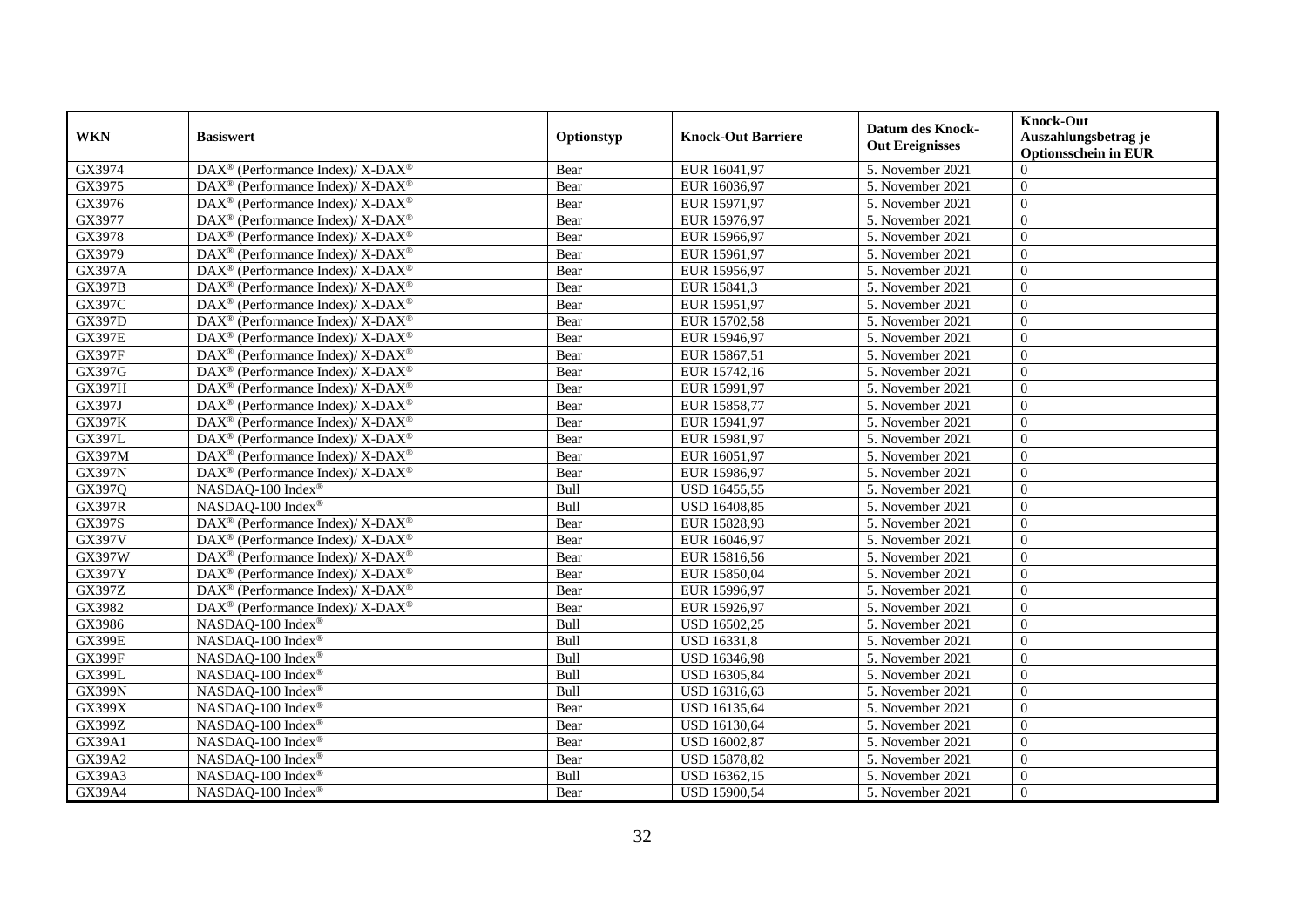| <b>WKN</b>    | <b>Basiswert</b>                | Optionstyp | <b>Knock-Out Barriere</b> | <b>Datum des Knock-</b><br><b>Out Ereignisses</b> | <b>Knock-Out</b><br>Auszahlungsbetrag je<br><b>Optionsschein in EUR</b> |
|---------------|---------------------------------|------------|---------------------------|---------------------------------------------------|-------------------------------------------------------------------------|
| GX39A5        | NASDAQ-100 Index®               | Bear       | USD 16030,21              | 5. November 2021                                  | $\Omega$                                                                |
| GX39A6        | NASDAQ-100 Index®               | Bear       | <b>USD 16024,86</b>       | 5. November 2021                                  | $\boldsymbol{0}$                                                        |
| GX39A7        | NASDAQ-100 Index®               | Bull       | USD 16362,15              | 5. November 2021                                  | $\overline{0}$                                                          |
| <b>GX39A8</b> | NASDAQ-100 Index®               | Bear       | <b>USD 16019,5</b>        | 5. November 2021                                  | $\overline{0}$                                                          |
| GX39A9        | NASDAQ-100 Index®               | Bear       | <b>USD 16150,64</b>       | 5. November 2021                                  | $\overline{0}$                                                          |
| GX39AA        | NASDAQ-100 Index®               | Bear       | USD 16145,64              | 5. November 2021                                  | $\overline{0}$                                                          |
| GX39AB        | NASDAQ-100 Index®               | Bear       | <b>USD 15889,68</b>       | 5. November 2021                                  | $\theta$                                                                |
| GX39AD        | NASDAQ-100 Index®               | Bear       | <b>USD 15755,5</b>        | 5. November 2021                                  | $\overline{0}$                                                          |
| GX39AE        | NASDAQ-100 Index®               | Bear       | USD 16014,15              | 5. November 2021                                  | $\overline{0}$                                                          |
| GX39AF        | NASDAQ-100 Index®               | Bear       | <b>USD 16150,64</b>       | 5. November 2021                                  | $\overline{0}$                                                          |
| GX39AG        | NASDAQ-100 Index®               | Bear       | USD 16140,64              | 5. November 2021                                  | $\mathbf{0}$                                                            |
| GX39AH        | NASDAQ-100 Index®               | Bear       | <b>USD 16008,51</b>       | 5. November 2021                                  | $\overline{0}$                                                          |
| GX39AJ        | NASDAQ-100 Index®               | Bear       | USD 16035,35              | 5. November 2021                                  | $\overline{0}$                                                          |
| GX39AK        | NASDAQ-100 Index®               | Bear       | <b>USD 16155.64</b>       | 5. November 2021                                  | $\theta$                                                                |
| GX39AL        | NASDAQ-100 Index®               | Bear       | USD 16045,64              | 5. November 2021                                  | $\Omega$                                                                |
| GX39AM        | NASDAQ-100 Index®               | Bear       | <b>USD 15920,04</b>       | 5. November 2021                                  | $\overline{0}$                                                          |
| GX39AN        | NASDAQ-100 Index®               | Bear       | USD 16050,64              | 5. November 2021                                  | $\overline{0}$                                                          |
| GX39AQ        | NASDAQ-100 Index®               | Bear       | <b>USD 15781,21</b>       | 5. November 2021                                  | $\overline{0}$                                                          |
| GX39AU        | NASDAQ-100 Index®               | Bear       | <b>USD 15911,41</b>       | 5. November 2021                                  | $\overline{0}$                                                          |
| GX39AV        | NASDAQ-100 Index®               | Bear       | <b>USD 16040,5</b>        | 5. November 2021                                  | $\overline{0}$                                                          |
| GX39AW        | NASDAQ-100 Index®               | Bear       | <b>USD 15928,67</b>       | 5. November 2021                                  | $\boldsymbol{0}$                                                        |
| GX39AX        | NASDAQ-100 Index®               | Bear       | USD 16055,64              | 5. November 2021                                  | $\theta$                                                                |
| GX39AY        | NASDAQ-100 Index®               | Bear       | <b>USD 15607,81</b>       | 5. November 2021                                  | $\overline{0}$                                                          |
| GX39AZ        | NASDAQ-100 Index®               | Bear       | <b>USD 15937,31</b>       | 5. November 2021                                  | $\overline{0}$                                                          |
| <b>GX39B0</b> | NASDAQ-100 Index®               | Bear       | USD 16065,64              | 5. November 2021                                  | $\overline{0}$                                                          |
| GX39B1        | NASDAQ-100 Index®               | Bear       | <b>USD 15944,68</b>       | 5. November 2021                                  | $\overline{0}$                                                          |
| GX39B2        | NASDAQ-100 Index®               | Bear       | USD 15991,21              | 5. November 2021                                  | $\overline{0}$                                                          |
| GX39B3        | NASDAQ-100 Index®               | Bear       | USD 16075,64              | 5. November 2021                                  | $\overline{0}$                                                          |
| GX39B4        | NASDAQ-100 Index®               | Bear       | USD 15806,93              | 5. November 2021                                  | $\overline{0}$                                                          |
| GX39B5        | NASDAQ-100 Index®               | Bear       | <b>USD 16070,64</b>       | 5. November 2021                                  | $\overline{0}$                                                          |
| GX39B6        | NASDAQ-100 Index®               | Bear       | <b>USD 16085,64</b>       | 5. November 2021                                  | $\mathbf{0}$                                                            |
| <b>GX39B7</b> | NASDAQ-100 Index®               | Bear       | <b>USD 16120,64</b>       | 5. November 2021                                  | $\overline{0}$                                                          |
| <b>GX39B8</b> | NASDAQ-100 Index®               | Bear       | USD 15832,65              | 5. November 2021                                  | $\overline{0}$                                                          |
| GX39B9        | NASDAQ-100 Index®               | Bear       | <b>USD 16080,64</b>       | 5. November 2021                                  | $\overline{0}$                                                          |
| GX39BA        | NASDAQ-100 Index®               | Bear       | <b>USD 16060,64</b>       | 5. November 2021                                  | $\overline{0}$                                                          |
| GX39BB        | NASDAQ-100 Index®               | Bear       | <b>USD 15706,27</b>       | 5. November 2021                                  | $\overline{0}$                                                          |
| GX39BC        | $NASDAQ-100$ Index <sup>®</sup> | Bear       | <b>USD 15952,05</b>       | 5. November 2021                                  | $\overline{0}$                                                          |
| GX39BD        | NASDAQ-100 Index®               | Bear       | <b>USD 16110,64</b>       | 5. November 2021                                  | $\mathbf{0}$                                                            |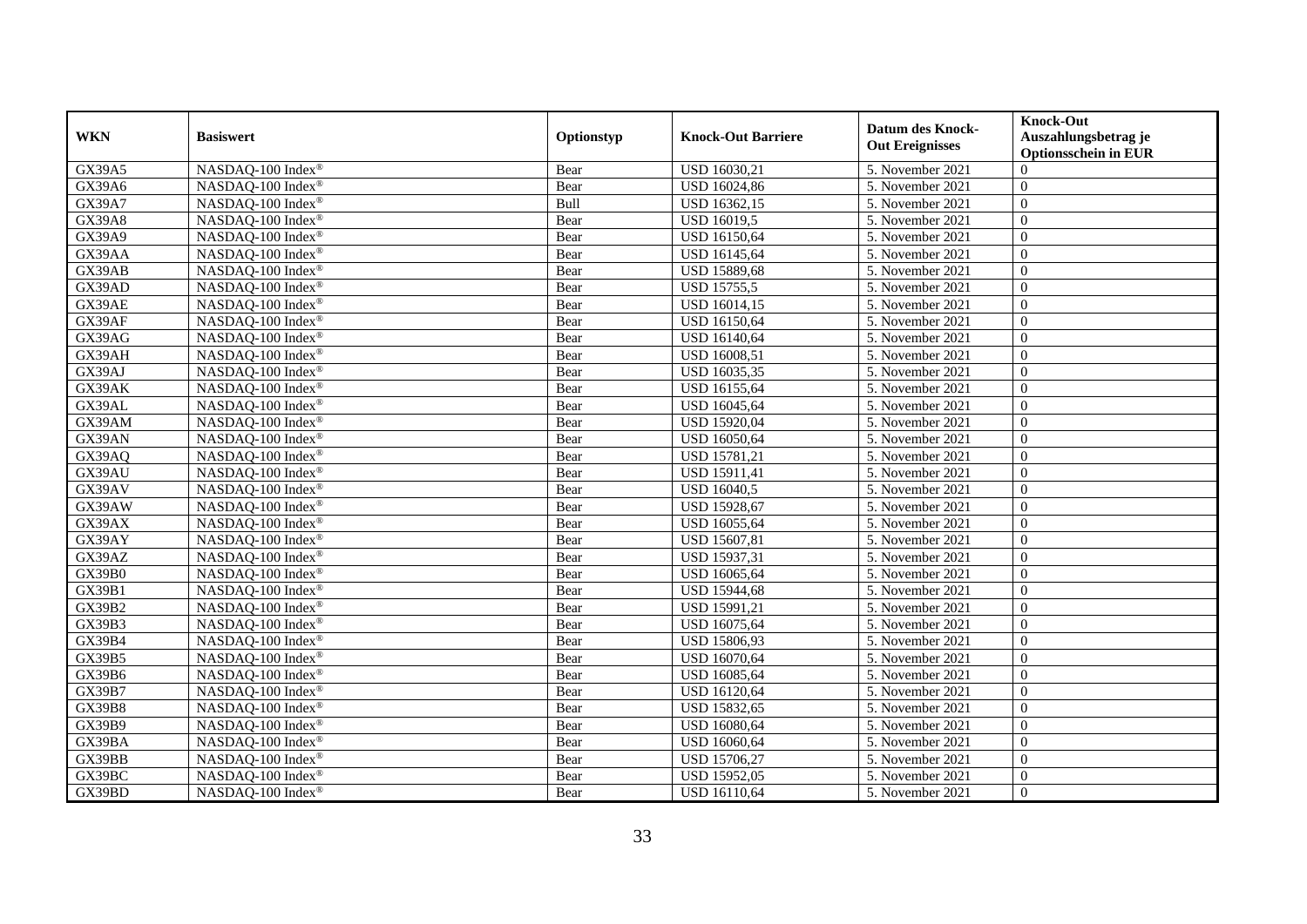| <b>WKN</b>    | <b>Basiswert</b>                  | Optionstyp | <b>Knock-Out Barriere</b> | <b>Datum des Knock-</b><br><b>Out Ereignisses</b> | <b>Knock-Out</b><br>Auszahlungsbetrag je<br><b>Optionsschein in EUR</b> |
|---------------|-----------------------------------|------------|---------------------------|---------------------------------------------------|-------------------------------------------------------------------------|
| GX39BE        | NASDAQ-100 Index®                 | Bear       | <b>USD 16090,64</b>       | 5. November 2021                                  | $\Omega$                                                                |
| GX39BF        | NASDAQ-100 Index®                 | Bear       | USD 15979,15              | 5. November 2021                                  | $\boldsymbol{0}$                                                        |
| GX39BG        | NASDAQ-100 Index®                 | Bear       | <b>USD 15985,18</b>       | 5. November 2021                                  | $\overline{0}$                                                          |
| GX39BH        | NASDAQ-100 Index®                 | Bear       | <b>USD 15972,57</b>       | 5. November 2021                                  | $\overline{0}$                                                          |
| GX39BJ        | NASDAQ-100 Index®                 | Bear       | <b>USD 15848,04</b>       | 5. November 2021                                  | $\overline{0}$                                                          |
| GX39BK        | NASDAQ-100 Index®                 | Bear       | <b>USD 15959,42</b>       | 5. November 2021                                  | $\theta$                                                                |
| GX39BL        | NASDAO-100 Index®                 | Bear       | <b>USD 16125,64</b>       | 5. November 2021                                  | $\theta$                                                                |
| GX39BM        | NASDAQ-100 Index®                 | Bear       | <b>USD 16120,64</b>       | 5. November 2021                                  | $\overline{0}$                                                          |
| GX39BN        | NASDAQ-100 Index®                 | Bear       | USD 15997,23              | 5. November 2021                                  | $\overline{0}$                                                          |
| GX39BP        | NASDAQ-100 Index®                 | Bear       | <b>USD 16115,64</b>       | 5. November 2021                                  | $\overline{0}$                                                          |
| GX39BQ        | NASDAQ-100 Index®                 | Bear       | <b>USD 15966</b>          | 5. November 2021                                  | $\mathbf{0}$                                                            |
| GX39BR        | NASDAQ-100 Index®                 | Bear       | <b>USD 15657,04</b>       | 5. November 2021                                  | $\overline{0}$                                                          |
| GX39BS        | NASDAQ-100 Index®                 | Bear       | USD 15863,43              | 5. November 2021                                  | $\overline{0}$                                                          |
| GX39BT        | NASDAQ-100 Index®                 | Bear       | <b>USD 16105.64</b>       | 5. November 2021                                  | $\theta$                                                                |
| GX39BU        | NASDAQ-100 Index®                 | Bear       | USD 16095,64              | 5. November 2021                                  | $\Omega$                                                                |
| GX39BV        | NASDAQ-100 Index®                 | Bear       | <b>USD 16100,64</b>       | 5. November 2021                                  | $\overline{0}$                                                          |
| GX39C7        | Compagnie Financiere Richemont SA | Bear       | CHF 119,84                | 5. November 2021                                  | $\overline{0}$                                                          |
| GX39CD        | STMicroelectronics N.V.           | Bear       | $EUR$ 43,5                | 5. November 2021                                  | $\overline{0}$                                                          |
| GX39CE        | STMicroelectronics N.V.           | Bear       | <b>EUR 42,68</b>          | 5. November 2021                                  | $\overline{0}$                                                          |
| GX39D5        | Marriott International Inc.       | Bear       | <b>USD 169,74</b>         | 5. November 2021                                  | $\overline{0}$                                                          |
| GX39DS        | Marriott International Inc.       | Bear       | <b>USD 167,12</b>         | 5. November 2021                                  | $\boldsymbol{0}$                                                        |
| GX39DY        | Compagnie Financiere Richemont SA | Bear       | CHF 117,33                | 5. November 2021                                  | $\theta$                                                                |
| <b>GX39E5</b> | STMicroelectronics N.V.           | Bear       | EUR 42,27                 | 5. November 2021                                  | $\theta$                                                                |
| <b>GX39E8</b> | STMicroelectronics N.V.           | Bear       | EUR 43,09                 | 5. November 2021                                  | $\theta$                                                                |
| GX39EQ        | Infineon Technologies AG          | Bear       | <b>EUR 42,48</b>          | 5. November 2021                                  | $\overline{0}$                                                          |
| <b>GX39F5</b> | Infineon Technologies AG          | Bear       | EUR 42,69                 | 5. November 2021                                  | $\Omega$                                                                |
| GX39FF        | TeamViewer AG                     | Bull       | EUR 14,09                 | 5. November 2021                                  | $\overline{0}$                                                          |
| GX39FK        | TeamViewer AG                     | Bull       | EUR 14,16                 | 5. November 2021                                  | $\overline{0}$                                                          |
| GX39FM        | TeamViewer AG                     | Bull       | EUR 14,38                 | 5. November 2021                                  | $\Omega$                                                                |
| GX39FN        | TeamViewer AG                     | Bull       | EUR 14,31                 | 5. November 2021                                  | $\overline{0}$                                                          |
| GX39FU        | TeamViewer AG                     | Bull       | <b>EUR 14,24</b>          | 5. November 2021                                  | $\overline{0}$                                                          |
| GX39G3        | Xilinx Inc.                       | Bear       | <b>USD 198,3</b>          | 5. November 2021                                  | $\overline{0}$                                                          |
| GX39G4        | Volkswagen AG                     | Bear       | EUR 194,18                | 5. November 2021                                  | $\overline{0}$                                                          |
| GX39G5        | Volkswagen AG                     | Bear       | EUR 193,24                | 5. November 2021                                  | $\theta$                                                                |
| GX39G6        | Volkswagen AG                     | Bear       | EUR 195,11                | 5. November 2021                                  | $\overline{0}$                                                          |
| GX39G8        | Volkswagen AG                     | Bear       | EUR 190,44                | 5. November 2021                                  | $\overline{0}$                                                          |
| GX39GC        | Volkswagen AG                     | Bear       | <b>EUR 189,5</b>          | 5. November 2021                                  | $\overline{0}$                                                          |
| GX39GE        | Volkswagen AG                     | Bear       | EUR 192,31                | 5. November 2021                                  | $\mathbf{0}$                                                            |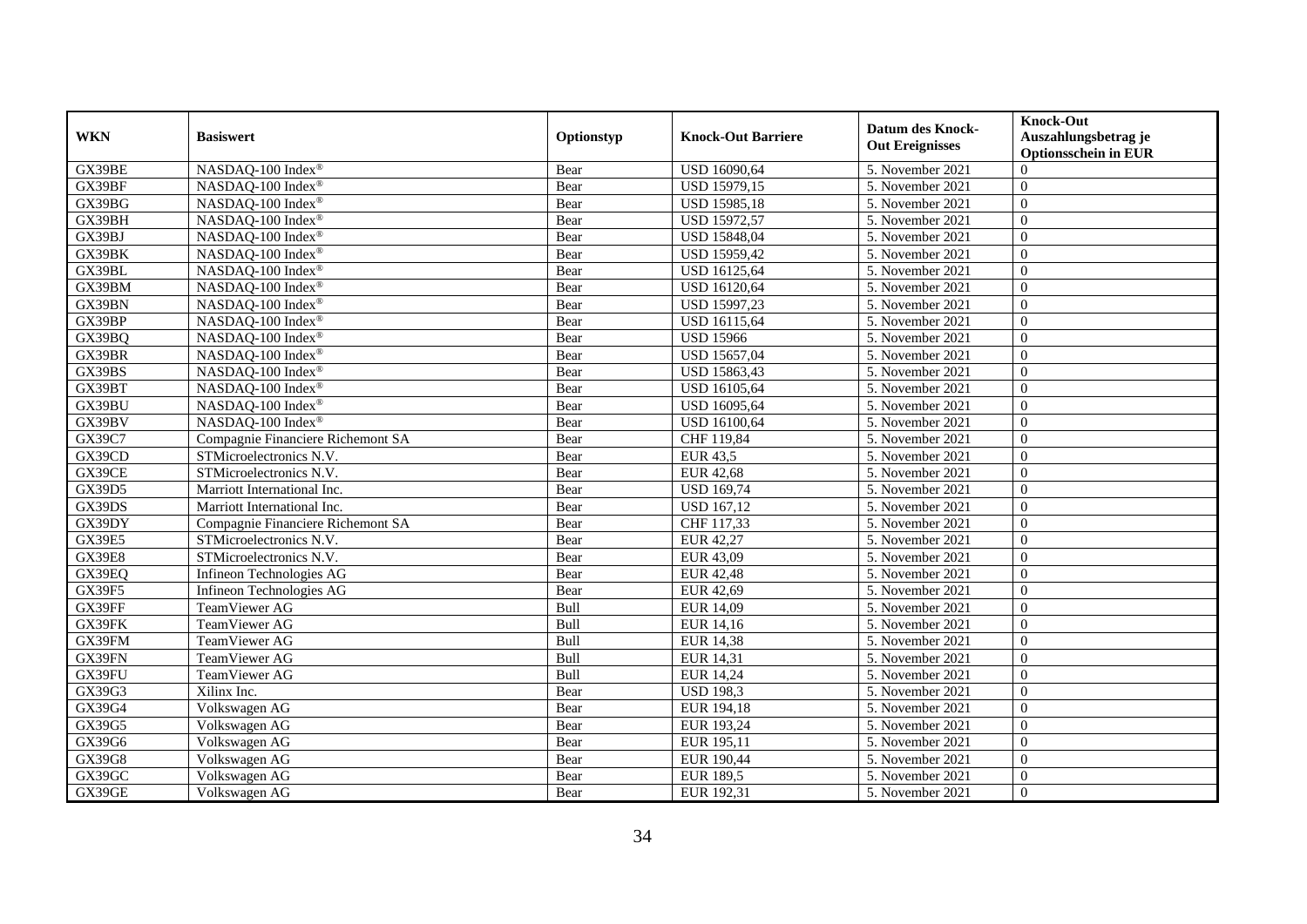|               |                                                               |             |                           | <b>Datum des Knock-</b> | <b>Knock-Out</b>                                    |
|---------------|---------------------------------------------------------------|-------------|---------------------------|-------------------------|-----------------------------------------------------|
| <b>WKN</b>    | <b>Basiswert</b>                                              | Optionstyp  | <b>Knock-Out Barriere</b> | <b>Out Ereignisses</b>  | Auszahlungsbetrag je<br><b>Optionsschein in EUR</b> |
| GX39GF        | Volkswagen AG                                                 | Bear        | EUR 191,37                | 5. November 2021        | $\Omega$                                            |
| GX39GW        | Deutsche Lufthansa AG                                         | Bear        | EUR 6,93                  | 5. November 2021        | $\mathbf{0}$                                        |
| GX39H1        | Deutsche Lufthansa AG                                         | Bear        | <b>EUR 6,84</b>           | 5. November 2021        | $\overline{0}$                                      |
| GX39H3        | Deutsche Lufthansa AG                                         | Bear        | EUR 6,45                  | 5. November 2021        | $\theta$                                            |
| <b>GX39H5</b> | Deutsche Lufthansa AG                                         | Bear        | <b>EUR 6,55</b>           | 5. November 2021        | $\Omega$                                            |
| GX39HE        | Deutsche Lufthansa AG                                         | Bear        | <b>EUR 6,52</b>           | 5. November 2021        | $\Omega$                                            |
| GX39HM        | Deutsche Lufthansa AG                                         | Bear        | EUR 6,49                  | 5. November 2021        | $\Omega$                                            |
| GX39HR        | Société Générale S.A.                                         | Bear        | EUR 30,32                 | 5. November 2021        | $\overline{0}$                                      |
| GX39JK        | Société Générale S.A.                                         | Bear        | <b>EUR 30,18</b>          | 5. November 2021        | $\mathbf{0}$                                        |
| GX39KL        | Fresenius SE & Co KGaA                                        | Bear        | EUR 39,73                 | 5. November 2021        | $\overline{0}$                                      |
| GX39KQ        | Fresenius SE & Co KGaA                                        | Bear        | EUR 39,53                 | 5. November 2021        | $\Omega$                                            |
| GX39LD        | Hermes International                                          | Bear        | EUR 1470,02               | 5. November 2021        | $\Omega$                                            |
| GX39M1        | Deutsche Bank AG                                              | Bull        | <b>EUR 11,37</b>          | 5. November 2021        | $\theta$                                            |
| GX39M7        | Deutsche Bank AG                                              | Bull        | EUR 11,31                 | 5. November 2021        | $\Omega$                                            |
| GX39M8        | Deutsche Bank AG                                              | Bull        | EUR 11,14                 | 5. November 2021        | $\theta$                                            |
| GX39MA        | Deutsche Bank AG                                              | Bull        | <b>EUR 11,08</b>          | 5. November 2021        | $\mathbf{0}$                                        |
| GX39ML        | Deutsche Bank AG                                              | Bull        | EUR 11,25                 | 5. November 2021        | $\overline{0}$                                      |
| GX39MU        | Deutsche Bank AG                                              | <b>Bull</b> | EUR 11.19                 | 5. November 2021        | $\theta$                                            |
| GX39N4        | Fresenius SE & Co KGaA                                        | Bear        | EUR 39,92                 | 5. November 2021        | $\Omega$                                            |
| GX3A0Y        | Becton, Dickinson and Company                                 | Bear        | USD 251,7428951           | 4. November 2021        | 0,001                                               |
| GX3A2L        | Becton, Dickinson and Company                                 | Bear        | USD 250,1553363           | 4. November 2021        | 0,001                                               |
| GX3A2Z        | Becton, Dickinson and Company                                 | Bear        | USD 248,57776214          | 4. November 2021        | 0,001                                               |
| GX3A40        | Varta AG                                                      | Bull        | EUR 123,65376171          | 5. November 2021        | 0,001                                               |
| GX3A41        | Varta AG                                                      | Bull        | EUR 122,3394702           | 5. November 2021        | 0,001                                               |
| GX3A44        | Varta AG                                                      | <b>Bull</b> | EUR 120,37304931          | 5. November 2021        | 0,001                                               |
| GX3A46        | Varta AG                                                      | Bull        | EUR 119,72091994          | 5. November 2021        | 0,001                                               |
| GX3A49        | Varta AG                                                      | Bull        | EUR 115,31653851          | 5. November 2021        | 0,001                                               |
| GX3A4A        | Varta AG                                                      | Bull        | EUR 119,06879057          | 5. November 2021        | 0,001                                               |
| GX3A4G        | Varta AG                                                      | Bull        | EUR 121,03521146          | 5. November 2021        | 0,001                                               |
| GX3A5H        | Varta AG                                                      | Bull        | EUR 123,00163233          | 5. November 2021        | 0,001                                               |
| GX3A5J        | Varta AG                                                      | Bull        | EUR 121,6873408           | 5. November 2021        | 0,001                                               |
| GX3ARX        | <b>EUREX Euro Bund Future (Generic Front Month</b><br>Future) | Bear        | EUR 169,86                | 4. November 2021        | 0,001                                               |
| GX3AWZ        | DAX <sup>®</sup> (Performance Index)                          | Bear        | <b>EUR 16075</b>          | 5. November 2021        | 0,001                                               |
| GX3AX0        | $\overline{\text{DAX}}^{\textcirc}$ (Performance Index)       | Bear        | <b>EUR 16075</b>          | 5. November 2021        | 0,001                                               |
| GX3AX1        | DAX <sup>®</sup> (Performance Index)                          | Bear        | <b>EUR 16075</b>          | 5. November 2021        | 0,001                                               |
| GX3AX3        | $DAX^{\circledast}$ (Performance Index)                       | Bear        | <b>EUR 16050</b>          | 4. November 2021        | 0,001                                               |
| GX3AX4        | $\text{DAX}^{\otimes}$ (Performance Index)                    | Bear        | <b>EUR 16050</b>          | 4. November 2021        | 0,001                                               |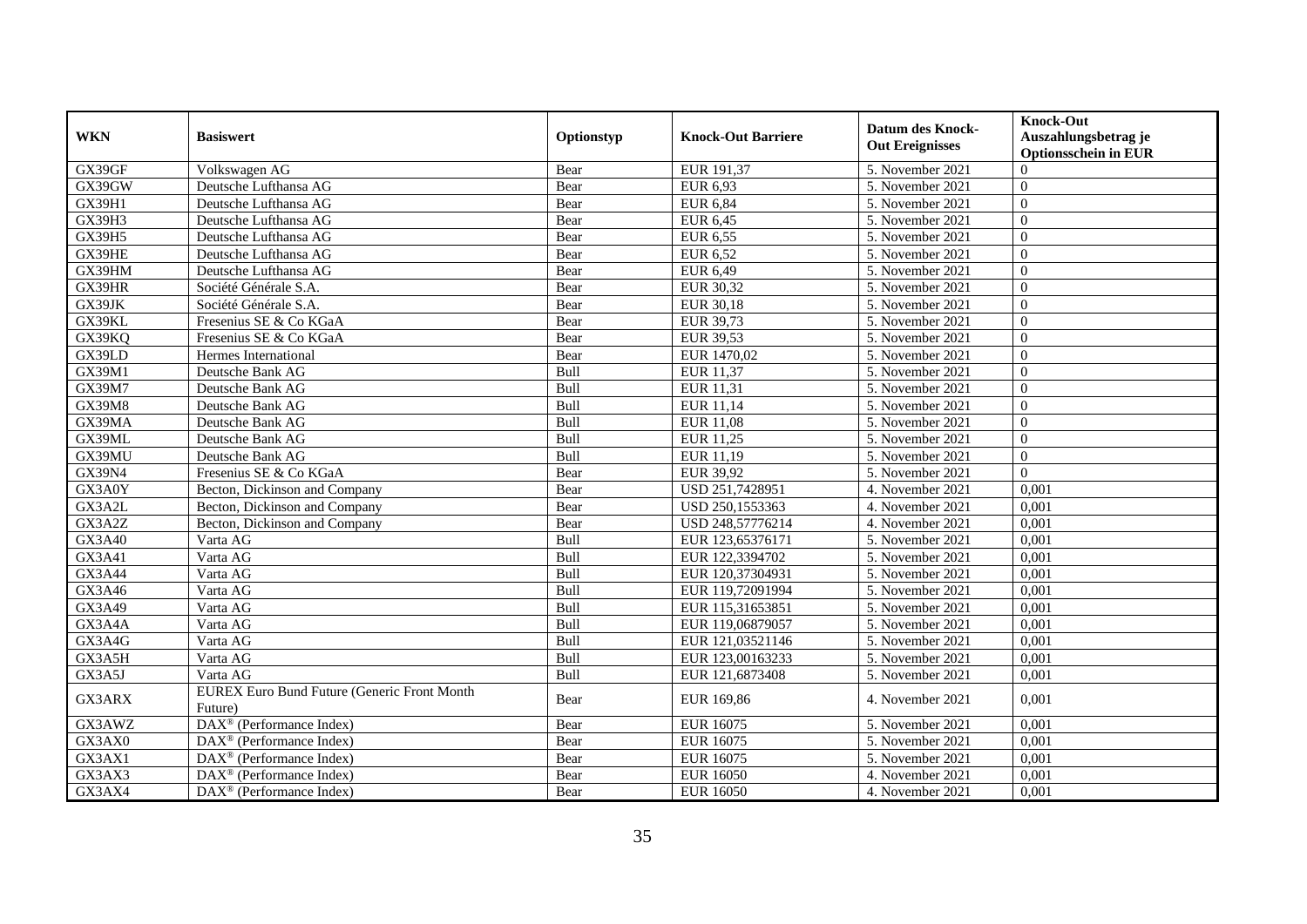| <b>WKN</b>    | <b>Basiswert</b>                         | Optionstyp | <b>Knock-Out Barriere</b> | <b>Datum des Knock-</b><br><b>Out Ereignisses</b> | <b>Knock-Out</b><br>Auszahlungsbetrag je<br><b>Optionsschein in EUR</b> |
|---------------|------------------------------------------|------------|---------------------------|---------------------------------------------------|-------------------------------------------------------------------------|
| GX3AX6        | DAX <sup>®</sup> (Performance Index)     | Bear       | <b>EUR 16025</b>          | 4. November 2021                                  | 0,001                                                                   |
| GX3AX7        | $DAX^{\circledcirc}$ (Performance Index) | Bear       | <b>EUR 16025</b>          | 4. November 2021                                  | 0,001                                                                   |
| GX3AX8        | $DAX^{\circledcirc}$ (Performance Index) | Bear       | EUR 16025                 | 4. November 2021                                  | 0,001                                                                   |
| GX3AX9        | $DAX^{\circledast}$ (Performance Index)  | Bear       | <b>EUR 16000</b>          | 4. November 2021                                  | 0,001                                                                   |
| GX3AXA        | DAX <sup>®</sup> (Performance Index)     | Bear       | <b>EUR 15975</b>          | 4. November 2021                                  | 0,001                                                                   |
| GX40F9        | The Walt Disney Company                  | Bear       | USD 175,99853982          | 5. November 2021                                  | 0,001                                                                   |
| GX40FB        | The Walt Disney Company                  | Bear       | USD 176,84742345          | 5. November 2021                                  | 0,001                                                                   |
| GX40FN        | The Walt Disney Company                  | Bear       | USD 174,30077259          | 5. November 2021                                  | 0,001                                                                   |
| GX40GJ        | The Walt Disney Company                  | Bear       | USD 175,14965621          | 5. November 2021                                  | 0,001                                                                   |
| GX40GX        | The Walt Disney Company                  | Bear       | USD 173,44190212          | 5. November 2021                                  | 0,001                                                                   |
| GX40HR        | Fraport AG                               | Bear       | EUR 68,30059999           | 5. November 2021                                  | 0,001                                                                   |
| GX40HS        | Fraport AG                               | Bear       | EUR 67,9813917            | 5. November 2021                                  | 0,001                                                                   |
| GX40HW        | Fraport AG                               | Bear       | EUR 68,64973405           | 5. November 2021                                  | 0,001                                                                   |
| GX40JE        | Fraport AG                               | Bear       | EUR 66,99384102           | 5. November 2021                                  | 0,001                                                                   |
| GX40JT        | Mercadolibre Inc.                        | Bear       | USD 1647,54712762         | 5. November 2021                                  | 0,001                                                                   |
| GX40JU        | Mercadolibre Inc.                        | Bear       | USD 1666,40870852         | 5. November 2021                                  | 0,001                                                                   |
| GX40JV        | Mercadolibre Inc.                        | Bear       | USD 1656,97791807         | 5. November 2021                                  | 0,001                                                                   |
| GX40JW        | Mercadolibre Inc.                        | Bear       | USD 1638.13627542         | 5. November 2021                                  | 0.001                                                                   |
| GX40JX        | Mercadolibre Inc.                        | Bear       | USD 1675,8095916          | 5. November 2021                                  | 0,001                                                                   |
| GX40JZ        | Mercadolibre Inc.                        | Bear       | USD 1609,87381146         | 5. November 2021                                  | 0,001                                                                   |
| <b>GX40K1</b> | Mercadolibre Inc.                        | Bear       | USD 1694,67117248         | 5. November 2021                                  | 0,001                                                                   |
| <b>GX40K2</b> | Mercadolibre Inc.                        | Bear       | USD 1685,21047466         | 5. November 2021                                  | 0,001                                                                   |
| <b>GX40K3</b> | Mercadolibre Inc.                        | Bear       | USD 1619,29463278         | 5. November 2021                                  | 0,001                                                                   |
| <b>GX40K8</b> | Mercadolibre Inc.                        | Bear       | USD 1628,71545412         | 5. November 2021                                  | 0,001                                                                   |
| GX40NL        | <b>BioNTech SE - ADR</b>                 | Bull       | USD 252,95244448          | 5. November 2021                                  | 0,001                                                                   |
| GX40P0        | BioNTech SE - ADR                        | Bull       | USD 251,65782575          | 5. November 2021                                  | 0,001                                                                   |
| GX40PA        | BioNTech SE - ADR                        | Bull       | USD 255,54168196          | 5. November 2021                                  | 0,001                                                                   |
| GX40PD        | <b>BioNTech SE - ADR</b>                 | Bull       | USD 247,78400534          | 5. November 2021                                  | 0,001                                                                   |
| GX40PZ        | <b>BioNTech SE - ADR</b>                 | Bull       | USD 249,07862407          | 5. November 2021                                  | 0.001                                                                   |
| GX40Q4        | <b>BioNTech SE - ADR</b>                 | Bull       | USD 254,24706321          | 5. November 2021                                  | 0,001                                                                   |
| GX40Q6        | <b>BioNTech SE - ADR</b>                 | Bull       | USD 245,19476786          | 5. November 2021                                  | 0,001                                                                   |
| GX40QD        | <b>Barclays PLC</b>                      | Bull       | GBP 1,92324184            | 4. November 2021                                  | 0,001                                                                   |
| GX40QJ        | <b>BioNTech SE - ADR</b>                 | Bull       | USD 250,363207            | 5. November 2021                                  | 0,001                                                                   |
| GX40QL        | <b>Barclays PLC</b>                      | Bull       | GBP 1,93325871            | 4. November 2021                                  | 0,001                                                                   |
| GX40QT        | <b>BioNTech SE - ADR</b>                 | Bull       | USD 246,4893866           | 5. November 2021                                  | 0,001                                                                   |
| <b>GX40R7</b> | <b>BioNTech SE - ADR</b>                 | Bull       | USD 243,90014913          | 5. November 2021                                  | 0,001                                                                   |
| GX40RM        | BioNTech SE - ADR                        | Bull       | USD 242,60553037          | 5. November 2021                                  | 0,001                                                                   |
| GX40UN        | Moderna Inc                              | Bull       | USD 303,66770839          | 4. November 2021                                  | 0,001                                                                   |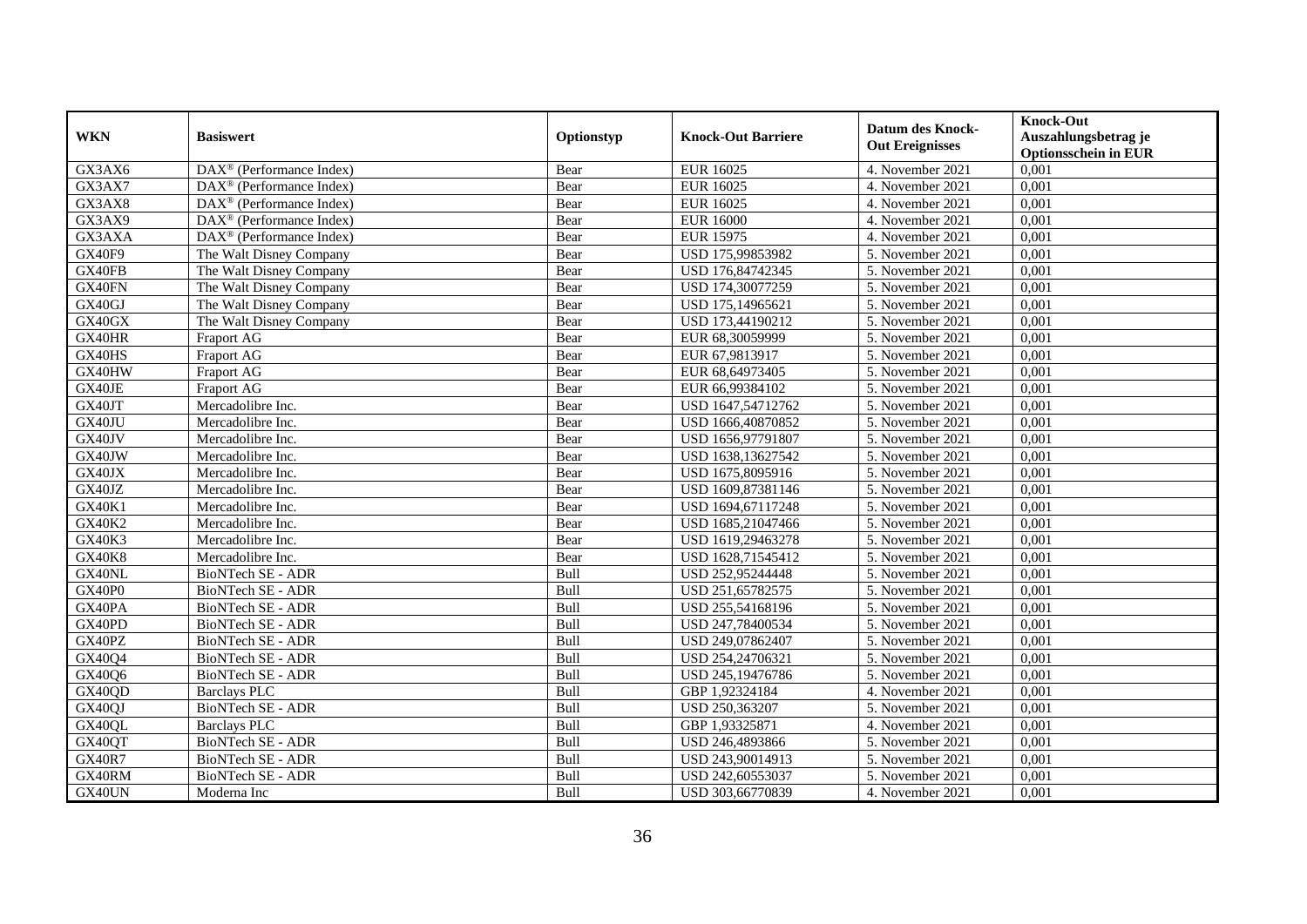| <b>WKN</b>              | <b>Basiswert</b>                                | Optionstyp  | <b>Knock-Out Barriere</b>            | <b>Datum des Knock-</b><br><b>Out Ereignisses</b> | <b>Knock-Out</b>                                    |
|-------------------------|-------------------------------------------------|-------------|--------------------------------------|---------------------------------------------------|-----------------------------------------------------|
|                         |                                                 |             |                                      |                                                   | Auszahlungsbetrag je<br><b>Optionsschein in EUR</b> |
| GX40UP                  | Moderna Inc                                     | <b>Bull</b> | USD 305,34470931                     | 4. November 2021                                  | 0,001                                               |
| GX40US                  | Moderna Inc                                     | Bull        | USD 307,01166828                     | 4. November 2021                                  | 0,001                                               |
| GX40UT                  | Moderna Inc                                     | Bull        |                                      | 4. November 2021                                  | 0,001                                               |
| GX40UV                  | Moderna Inc                                     | Bull        | USD 302,01079134                     | 4. November 2021                                  |                                                     |
| GX40UW                  |                                                 |             | USD 312,03262906<br>USD 300,33379043 |                                                   | 0,001<br>0,001                                      |
|                         | Moderna Inc                                     | Bull        |                                      | 4. November 2021                                  | 0,001                                               |
| GX40UY<br><b>GX40V3</b> | Moderna Inc                                     | Bull        | USD 315,37658893                     | 4. November 2021                                  |                                                     |
|                         | Moderna Inc                                     | Bull        | USD 313,70962997                     | 4. November 2021                                  | 0,001                                               |
| GX40VC                  | Moderna Inc                                     | <b>Bull</b> | USD 308,67862727                     | 4. November 2021                                  | 0,001                                               |
| GX40VK                  | Moderna Inc                                     | Bull        | USD 310,35562816                     | 4. November 2021                                  | 0,001                                               |
| GX40WC                  | Ørsted A/S                                      | Bull        | DKK 861,56672882                     | 5. November 2021                                  | 0,001                                               |
| GX40WD                  | Ørsted A/S                                      | Bull        | DKK 857,15773893                     | 5. November 2021                                  | 0,001                                               |
| GX40XA                  | Ørsted A/S                                      | Bull        | DKK 865,97571873                     | 5. November 2021                                  | 0,001                                               |
| GX40XD                  | Moderna Inc                                     | Bull        | USD 317,05358984                     | 4. November 2021                                  | 0,001                                               |
| GX40XP                  | Ørsted A/S                                      | Bull        | DKK 870,37468817                     | 5. November 2021                                  | 0,001                                               |
| GX40Y4                  | McDonald's Corporation                          | Bear        | USD 252,69840434                     | 4. November 2021                                  | 0,001                                               |
| GX421Q                  | GBP/USD (WM-Fixing)                             | <b>Bull</b> | <b>USD 1,35318</b>                   | 4. November 2021                                  | 0,001                                               |
| <b>GX421R</b>           | GBP/USD (WM-Fixing)                             | Bull        | <b>USD 1,36009</b>                   | 4. November 2021                                  | 0,001                                               |
| GX421T                  | GBP/USD (WM-Fixing)                             | <b>Bull</b> | <b>USD 1.35663</b>                   | 4. November 2021                                  | 0.001                                               |
| GX42T4                  | Dow Jones Industrial Average® Index             | Bear        | <b>USD 36300</b>                     | 5. November 2021                                  | 0,001                                               |
| <b>GX42Y0</b>           | NASDAQ-100 Index®                               | Bear        | <b>USD 16400</b>                     | 5. November 2021                                  | 0,001                                               |
| GX42Y1                  | NASDAQ-100 Index®                               | Bear        | <b>USD 16300</b>                     | 4. November 2021                                  | 0,001                                               |
| GX42Y2                  | NASDAQ-100 Index®                               | Bear        | <b>USD 16200</b>                     | 4. November 2021                                  | 0,001                                               |
| GX42Y3                  | NASDAQ-100 Index®                               | Bear        | <b>USD 16160</b>                     | 4. November 2021                                  | 0,001                                               |
| <b>GX430Q</b>           | S&P 500 <sup>®</sup> Index                      | Bear        | <b>USD 4710</b>                      | 5. November 2021                                  | 0,001                                               |
| <b>GX430R</b>           | S&P 500 <sup>®</sup> Index                      | Bear        | <b>USD 4700</b>                      | 5. November 2021                                  | 0.001                                               |
| <b>GX430S</b>           | S&P 500 <sup>®</sup> Index                      | Bear        | <b>USD 4690</b>                      | 5. November 2021                                  | 0,001                                               |
| <b>GX430T</b>           | S&P 500 <sup>®</sup> Index                      | Bear        | <b>USD 4680</b>                      | 4. November 2021                                  | 0,001                                               |
| <b>GX430U</b>           | S&P 500 <sup>®</sup> Index                      | Bear        | <b>USD 4670</b>                      | 4. November 2021                                  | 0,001                                               |
| GX44MJ                  | EURO STOXX <sup>®</sup> Banks (Price EUR) Index | Bear        | EUR 105,94175423                     | 4. November 2021                                  | 0,001                                               |
| <b>GX44N6</b>           | EURO STOXX <sup>®</sup> Banks (Price EUR) Index | Bear        | EUR 106,05161238                     | 4. November 2021                                  | 0,001                                               |
| GX44P6                  | EURO STOXX <sup>®</sup> Banks (Price EUR) Index | Bear        | EUR 106,15148343                     | 4. November 2021                                  | 0,001                                               |
| GX45BD                  | <b>Halliburton Company</b>                      | Bull        | USD 24,37875569                      | 4. November 2021                                  | 0.001                                               |
| GX45BZ                  | ANSYS Inc.                                      | Bear        | USD 392,34913483                     | 4. November 2021                                  | 0,001                                               |
| GX45C7                  | ANSYS Inc.                                      | Bear        | USD 406,06952147                     | 4. November 2021                                  | 0,001                                               |
| GX45C9                  | Ulta Beauty, Inc.                               | Bear        | USD 392,17060579                     | 5. November 2021                                  | 0,001                                               |
| GX45CF                  | ANSYS Inc.                                      | Bear        | USD 401,48607353                     | 4. November 2021                                  | 0,001                                               |
| GX45CK                  | ANSYS Inc.                                      | Bear        | USD 396,92259706                     | 4. November 2021                                  | 0,001                                               |
| GX45CL                  | ANSYS Inc.                                      | Bear        | USD 410,67294084                     | 4. November 2021                                  | 0,001                                               |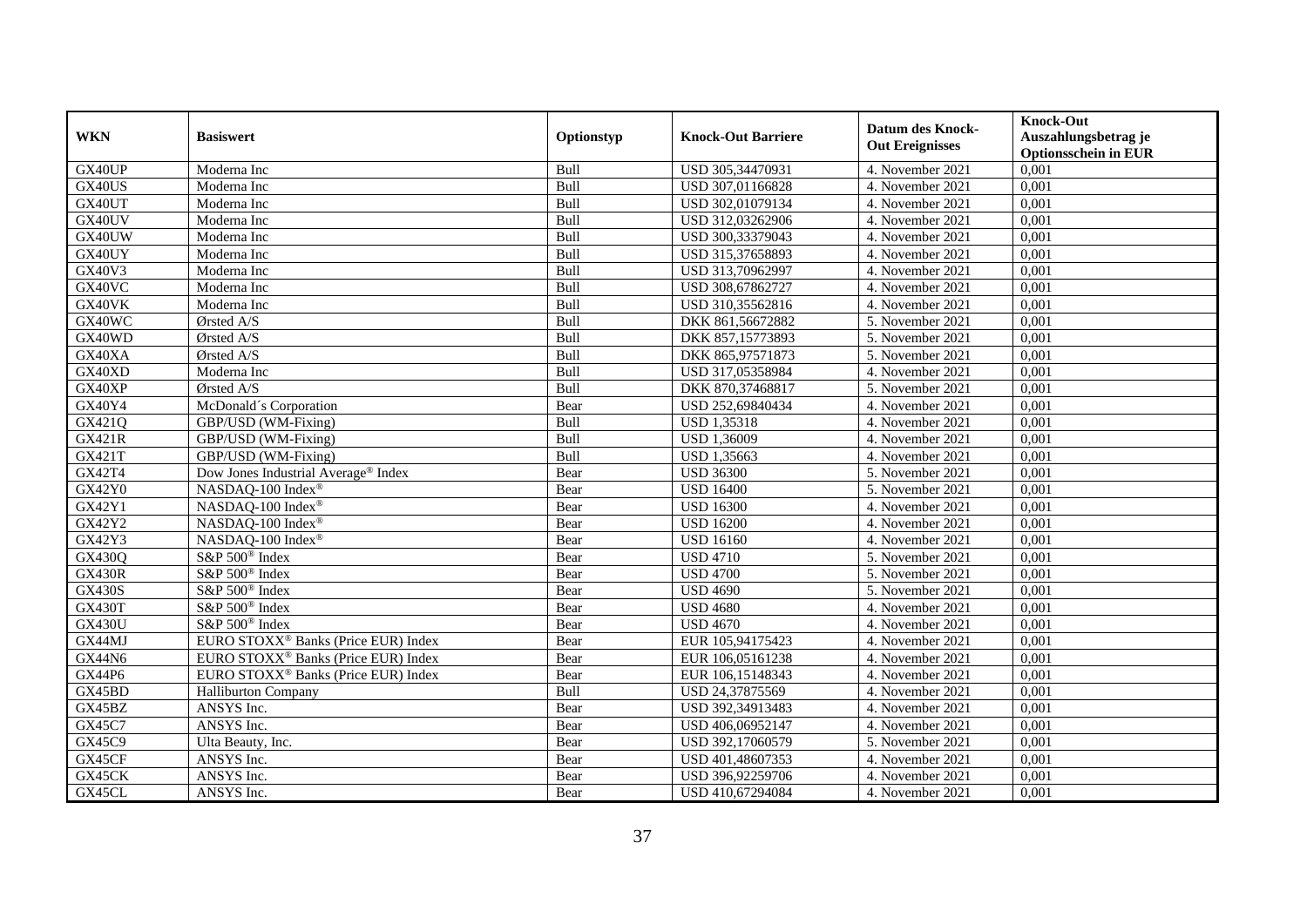| <b>WKN</b>    | <b>Basiswert</b>                                          | Optionstyp  | <b>Knock-Out Barriere</b> | <b>Datum des Knock-</b><br><b>Out Ereignisses</b> | <b>Knock-Out</b>            |
|---------------|-----------------------------------------------------------|-------------|---------------------------|---------------------------------------------------|-----------------------------|
|               |                                                           |             |                           |                                                   | Auszahlungsbetrag je        |
|               |                                                           |             |                           |                                                   | <b>Optionsschein in EUR</b> |
| GX45CN        | Ulta Beauty, Inc.                                         | Bear        | USD 386,48780945          | 4. November 2021                                  | 0,001                       |
| GX45DQ        | Kion Group AG                                             | Bear        | EUR 97,12189892           | 4. November 2021                                  | 0,001                       |
| <b>GX45E5</b> | <b>Target Corporation</b>                                 | Bear        | USD 262,18777908          | 4. November 2021                                  | 0,001                       |
| GX45EE        | Tenaris SA                                                | Bear        | EUR 10,42144818           | 5. November 2021                                  | 0,001                       |
| GX45EH        | Groupe Bruxelles Lambert S.A.                             | Bear        | EUR 103,21673162          | 4. November 2021                                  | 0,001                       |
| GX45HF        | <b>AIXTRON SE</b>                                         | Bear        | EUR 21,69272521           | 4. November 2021                                  | 0,001                       |
| GX45HG        | <b>AIXTRON SE</b>                                         | Bear        | EUR 21,79241605           | 4. November 2021                                  | 0,001                       |
| GX45HH        | <b>BioNTech SE - ADR</b>                                  | <b>Bull</b> | USD 257,22332792          | 5. November 2021                                  | 0,001                       |
| GX45HL        | <b>AIXTRON SE</b>                                         | Bear        | EUR 22,02170497           | 4. November 2021                                  | 0,001                       |
| GX45HS        | <b>AIXTRON SE</b>                                         | Bear        | EUR 21,90207597           | 4. November 2021                                  | 0,001                       |
| GX45JB        | BioNTech SE - ADR                                         | Bull        | USD 266,71351266          | 4. November 2021                                  | 0,001                       |
| GX45JD        | <b>BioNTech SE - ADR</b>                                  | Bull        | USD 268,07746833          | 4. November 2021                                  | 0,001                       |
| GX45JF        | <b>BioNTech SE - ADR</b>                                  | Bull        | USD 258,58758862          | 5. November 2021                                  | 0,001                       |
| GX45JL        | <b>BioNTech SE - ADR</b>                                  | Bull        | USD 262,68037067          | 5. November 2021                                  | 0,001                       |
| GX45JS        | Carnival Corporation                                      | Bear        | USD 24,18805297           | 5. November 2021                                  | 0,001                       |
| GX45JT        | Carnival Corporation                                      | Bear        | USD 24,02832999           | 5. November 2021                                  | 0,001                       |
| GX45K0        | <b>Carnival Corporation</b>                               | Bear        | USD 23,70888396           | 5. November 2021                                  | 0,001                       |
| <b>GX45K5</b> | Carnival Corporation                                      | Bear        | USD 23.86860699           | 5. November 2021                                  | 0.001                       |
| GX45KA        | Carnival Corporation                                      | Bear        | USD 23,54916099           | 5. November 2021                                  | 0,001                       |
| GX45KB        | <b>BioNTech SE - ADR</b>                                  | Bull        | USD 265,34955695          | 4. November 2021                                  | 0,001                       |
| GX45L4        | <b>BioNTech SE - ADR</b>                                  | Bull        | USD 259,95184929          | 5. November 2021                                  | 0,001                       |
| GX45LE        | <b>BioNTech SE - ADR</b>                                  | Bull        | USD 261,31610999          | 5. November 2021                                  | 0,001                       |
| GX45LH        | Carnival Corporation                                      | Bear        | USD 23,39232952           | 4. November 2021                                  | 0,001                       |
| GX45MH        | <b>BioNTech SE - ADR</b>                                  | Bull        | USD 263,98560126          | 4. November 2021                                  | 0,001                       |
| GX45W7        | Dow Jones Industrial Average <sup>®</sup> Index           | Bear        | <b>USD 36280</b>          | 5. November 2021                                  | 0,001                       |
| <b>GX45W8</b> | Dow Jones Industrial Average <sup>®</sup> Index           | Bear        | <b>USD 36260</b>          | 5. November 2021                                  | 0,001                       |
| GX45W9        | Dow Jones Industrial Average <sup>®</sup> Index           | Bear        | <b>USD 36240</b>          | 5. November 2021                                  | 0,001                       |
| GX45WA        | Dow Jones Industrial Average <sup>®</sup> Index           | Bear        | <b>USD 36220</b>          | 5. November 2021                                  | 0,001                       |
| GX45WB        | Dow Jones Industrial Average® Index                       | Bear        | <b>USD 36180</b>          | 5. November 2021                                  | 0,001                       |
| <b>GX481P</b> | Infineon Technologies AG                                  | Bear        | EUR 42,17175209           | 4. November 2021                                  | 0,001                       |
| GX481X        | Lanxess AG                                                | <b>Bull</b> | EUR 56,92005701           | 4. November 2021                                  | 0,001                       |
| GX4822        | Lanxess AG                                                | Bull        | EUR 57,36059924           | 4. November 2021                                  | 0.001                       |
| <b>GX483B</b> | EUR/GBP (WM-Fixing)                                       | Bear        | GBP 0,85551               | 4. November 2021                                  | 0,001                       |
| GX49KR        | $\overline{\text{DAX}^{\circledast}}$ (Performance Index) | Bear        | EUR 16033,2716373         | 4. November 2021                                  | 0,001                       |
| GX49ZW        | Chipotle Mexican Grill, Inc.                              | Bear        | USD 1822,6164665          | 5. November 2021                                  | 0,001                       |
| GX4M09        | Cintas Corp                                               | Bear        | USD 444,9360464           | 5. November 2021                                  | 0,001                       |
| GX4M0C        | Chipotle Mexican Grill, Inc.                              | Bear        | USD 1813,79959317         | 5. November 2021                                  | 0,001                       |
| GX4M11        | ABB Ltd                                                   | Bear        | CHF 31,68391893           | 4. November 2021                                  | 0,001                       |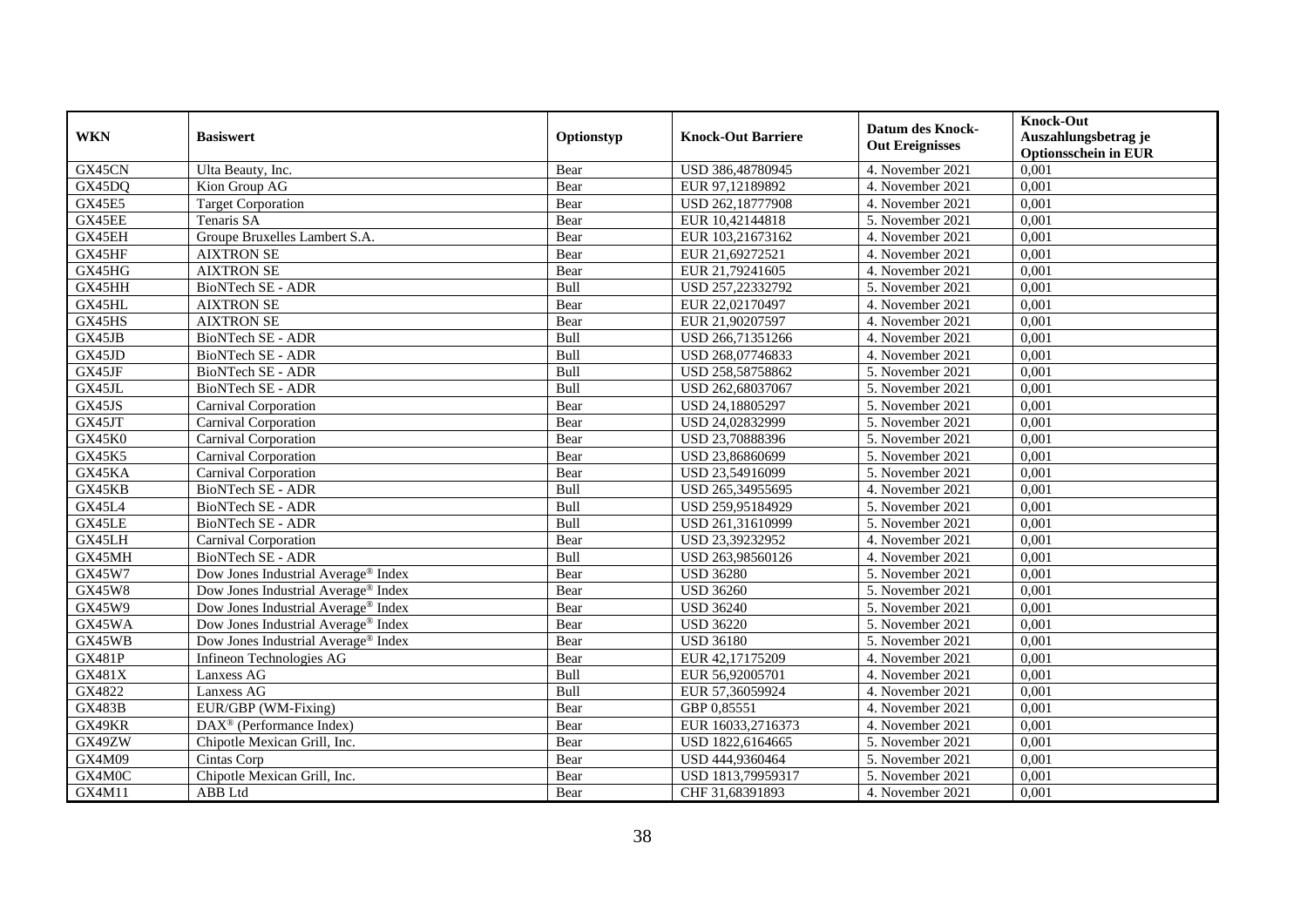| <b>WKN</b> | <b>Basiswert</b>                              | Optionstyp | <b>Knock-Out Barriere</b> | Datum des Knock-<br><b>Out Ereignisses</b> | <b>Knock-Out</b><br>Auszahlungsbetrag je<br><b>Optionsschein in EUR</b> |
|------------|-----------------------------------------------|------------|---------------------------|--------------------------------------------|-------------------------------------------------------------------------|
| GX4M17     | Fortinet, Inc.                                | Bear       | <b>USD 340,947</b>        | 5. November 2021                           | 0,001                                                                   |
| GX4M1G     | Cintas Corp                                   | Bear       | USD 442,84033037          | 4. November 2021                           | 0,001                                                                   |
| GX4M1M     | ABB Ltd                                       | Bear       | CHF 31,85377911           | 4. November 2021                           | 0,001                                                                   |
| GX4M23     | Cintas Corp                                   | Bear       | USD 447,08419268          | 5. November 2021                           | 0,001                                                                   |
| GX4M24     | Fortinet, Inc.                                | Bear       | USD 344,449               | 5. November 2021                           | 0,001                                                                   |
| GX4M34     | Citigroup Inc.                                | Bull       | USD 66,85835691           | 4. November 2021                           | 0,001                                                                   |
| GX4M35     | Citigroup Inc.                                | Bull       | USD 67,33868233           | 4. November 2021                           | 0,001                                                                   |
| GX4M39     | Citigroup Inc.                                | Bull       | USD 67,82901454           | 4. November 2021                           | 0,001                                                                   |
| GX4M3E     | <b>Costco Wholesale Corporation</b>           | Bear       | USD 507,81042099          | 4. November 2021                           | 0,001                                                                   |
| GX4M3M     | <b>Costco Wholesale Corporation</b>           | Bear       | USD 504,83270497          | 4. November 2021                           | 0,001                                                                   |
| GX4M3T     | Paychex Inc.                                  | Bear       | <b>USD 125,224</b>        | 5. November 2021                           | 0,001                                                                   |
| GX4M45     | <b>Costco Wholesale Corporation</b>           | Bear       | USD 510,79812934          | 4. November 2021                           | 0,001                                                                   |
| GX4M4C     | $\overline{\overline{\mathrm{X}}}$ ilinx Inc. | Bear       | USD 196,06055534          | 4. November 2021                           | 0,001                                                                   |
| GX4M4W     | Zurich Insurance Group AG                     | Bear       | CHF 414,64479429          | 4. November 2021                           | 0,001                                                                   |
| GX4M4Y     | Zurich Insurance Group AG                     | Bear       | CHF 412,27648042          | 4. November 2021                           | 0,001                                                                   |
| GX4M55     | Erste Group Bank AG                           | Bear       | EUR 40,91318858           | 5. November 2021                           | 0,001                                                                   |
| GX4M56     | Erste Group Bank AG                           | Bear       | EUR 39,48984026           | 4. November 2021                           | 0,001                                                                   |
| GX4M57     | Erste Group Bank AG                           | Bear       | EUR 40,5536               | 5. November 2021                           | 0,001                                                                   |
| GX4M5K     | Keysight Technologies, Inc                    | Bear       | USD 186,51236808          | 5. November 2021                           | 0,001                                                                   |
| GX4M5W     | VeriSign, Inc.                                | Bear       | <b>USD 230,404</b>        | 4. November 2021                           | 0,001                                                                   |
| GX4M5Z     | VeriSign, Inc.                                | Bear       | <b>USD 227,01</b>         | 4. November 2021                           | 0,001                                                                   |
| GX4M7J     | Deutsche Lufthansa AG                         | Bear       | EUR 6,4341724             | 4. November 2021                           | 0,001                                                                   |
| GX4M7L     | Deutsche Lufthansa AG                         | Bear       | EUR 6,89297599            | 5. November 2021                           | 0,001                                                                   |
| GX4M7P     | Deutsche Lufthansa AG                         | Bear       | EUR 6,61400951            | 4. November 2021                           | 0,001                                                                   |
| GX4M7R     | Infineon Technologies AG                      | Bear       | EUR 42,52675184           | 4. November 2021                           | 0,001                                                                   |
| GX4M8Y     | Netflix, Inc.                                 | Bull       | USD 645,91607306          | 5. November 2021                           | 0,001                                                                   |
| GX4M9N     | Netflix, Inc.                                 | Bull       | USD 652,55610713          | 5. November 2021                           | 0,001                                                                   |
| GX4M9P     | Netflix, Inc.                                 | Bull       | USD 649,24109767          | 5. November 2021                           | 0,001                                                                   |
| GX4M9Q     | Netflix, Inc.                                 | Bull       | USD 655,88113172          | 5. November 2021                           | 0,001                                                                   |
| GX4M9Z     | Fortinet. Inc.                                | Bear       | <b>USD 347,958</b>        | 5. November 2021                           | 0,001                                                                   |
| GX4MK7     | Advanced Micro Devices, Inc.                  | Bear       | USD 135,03125527          | 4. November 2021                           | 0,001                                                                   |
| GX4MK9     | Advanced Micro Devices, Inc.                  | Bear       | USD 137,93676365          | 4. November 2021                           | 0,001                                                                   |
| GX4MKG     | Advanced Micro Devices, Inc.                  | Bear       | USD 135,6502983           | 4. November 2021                           | 0,001                                                                   |
| GX4MKN     | Advanced Micro Devices, Inc.                  | Bear       | USD 138,86846737          | 5. November 2021                           | 0,001                                                                   |
| GX4MMN     | Nvidia Corporation                            | Bear       | USD 275,72581878          | 4. November 2021                           | 0,001                                                                   |
| GX4MMQ     | <b>Union Pacific Corporation</b>              | Bull       | USD 236,94052674          | 4. November 2021                           | 0,001                                                                   |
| GX4MN0     | Airbus SE                                     | Bear       | EUR 113,93963433          | 5. November 2021                           | 0,001                                                                   |
| GX4MNL     | <b>BioNTech SE - ADR</b>                      | Bull       | USD 269,39138641          | 4. November 2021                           | 0,001                                                                   |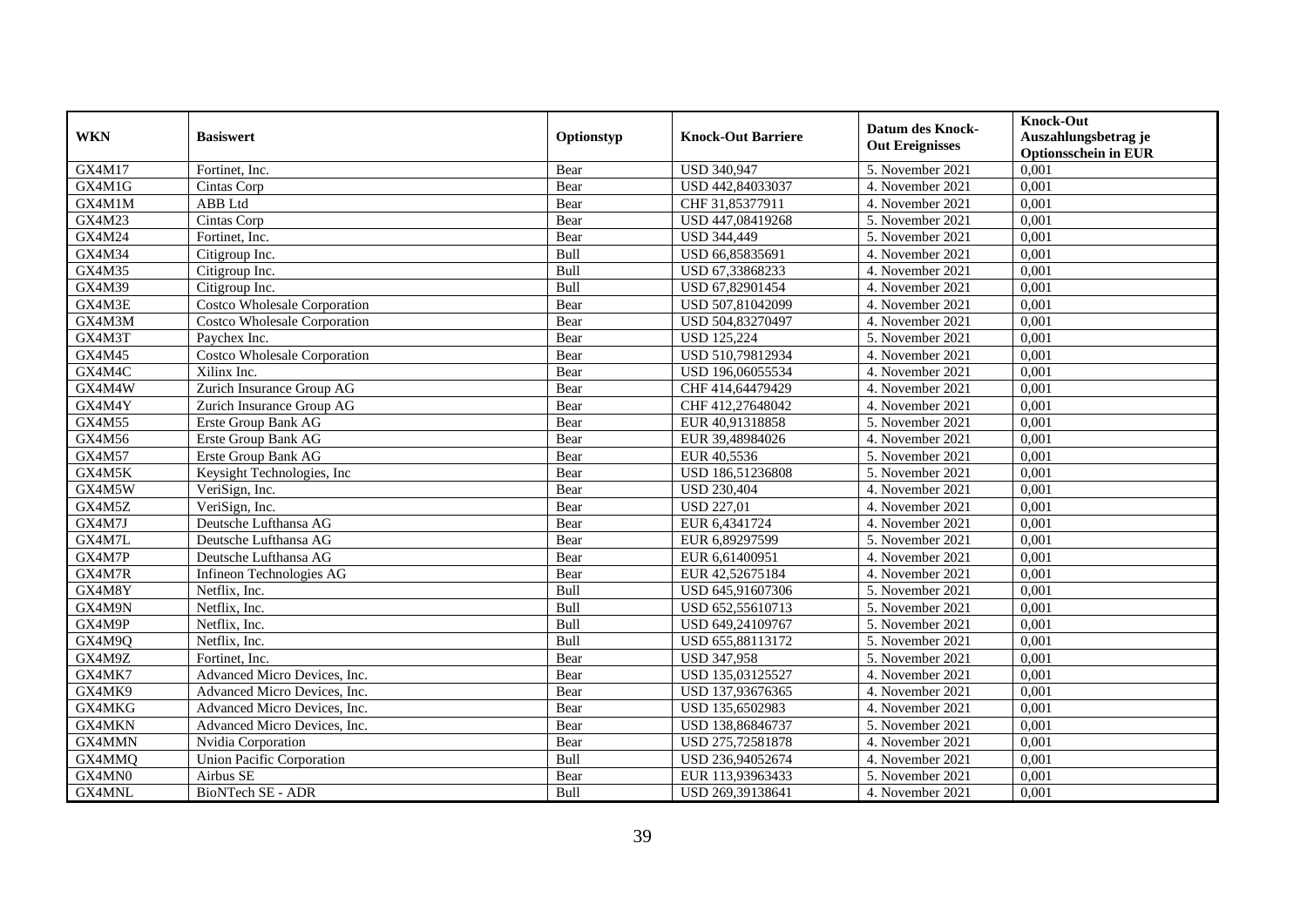| <b>WKN</b>    | <b>Basiswert</b>                                                    | Optionstyp | <b>Knock-Out Barriere</b> | <b>Datum des Knock-</b><br><b>Out Ereignisses</b> | <b>Knock-Out</b><br>Auszahlungsbetrag je<br><b>Optionsschein in EUR</b> |
|---------------|---------------------------------------------------------------------|------------|---------------------------|---------------------------------------------------|-------------------------------------------------------------------------|
| <b>GX4N55</b> | Dow Jones Industrial Average <sup>®</sup> Index                     | Bear       | <b>USD 36440</b>          | 5. November 2021                                  | 0,001                                                                   |
| GX4N56        | Dow Jones Industrial Average <sup>®</sup> Index                     | Bear       | <b>USD 36420</b>          | 5. November 2021                                  | 0,001                                                                   |
| <b>GX4N57</b> | Dow Jones Industrial Average <sup>®</sup> Index                     | Bear       | <b>USD 36380</b>          | 5. November 2021                                  | 0,001                                                                   |
| <b>GX4N58</b> | Dow Jones Industrial Average <sup>®</sup> Index                     | Bear       | <b>USD 36360</b>          | 5. November 2021                                  | 0,001                                                                   |
| <b>GX4N59</b> | Dow Jones Industrial Average® Index                                 | Bear       | <b>USD 36340</b>          | 5. November 2021                                  | 0,001                                                                   |
| GX4N6L        | DAX <sup>®</sup> (Performance Index)                                | Bear       | <b>EUR 16070</b>          | 5. November 2021                                  | 0,001                                                                   |
| GX4N6M        | DAX <sup>®</sup> (Performance Index)                                | Bear       | <b>EUR 16070</b>          | 5. November 2021                                  | 0,001                                                                   |
| GX4N6N        | DAX <sup>®</sup> (Performance Index)                                | Bear       | <b>EUR 16070</b>          | 5. November 2021                                  | 0,001                                                                   |
| GX4N6P        | $\overline{\text{DAX}^{\textcircled{\tiny 0}}}$ (Performance Index) | Bear       | <b>EUR 16060</b>          | 4. November 2021                                  | 0,001                                                                   |
| GX4N6Q        | DAX <sup>®</sup> (Performance Index)                                | Bear       | <b>EUR 16060</b>          | 4. November 2021                                  | 0,001                                                                   |
| GX4N6R        | DAX <sup>®</sup> (Performance Index)                                | Bear       | <b>EUR 16060</b>          | 4. November 2021                                  | 0,001                                                                   |
| GX4N6S        | $DAX^{\circledR}$ (Performance Index)                               | Bear       | <b>EUR 16040</b>          | 4. November 2021                                  | 0,001                                                                   |
| GX4N6T        | $\text{DAX}^{\textcircled{}}$ (Performance Index)                   | Bear       | <b>EUR 16040</b>          | 4. November 2021                                  | 0,001                                                                   |
| GX4N6U        | DAX <sup>®</sup> (Performance Index)                                | Bear       | <b>EUR 16040</b>          | 4. November 2021                                  | 0,001                                                                   |
| GX4N6V        | DAX <sup>®</sup> (Performance Index)                                | Bear       | <b>EUR 16030</b>          | 4. November 2021                                  | 0,001                                                                   |
| GX4N6W        | DAX <sup>®</sup> (Performance Index)                                | Bear       | <b>EUR 16030</b>          | 4. November 2021                                  | 0,001                                                                   |
| GX4N6X        | DAX <sup>®</sup> (Performance Index)                                | Bear       | <b>EUR 16030</b>          | 4. November 2021                                  | 0,001                                                                   |
| GX4N6Y        | DAX <sup>®</sup> (Performance Index)                                | Bear       | <b>EUR 16020</b>          | 4. November 2021                                  | 0,001                                                                   |
| GX4N6Z        | DAX <sup>®</sup> (Performance Index)                                | Bear       | <b>EUR 16020</b>          | 4. November 2021                                  | 0,001                                                                   |
| <b>GX4N70</b> | $DAX^{\circledR}$ (Performance Index)                               | Bear       | <b>EUR 16020</b>          | 4. November 2021                                  | 0,001                                                                   |
| GX4N71        | DAX <sup>®</sup> (Performance Index)                                | Bear       | <b>EUR 16010</b>          | 4. November 2021                                  | 0,001                                                                   |
| GX4N72        | DAX <sup>®</sup> (Performance Index)                                | Bear       | <b>EUR 16010</b>          | 4. November 2021                                  | 0,001                                                                   |
| <b>GX4N73</b> | $\overline{\text{DAX}^{\otimes}}$ (Performance Index)               | Bear       | <b>EUR 16010</b>          | 4. November 2021                                  | 0,001                                                                   |
| <b>GX4N74</b> | $\text{DAX}^{\otimes}$ (Performance Index)                          | Bear       | <b>EUR 15990</b>          | 4. November 2021                                  | 0,001                                                                   |
| GX4N75        | $\text{DAX}^{\textcircled{}}$ (Performance Index)                   | Bear       | <b>EUR 15990</b>          | 4. November 2021                                  | 0,001                                                                   |
| <b>GX4N76</b> | DAX <sup>®</sup> (Performance Index)                                | Bear       | <b>EUR 15990</b>          | 4. November 2021                                  | 0,001                                                                   |
| <b>GX4N77</b> | $\text{DAX}^{\circledast}$ (Performance Index)                      | Bear       | <b>EUR 15980</b>          | 4. November 2021                                  | 0,001                                                                   |
| <b>GX4N78</b> | DAX <sup>®</sup> (Performance Index)                                | Bear       | <b>EUR 15980</b>          | 4. November 2021                                  | 0,001                                                                   |
| GX4N79        | DAX <sup>®</sup> (Performance Index)                                | Bear       | <b>EUR 15980</b>          | 4. November 2021                                  | 0,001                                                                   |
| GX4ND7        | NASDAQ-100 Index®                                                   | Bear       | <b>USD 16240</b>          | 4. November 2021                                  | 0,001                                                                   |
| GX4P5P        | <b>Intel Corporation</b>                                            | Bear       | USD 50,35546284           | 5. November 2021                                  | 0,001                                                                   |
| GX4P5W        | <b>Intel Corporation</b>                                            | Bear       | USD 51,55387701           | 5. November 2021                                  | 0,001                                                                   |
| GX4P5Z        | <b>Intel Corporation</b>                                            | Bear       | USD 50,59514568           | 5. November 2021                                  | 0,001                                                                   |
| GX4P69        | <b>Intel Corporation</b>                                            | Bear       | USD 50,12406442           | 4. November 2021                                  | 0,001                                                                   |
| GX4P6A        | <b>Intel Corporation</b>                                            | Bear       | USD 51,31419418           | 5. November 2021                                  | 0,001                                                                   |
| GX4P6R        | <b>Intel Corporation</b>                                            | Bear       | USD 50,83482852           | 5. November 2021                                  | 0,001                                                                   |
| GX4P75        | <b>Intel Corporation</b>                                            | Bear       | USD 51,07451134           | 5. November 2021                                  | 0,001                                                                   |